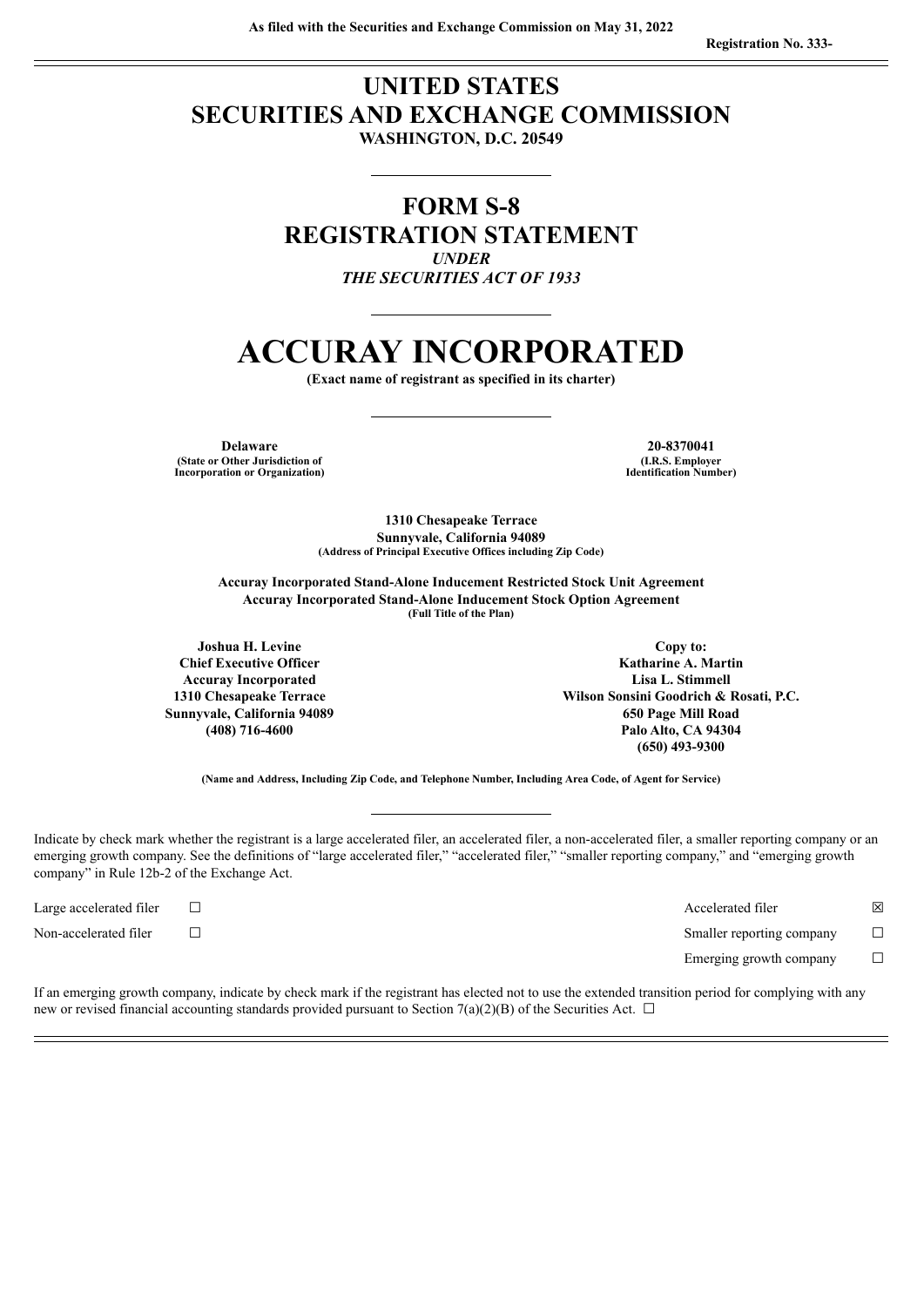#### **PART II**

#### **INFORMATION REQUIRED IN THE REGISTRATION STATEMENT**

#### **Item 3. Incorporation of Documents by Reference**

The following documents, which were filed with the Securities and Exchange Commission (the "Commission"), are incorporated herein by reference (excluding any portions of such documents that have been "furnished" but not "filed" for purposes of the Securities Exchange Act of 1934, as amended (the "Exchange Act")):

- (a) The Registrant's Annual Report on [Form](http://www.sec.gov/ix?doc=/Archives/edgar/data/1138723/000156459021044920/aray-10k_20210630.htm) 10-K for the fiscal year ended June 30, 2021, filed with the Commission on August 17, 2021 (File No. 001-33301) (including portions incorporated by reference to the Registrant's proxy statement on Schedule 14A);
- (b) The Registrant's Quarterly Reports on Form 10-Q for the fiscal quarters ended September 30, 2021, December 31, 2021, and March 31, 2022, filed with the Commission (File No. 001-33301) on [November](http://www.sec.gov/ix?doc=/Archives/edgar/data/1138723/000156459021054472/aray-10q_20210930.htm) 4, 2021, [January](http://www.sec.gov/ix?doc=/Archives/edgar/data/1138723/000095017022000558/aray-20211231.htm) 28, 2022, and April 29, [2022,](http://www.sec.gov/ix?doc=/Archives/edgar/data/1138723/000095017022006717/aray-20220331.htm) respectively;
- (c) The Registrant's Current Reports on Form 8-K filed with the Commission (File No. 001-33301) on [August](http://www.sec.gov/ix?doc=/Archives/edgar/data/1138723/000156459021045412/aray-8k_20210817.htm) 23, 2021, [November](http://www.sec.gov/ix?doc=/Archives/edgar/data/1138723/000156459021058301/aray-8k_20211119.htm) 24, 2021 and [April](http://www.sec.gov/ix?doc=/Archives/edgar/data/1138723/000119312522123616/d329232d8k.htm) 27, 2022 (other than the portions of these documents not deemed to be filed); and
- (d) The description of the Common Stock contained in the Registrant's Registration Statement on [Form](http://www.sec.gov/Archives/edgar/data/1138723/000110465907007766/a07-3619_18a12b.htm) 8-A filed with the Commission on February 7, 2007 (File No. 001-33301), including any subsequently filed amendments and reports updating that description.

All documents subsequently filed by the Registrant pursuant to Section 13(a), 13(c), 14 or 15(d) of the Exchange Act on or after the date of this Registration Statement and prior to the filing of a post-effective amendment which indicates that all securities offered hereby have been sold or deregistering all securities then remaining unsold, shall be deemed to be incorporated by reference herein and to be a part of this Registration Statement from the date of the filing of such documents. Any statement contained in a document incorporated or deemed to be incorporated by reference herein shall be deemed to be modified or superseded for purposes of this Registration Statement to the extent that a statement contained in this Registration Statement, or in any subsequently filed document which also is or is deemed to be incorporated by reference in this Registration Statement, modifies or supersedes such statement. Any statement so modified or superseded shall not be deemed, except as so modified or superseded, to be a part of this Registration Statement. Information contained in a Current Report on Form 8-K furnished to the Commission will not be incorporated by reference into this Registration Statement.

#### **Item 4. Description of Securities**

The Common Stock being registered hereunder has been registered pursuant to Section 12 of the Exchange Act.

#### **Item 5. Interests of Named Experts and Counsel**

Not applicable.

#### **Item 6. Indemnification of Directors and Officers**

Section 145 of the General Corporation Law of the State of Delaware (the "DGCL") authorizes a corporation's board of directors to grant, and authorizes a court to award, indemnity to officers, directors and other corporate agents under certain circumstances.

As permitted by Section 102(b)(7) of the DGCL, the Registrant's amended and restated certificate of incorporation contains provisions that limit the liability of its directors for monetary damages to the fullest extent permitted by Delaware law. Consequently, the Registrant's directors will not be personally liable to the Registrant or its stockholders for monetary damages for any breach of fiduciary duties as directors, except liability for the following: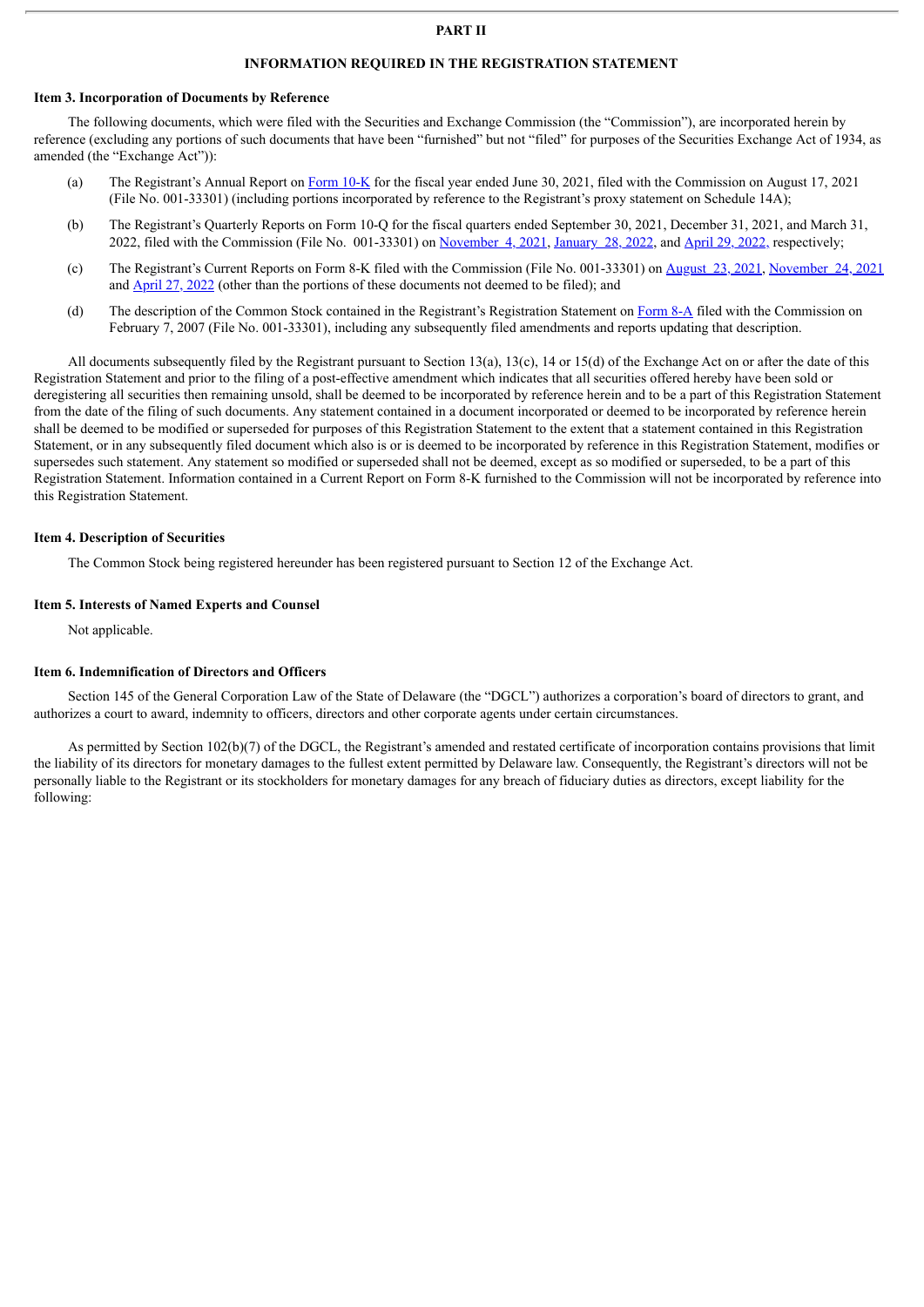- any breach of the director's duty of loyalty to the Registrant or to its stockholders;
- acts or omissions not in good faith or that involve intentional misconduct or a knowing violation of law;
- unlawful payment of dividends or unlawful stock repurchases or redemptions; and
- any transaction from which the director derived an improper personal benefit.

The Registrant's certificate of incorporation provides that it may indemnify to the fullest extent permitted by law any person made or threatened to be made a party to an action or proceeding, whether criminal, civil, administrative or investigative, by reason of the fact that he, his testator or intestate is or was a director, officer, employee or agent of the Registrant or any predecessor of the Registrant, or serves or served at any other enterprise as a director, officer, employee or agent at the request of the Registrant or any predecessor to the Registrant.

If Delaware law is amended to authorize corporate action further eliminating or limiting the personal liability of a director, then the liability of the Registrant's directors will be eliminated or limited to the fullest extent permitted by Delaware law, as so amended. The Registrant's amended and restated certificate of incorporation does not eliminate a director's duty of care and, in appropriate circumstances, equitable remedies, such as injunctive or other forms of non-monetary relief, remain available under Delaware law. This provision also does not affect a director's responsibilities under any other laws, such as the federal securities laws or other state or federal laws.

The Registrant's amended and restated bylaws provide that the Registrant shall indemnify and hold harmless, to the fullest extent permitted by the DGCL as it presently exists or may hereafter be amended, any director or officer of the Registrant who was or is made or is threatened to be made a party or is otherwise involved in any action, suit or proceeding, whether civil, criminal, administrative or investigative by reason of the fact that he or she, or a person for whom he or she is the legal representative, is or was a director, officer, employee or agent of the Registrant or is or was serving at the request of the Registrant as a director, officer, employee or agent of another corporation or of a partnership, joint venture, trust, enterprise or non-profit entity, including service with respect to employee benefit plans, against all liability and loss suffered and expenses reasonably incurred by such person in connection with any such action, suit or proceeding.

Further, the Registrant has entered into indemnification agreements with each of its current directors and officers. These agreements provide for the indemnification of the Registrant's directors and officers for all reasonable expenses and liabilities incurred in connection with any action or proceeding brought against them by reason of the fact that they are or were the Registrant's agents. The Registrant also maintains directors' and officers' liability insurance.

#### **Item 7. Exemption from Registration Claimed**

Not applicable**.**

# **Item 8. Exhibits**

| Exhibit No. | <b>Exhibit Descriptions</b>                                                                      |
|-------------|--------------------------------------------------------------------------------------------------|
| 4.1(1)      | Form of Common Stock Certificate.                                                                |
| 5.1(2)      | Opinion of Wilson Sonsini Goodrich & Rosati, Professional Corporation.                           |
| 23.1(2)     | Consent of Wilson Sonsini Goodrich & Rosati, Professional Corporation (included in Exhibit 5.1). |
| 23.2(2)     | Consent of Grant Thornton LLP, independent registered public accounting firm.                    |
| 24.1(2)     | Power of Attorney (contained on signature page hereto).                                          |
| 99.1(2)     | Form of Accuray Incorporated Stand-Alone Inducement Restricted Stock Unit Agreement.             |
| 99.2(2)     | Form of Accuray Incorporated Stand-Alone Inducement Stock Option Agreement.                      |
| 107.1(2)    | <b>Filing Fee Table</b>                                                                          |
|             |                                                                                                  |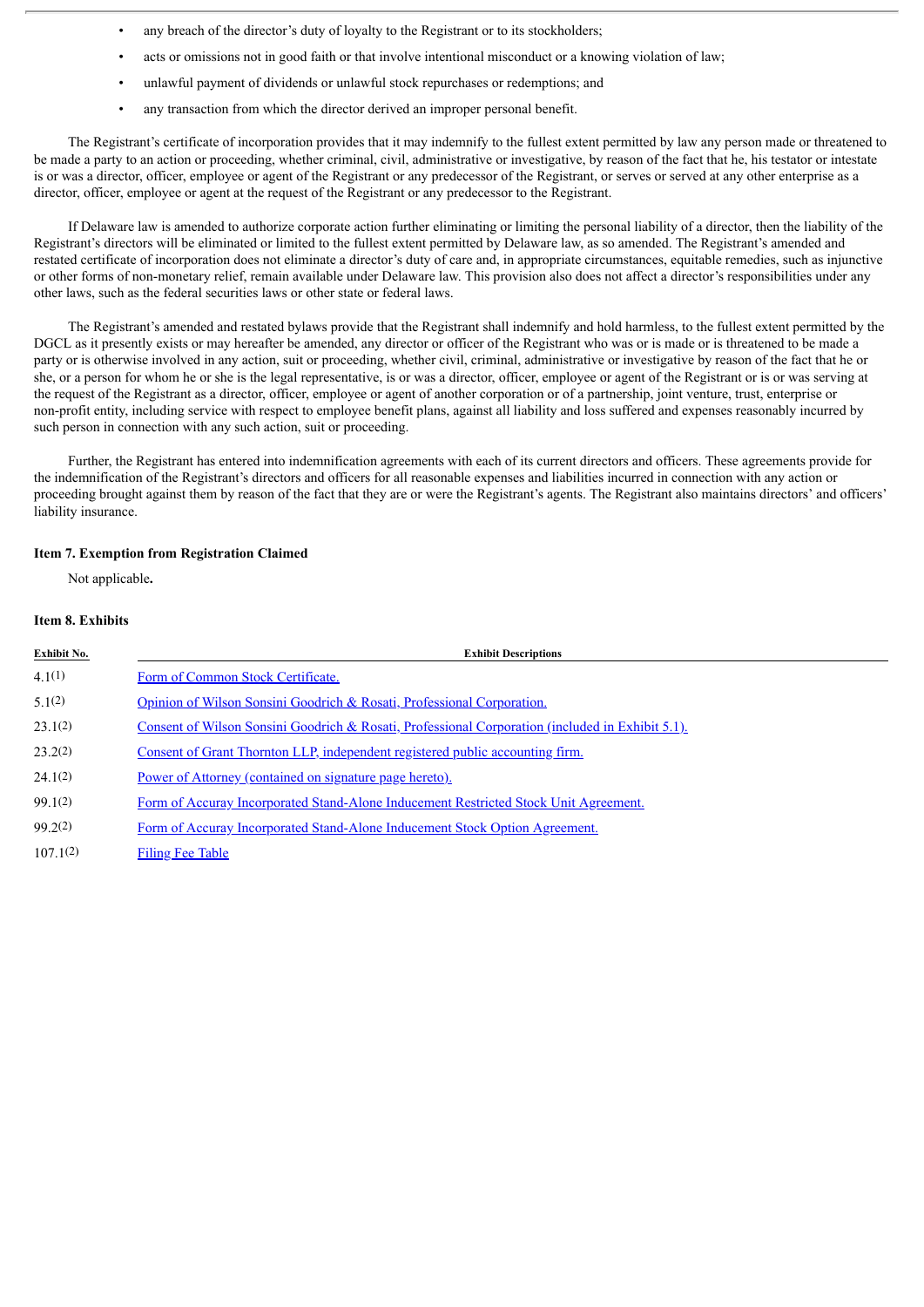- (1) Incorporated by reference to Exhibit 4.3 filed with the Registrant's Registration Statement on Form S-1/A (Registration No. 333-138622), filed with the Commission on February 5, 2007.
- (2) Filed herewith.

# **Item 9. Undertakings**

(a) The undersigned Registrant hereby undertakes:

(1) To file, during any period in which offers or sales are being made, a post-effective amendment to this Registration Statement:

(i) To include any prospectus required by Section  $10(a)(3)$  of the Securities Act;

(ii) To reflect in the prospectus any facts or events arising after the effective date of this Registration Statement (or the most recent post-effective amendment thereof) which, individually or in the aggregate, represent a fundamental change in the information set forth in this Registration Statement. Notwithstanding the foregoing, any increase or decrease in volume of securities offered (if the total dollar value of securities offered would not exceed that which was registered) and any deviation from the low or high end of the estimated maximum offering range may be reflected in the form of prospectus filed with the Commission pursuant to Rule 424(b) if, in the aggregate, the changes in volume and price represent no more than 20 percent change in the maximum aggregate offering price set forth in the "Calculation of Registration Fee" table in the effective Registration Statement.

(iii) To include any material information with respect to the plan of distribution not previously disclosed in the registration statement or any material change to such information in the Registration Statement;

*provided, however*, that paragraphs (a)(1)(i) and (a)(1)(ii) do not apply if the information required to be included in a post-effective amendment by those paragraphs is contained in periodic reports filed with or furnished to the Commission by the Registrant pursuant to Section 13 or Section 15(d) of the Exchange Act that are incorporated by reference in this Registration Statement.

(2) That, for the purpose of determining any liability under the Securities Act, each such post-effective amendment shall be deemed to be a new registration statement relating to the securities offered therein, and the offering of such securities at that time shall be deemed to be the initial bona fide offering thereof.

(3) To remove from registration by means of a post-effective amendment any of the securities being registered which remain unsold at the termination of the offering.

(b) The undersigned Registrant hereby undertakes that, for purposes of determining any liability under the Securities Act, each filing of the Registrant's annual report pursuant to Section 13(a) or Section 15(d) of the Exchange Act (and, where applicable, each filing of an employee benefit plan's annual report pursuant to Section 15(d) of the Exchange Act) that is incorporated by reference in the Registration Statement shall be deemed to be a new registration statement relating to the securities offered therein, and the offering of such securities at that time shall be deemed to be the initial bona fide offering thereof.

(c) Insofar as indemnification for liabilities arising under the Securities Act may be permitted to directors, officers and controlling persons of the Registrant pursuant to the foregoing provisions, or otherwise, the Registrant has been advised that in the opinion of the Commission such indemnification is against public policy as expressed in the Securities Act and is, therefore, unenforceable. In the event that a claim for indemnification against such liabilities (other than the payment by the Registrant of expenses incurred or paid by a director, officer or controlling person of the Registrant in the successful defense of any action, suit or proceeding) is asserted by such director, officer or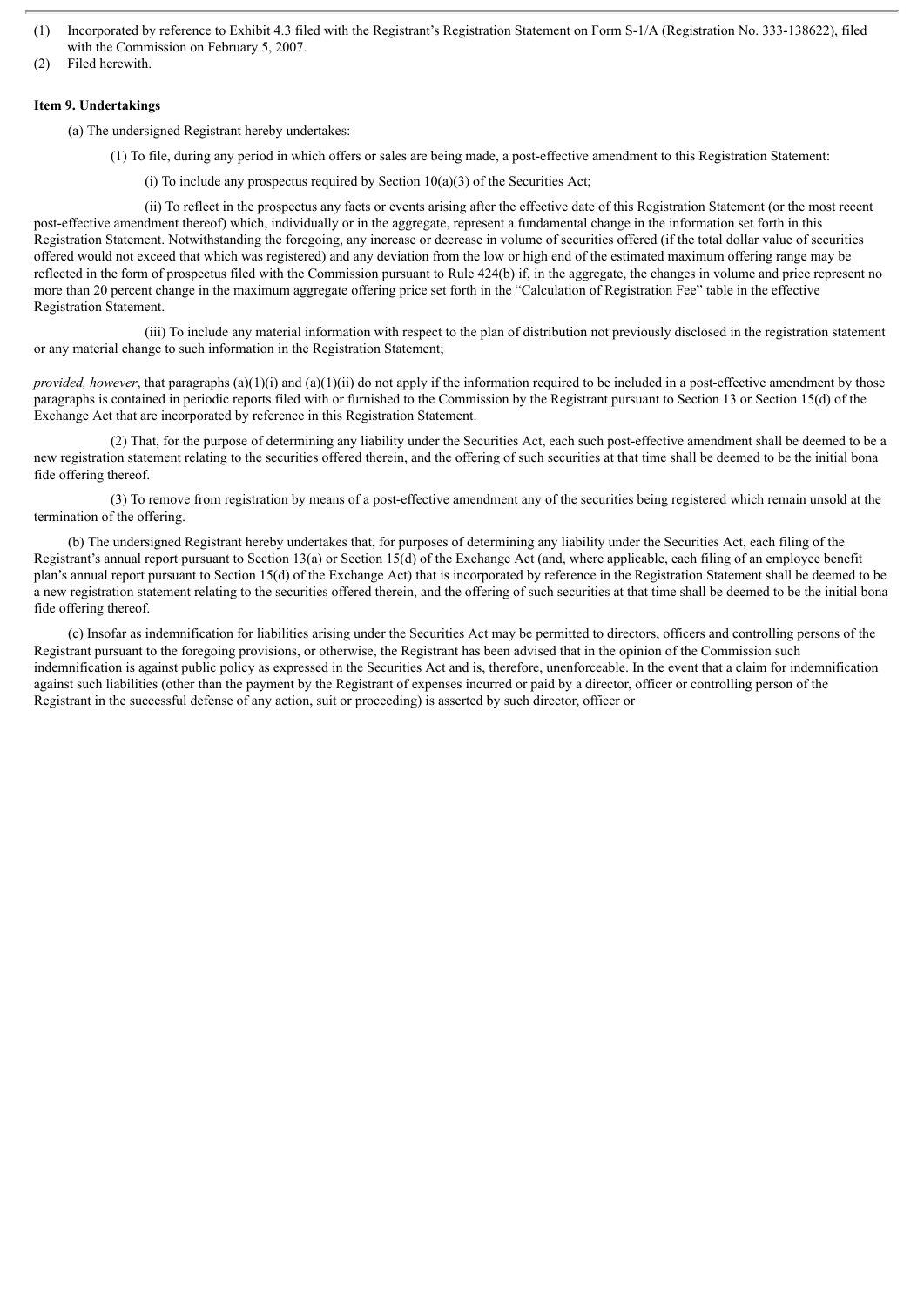controlling person in connection with the securities being registered, the Registrant will, unless in the opinion of its counsel the matter has been settled by controlling precedent, submit to a court of appropriate jurisdiction the question whether such indemnification by it is against public policy as expressed in the Securities Act and will be governed by the final adjudication of such issue.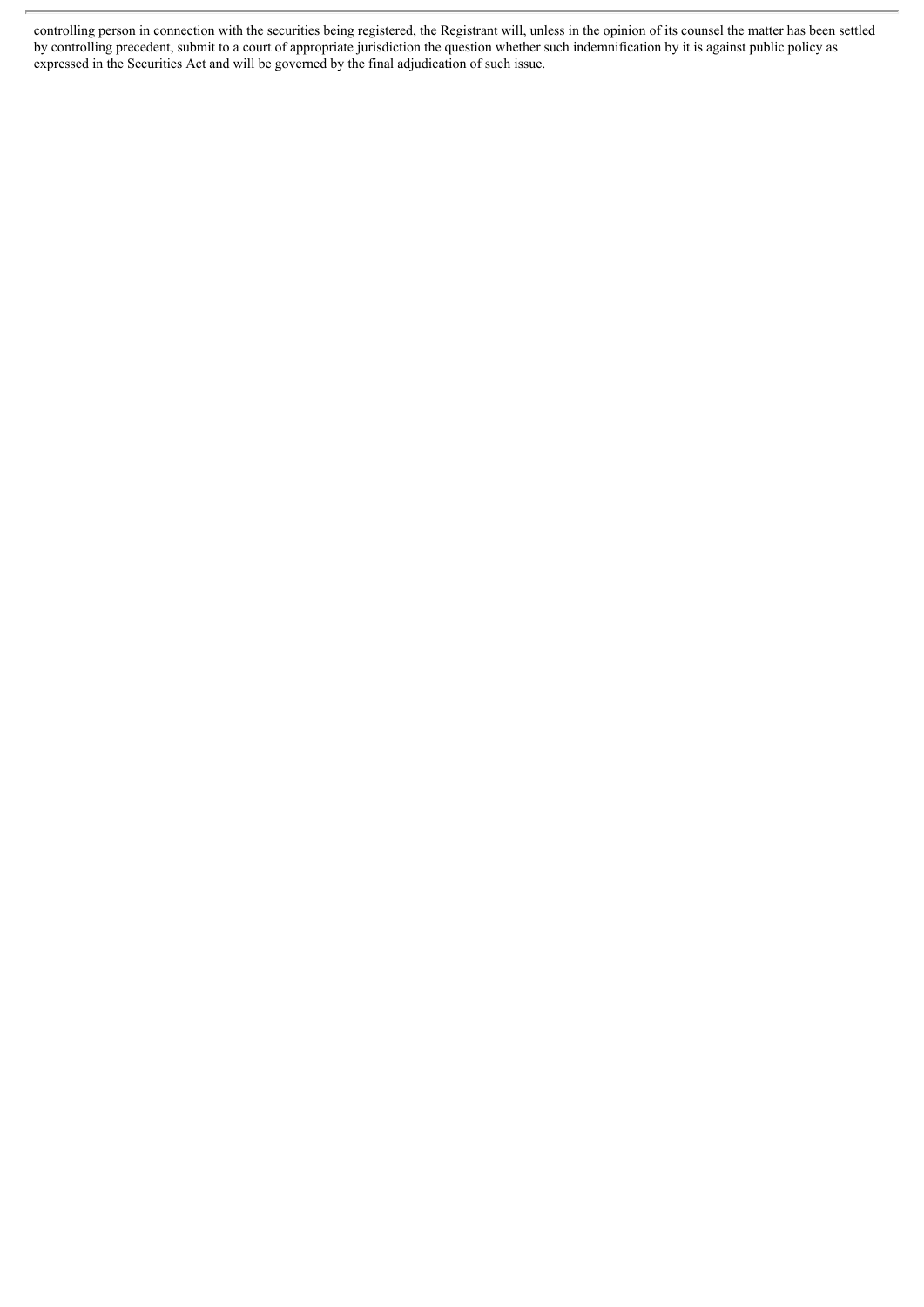# **SIGNATURES**

Pursuant to the requirements of the Securities Act of 1933, the Registrant certifies that it has reasonable grounds to believe that it meets all of the requirements for filing on Form S-8 and has duly caused this Registration Statement to be signed on its behalf by the undersigned, thereunto duly authorized, in the City of Sunnyvale, State of California, on the 31st day of May, 2022.

# **ACCURAY INCORPORATED**

By: /S/ JOSHUA H. LEVINE

Joshua H. Levine *Chief Executive Of icer*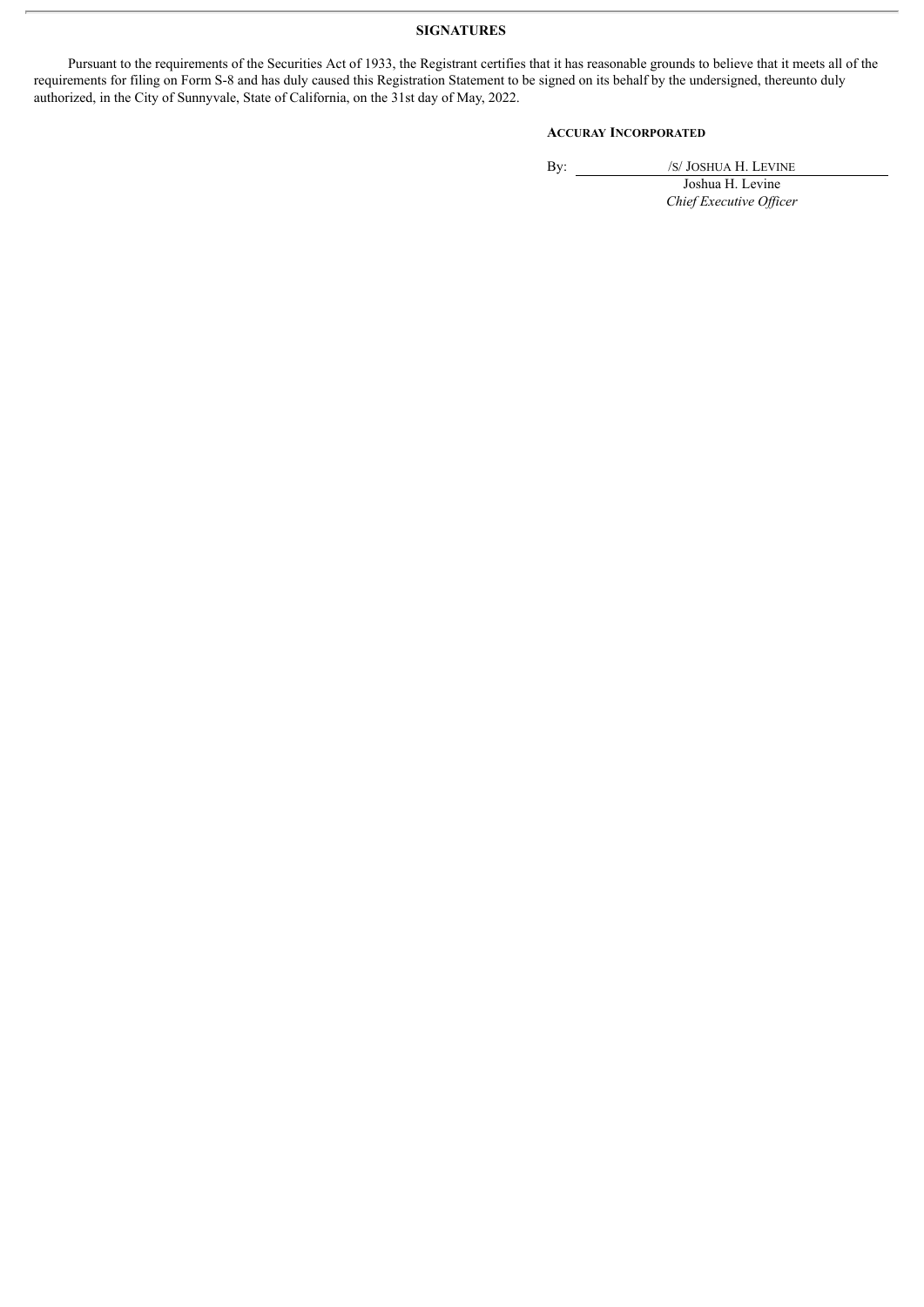# **POWER OF ATTORNEY**

<span id="page-6-0"></span>KNOW ALL PERSONS BY THESE PRESENTS, that each person whose signature appears below hereby constitutes and appoints Joshua H. Levine, Suzanne Winter and Ali Pervaiz and each of them acting individually, as his or her true and lawful attorneys-in-fact and agents, with full power of each to act alone, with full powers of substitution and resubstitution, for him or her and in his or her name, place and stead, in any and all capacities, to sign any and all amendments to this registration statement on Form S-8, and to file the same, with all exhibits thereto, and all documents in connection therewith, with the Securities and Exchange Commission, granting unto said attorneys-in-fact and agents, with full power of each to act alone, full power and authority to do and perform each and every act and thing requisite and necessary to be done in connection therewith, as fully for all intents and purposes as he or she might or could do in person, hereby ratifying and confirming all that said attorneys-in-fact and agents, or his, her or their substitutes, may lawfully do or cause to be done by virtue hereof.

Pursuant to the requirements of the Securities Act of 1933 this Registration Statement has been signed by the following persons in the capacities and on the dates indicated.

| Signature                                          | <b>Title</b>                                                                                      | Date         |
|----------------------------------------------------|---------------------------------------------------------------------------------------------------|--------------|
| /S/ JOSHUA H. LEVINE<br>Joshua H. Levine           | Chief Executive Officer and Director (principal executive<br>officer)                             | May 31, 2022 |
| /S/ ALI PERVAIZ<br>Ali Pervaiz                     | Senior Vice President and Chief Financial Officer (principal<br>financial and accounting officer) | May 31, 2022 |
| /S/ JOSEPH E. WHITTERS<br>Joseph E. Whitters       | Chairperson of the Board and Director                                                             | May 31, 2022 |
| Elizabeth Dávila                                   | Director                                                                                          |              |
| /S/ ANNE B. LE GRAND<br>Anne B. Le Grand           | Director                                                                                          | May 31, 2022 |
| /S/ JAMES M. HINDMAN<br>James M. Hindman           | Director                                                                                          | May 31, 2022 |
| /S/ BYRON C. SCOTT<br>Byron C. Scott               | Director                                                                                          | May 31, 2022 |
| /S/ BEVERLY A. HUSS<br>Beverly A. Huss             | Director                                                                                          | May 31, 2022 |
| /S/ RICHARD R. PETTINGILL<br>Richard R. Pettingill | Director                                                                                          | May 31, 2022 |
| /S/ MIKA NISHIMURA<br>Mika Nishimura               | Director                                                                                          | May 31, 2022 |
| /S/ SUZANNE WINTER<br><b>Suzanne Winter</b>        | President and Director                                                                            | May 31, 2022 |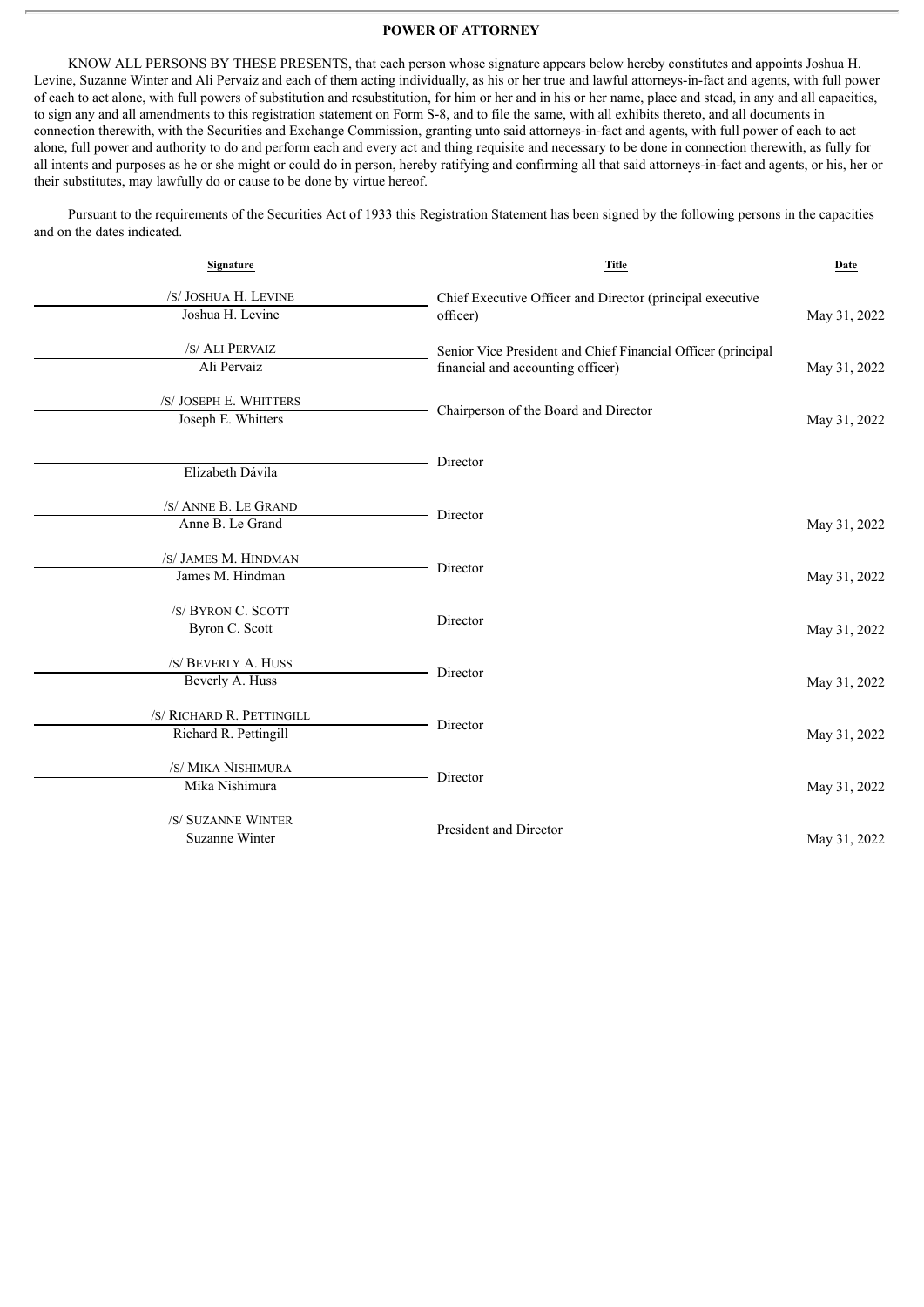<span id="page-7-0"></span>Accuray Incorporated 1310 Chesapeake Terrace Sunnyvale, California 94089

RE: Registration Statement on Form S-8

Ladies and Gentlemen:

We have examined the Registration Statement on Form S-8 to be filed by you with the Securities and Exchange Commission on or about May 31, 2022 (the "Registration Statement") in connection with the registration under the Securities Act of 1933, as amended (the "Act"), of (i) 389,221 shares of your common stock ("Common Stock") available for issuance under the Accuray Incorporated Stand-Alone Inducement Restricted Stock Unit Agreement (the "RSU Award") and (ii) 722,222 shares of Common Stock available for issuance under the Accuray Incorporated Stand-Alone Inducement Stock Option Agreement (together with the RSU Award, the "Awards"). Such shares of Common Stock are collectively referred to herein as the "Shares." As your legal counsel in connection with this transaction, we have examined the proceedings taken and are familiar with the proceedings proposed to be taken by you in connection with the issuance and sale of the Shares under the Awards.

It is our opinion that, when issued and sold in compliance with the prospectus delivery requirements and upon the terms and in the manner described in the Awards, the Shares will be legally and validly issued, fully-paid and non-assessable.

We hereby consent to the use of this opinion as an exhibit to the Registration Statement, and consent to the use of our name wherever appearing in the Registration Statement and any amendments thereto.

Sincerely,

/s/ WILSON SONSINI GOODRICH & ROSATI

WILSON SONSINI GOODRICH & ROSATI

Professional Corporation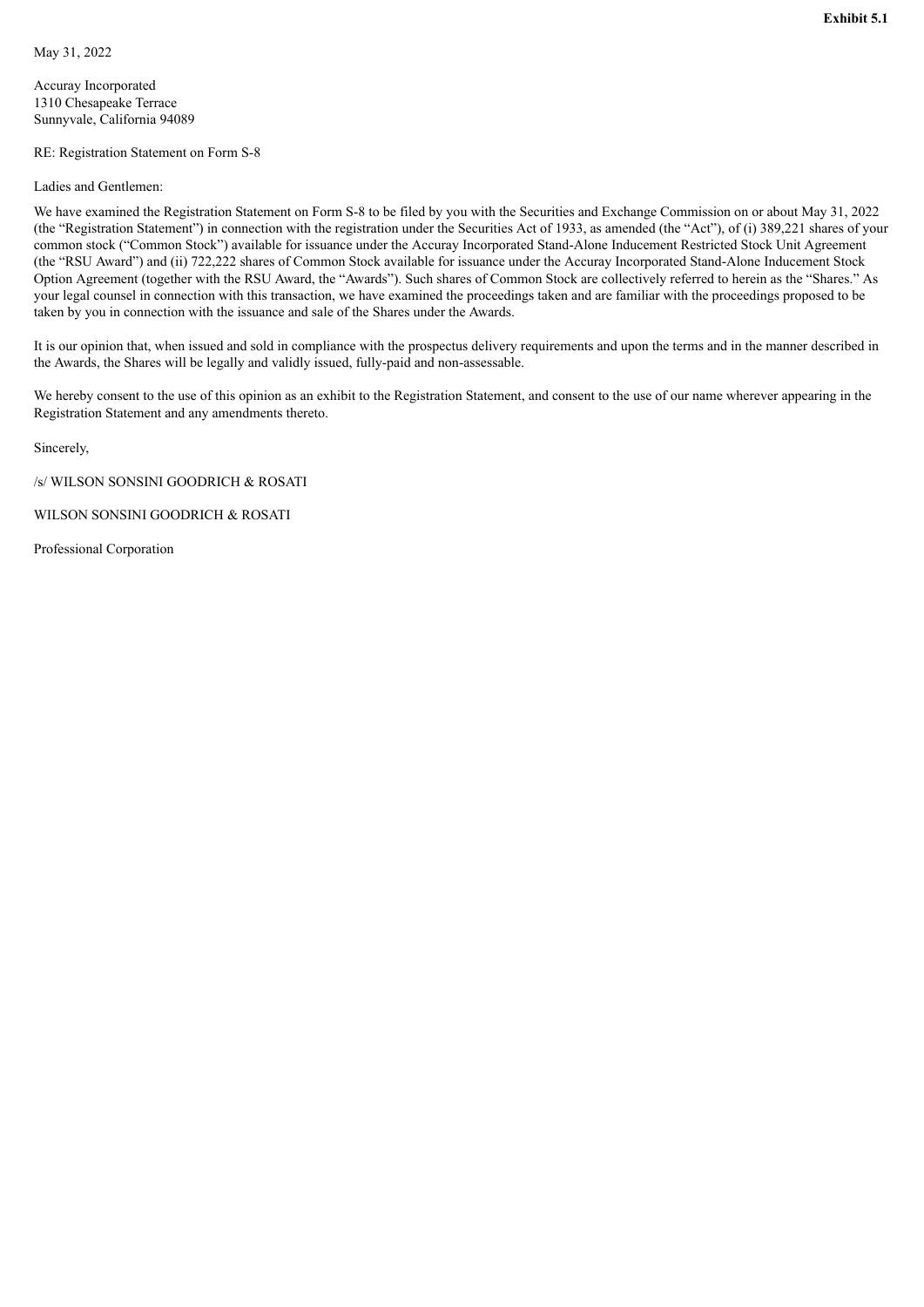# **CONSENT OF INDEPENDENT REGISTERED PUBLIC ACCOUNTING FIRM**

<span id="page-8-0"></span>We have issued our reports dated August 17, 2021 with respect to the consolidated financial statements and internal control over financial reporting of Accuray Incorporated included in the Annual Report on Form 10-K for the year ended June 30, 2021, which are incorporated by reference in this Registration Statement. We consent to the incorporation by reference of the aforementioned reports in this Registration Statement.

/s/ GRANT THORNTON LLP

San Jose, California May 31, 2022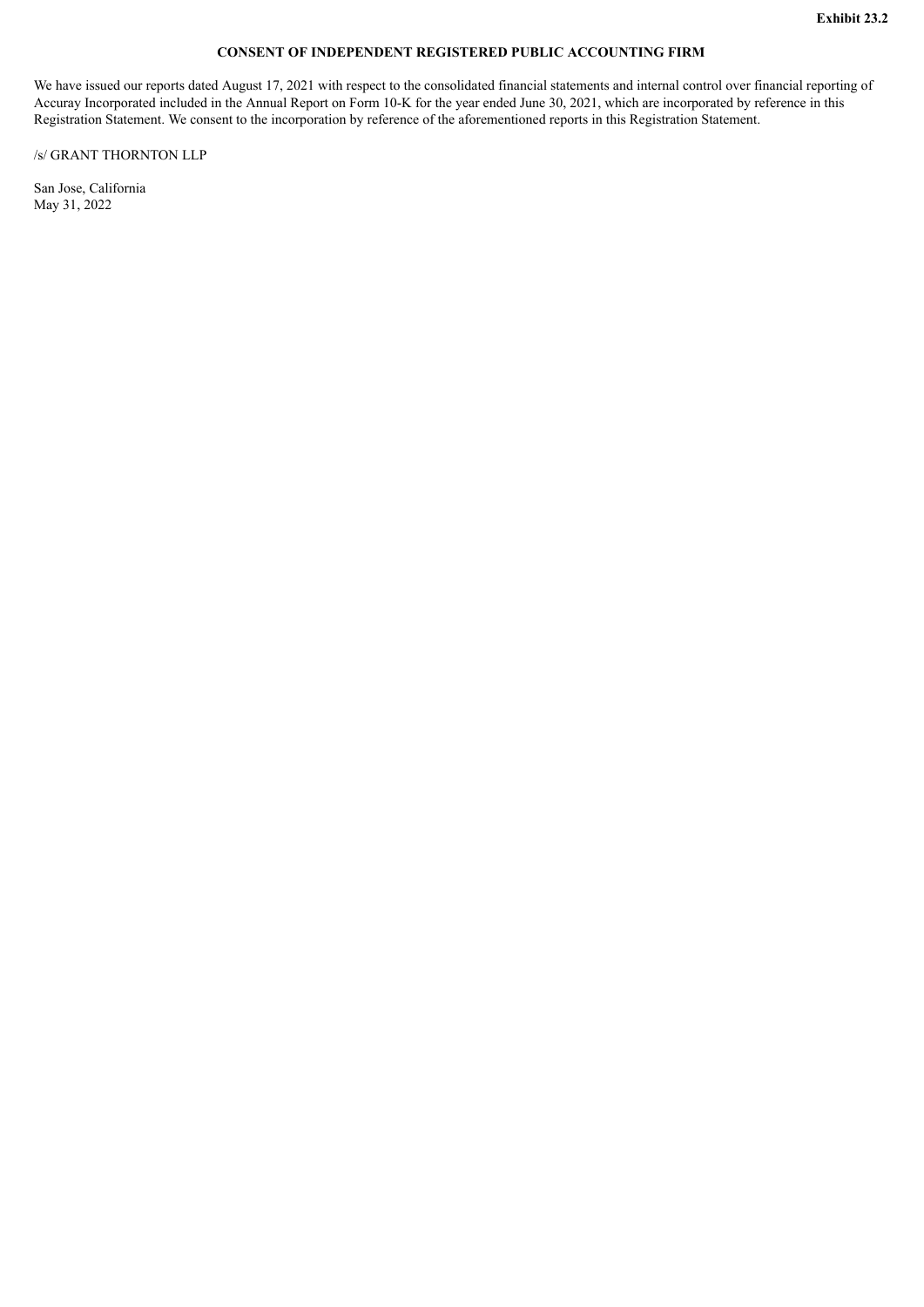# **ACCURAY INCORPORATED**

# **STAND-ALONE INDUCEMENT RESTRICTED STOCK UNIT AGREEMENT**

# <span id="page-9-0"></span>Participant must notify the Company by the fifteenth (15<sup>th</sup>) day of the month following the Date of Grant if he or she wishes to reject this Award. Otherwise, Participant will be deemed to have accepted the Award on the terms and conditions on which it is offered.

#### **NOTICE OF GRANT OF RESTRICTED STOCK UNIT AWARD**

#### **Participant Name:** Sandeep Chalke

Participant has been granted the right to receive an Award of Restricted Stock Units, subject to the terms and conditions of this Award Agreement, as follows:

| <b>Grant Number</b>              |              |
|----------------------------------|--------------|
| Date of Grant                    | May 31, 2022 |
| Vesting Commencement Date        | May 31, 2022 |
| Number of Restricted Stock Units |              |

# Vesting Schedule:

Subject to Sections 5 and 15 of Exhibit A and any acceleration provisions set forth below, the Restricted Stock Units will vest in accordance with the following schedule:

Twenty-five percent (25%) of the Restricted Stock Units will vest on each yearly anniversary of the Vesting Commencement Date (each, a "Vesting Date"), in each case subject to Participant continuing to be a Service Provider through the applicable Vesting Date.

In the event Participant ceases to be a Service Provider for any or no reason before Participant vests in the Restricted Stock Units, the Restricted Stock Units and Participant's right to acquire any Shares hereunder will immediately be forfeited and terminated.

If Participant does not wish to receive this Award and/or does not consent and agree to the terms and conditions on which the Award is offered, as set forth in this Award Agreement, including the Terms and Conditions of Restricted Stock Unit Award, attached hereto as Exhibit A, then Participant must reject the Award by notifying the Company at Accuray Incorporated, Attention Stock Administration, 1310 Chesapeake Terrace, Sunnyvale, CA 94089 no later than the fifteenth (15th) day of the month following the Date of Grant, in which case the Award will be cancelled. Participant's failure to notify the Company of his or her rejection of the Award within this specified period will constitute Participant's acceptance of the Award and his or her agreement with all terms and conditions of the Award, as set forth in this Award Agreement, including the Terms and Conditions of Restricted Stock Unit Award, attached hereto as Exhibit A.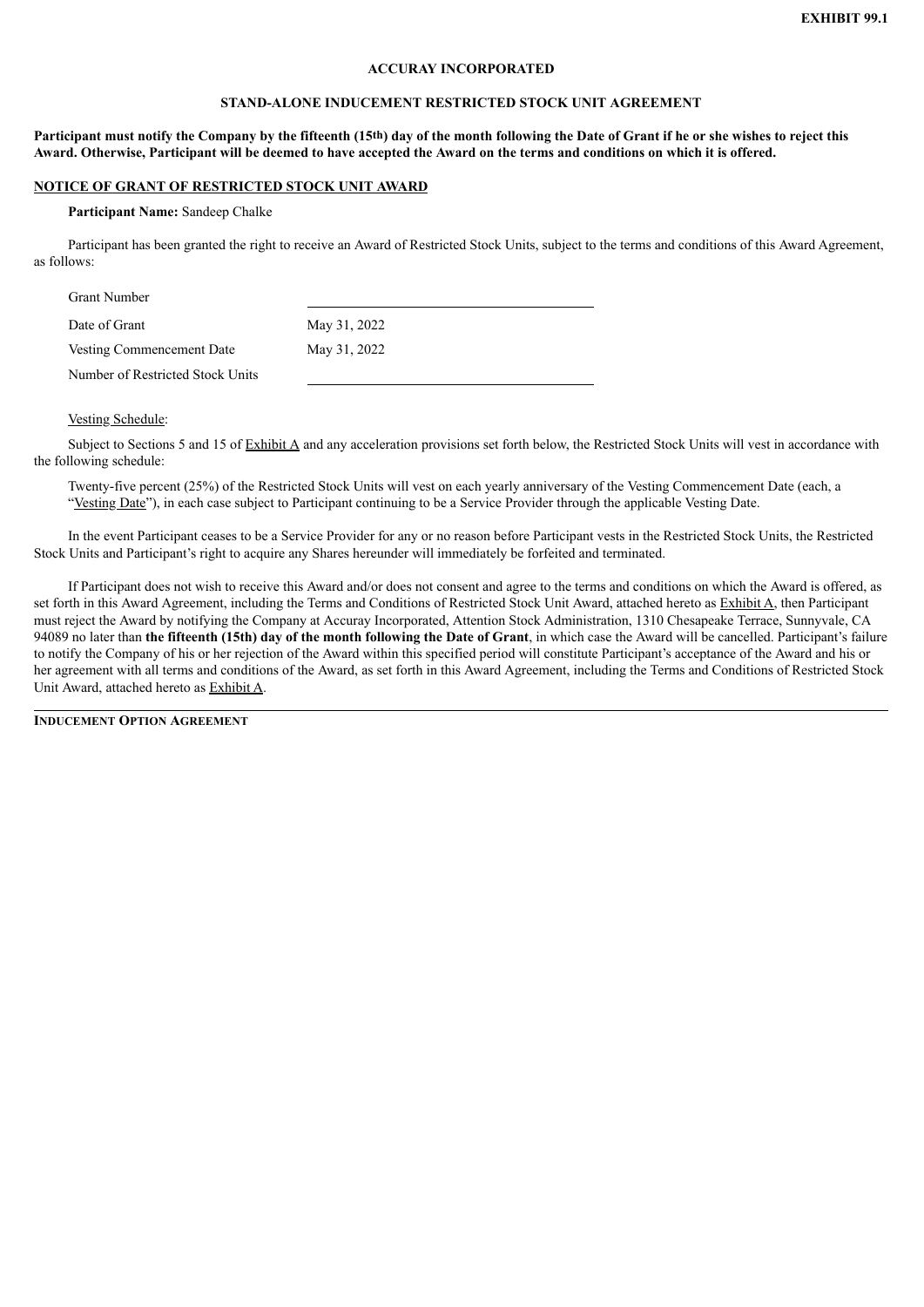#### Page **2** of **15**

Participant has reviewed this Award Agreement in its entirety, has had an opportunity to obtain the advice of counsel, and fully understands all provisions of this Award Agreement. By accepting this Award, Participant hereby agrees (i) to accept as binding, conclusive, and final all decisions or interpretations of the Administrator upon any questions relating to the Award Agreement, (ii) to notify the Company upon any change in my residence address, and (iii) to the extent required by Section 10 of  $\frac{Exhibit A}{A}$ , the sale of Shares to cover the Tax-Related Items (and any associated broker or other fees) and agrees and acknowledges that Participant may not satisfy them by any means other than such sale of Shares, unless required to do so by the Administrator or pursuant to the Administrator's express written consent.

# **ACCURAY INCORPORATED:**

By:

Title: Senior Vice President, Chief Financial Officer

# **PARTICIPANT:**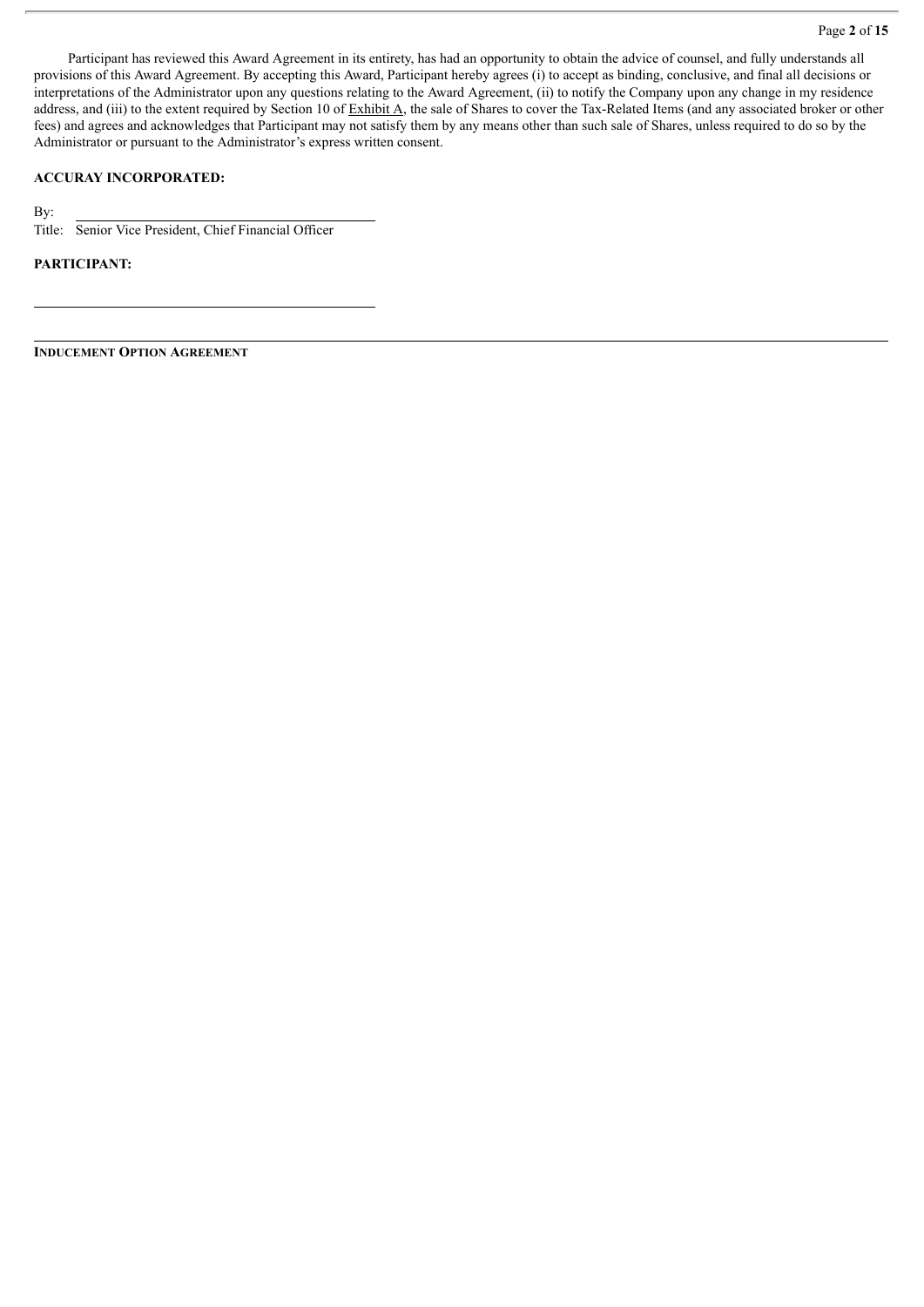# **EXHIBIT A**

# **TERMS AND CONDITIONS OF RESTRICTED STOCK UNIT AWARD**

1. Definitions. As used herein, the following definitions will apply:

(a) "Administrator" means the Board or any of its Committees as will be administering the Award Agreement, in accordance with Section 2.

(b) "Affiliate" means any entity that, directly or indirectly, controls, is controlled by, or is under common control with, the Company.

(c) "Applicable Laws" means the legal and regulatory requirements relating to the administration of equity-based awards, including but not limited to U.S. federal and state corporate laws, U.S. federal and state securities laws, the Code, any stock exchange or quotation system on which the Common Stock is listed or quoted and the applicable laws of any non-U.S. country or jurisdiction that may apply to this Award.

(d) "Award" means this award of Restricted Stock Units.

- (e) "Award Agreement" means this Stand-Alone Inducement Restricted Stock Unit Agreement evidencing this Award.
- (f) "Board" means the Board of Directors of the Company.
- (g) "Change in Control" means the occurrence of any of the following events:

(i) A change in the ownership of the Company which occurs on the date that any one person, or more than one person acting as a group ("Person"), acquires ownership of the stock of the Company that, together with the stock held by such Person, constitutes more than fifty percent (50%) of the total voting power of the stock of the Company; provided, however, that for purposes of this subsection, the acquisition of additional stock by any one Person, who is considered to own more than fifty percent (50%) of the total voting power of the stock of the Company will not be considered a Change in Control. Further, if the stockholders of the Company immediately before such change in ownership continue to retain immediately after the change in ownership, in substantially the same proportions as their ownership of shares of the Company's voting stock immediately prior to the change in ownership, direct or indirect beneficial ownership of fifty percent (50%) or more of the total voting power of the stock of the Company or of the ultimate parent entity of the Company, such event shall not be considered a Change in Control under this subsection (i). For this purpose, indirect beneficial ownership shall include, without limitation, an interest resulting from ownership of the voting securities of one or more corporations or other business entities which own the Company, as the case may be, either directly or through one or more subsidiary corporations or other business entities; or

(ii) A change in the effective control of the Company which occurs on the date that a majority of members of the Board is replaced during any twelve (12)-month period by Directors whose appointment or election is not endorsed by a majority of the members of the Board prior to the date of the appointment or election. For purposes of this subsection (ii), if any Person is considered to be in effective control of the Company, the acquisition of additional control of the Company by the same Person will not be considered a Change in Control; or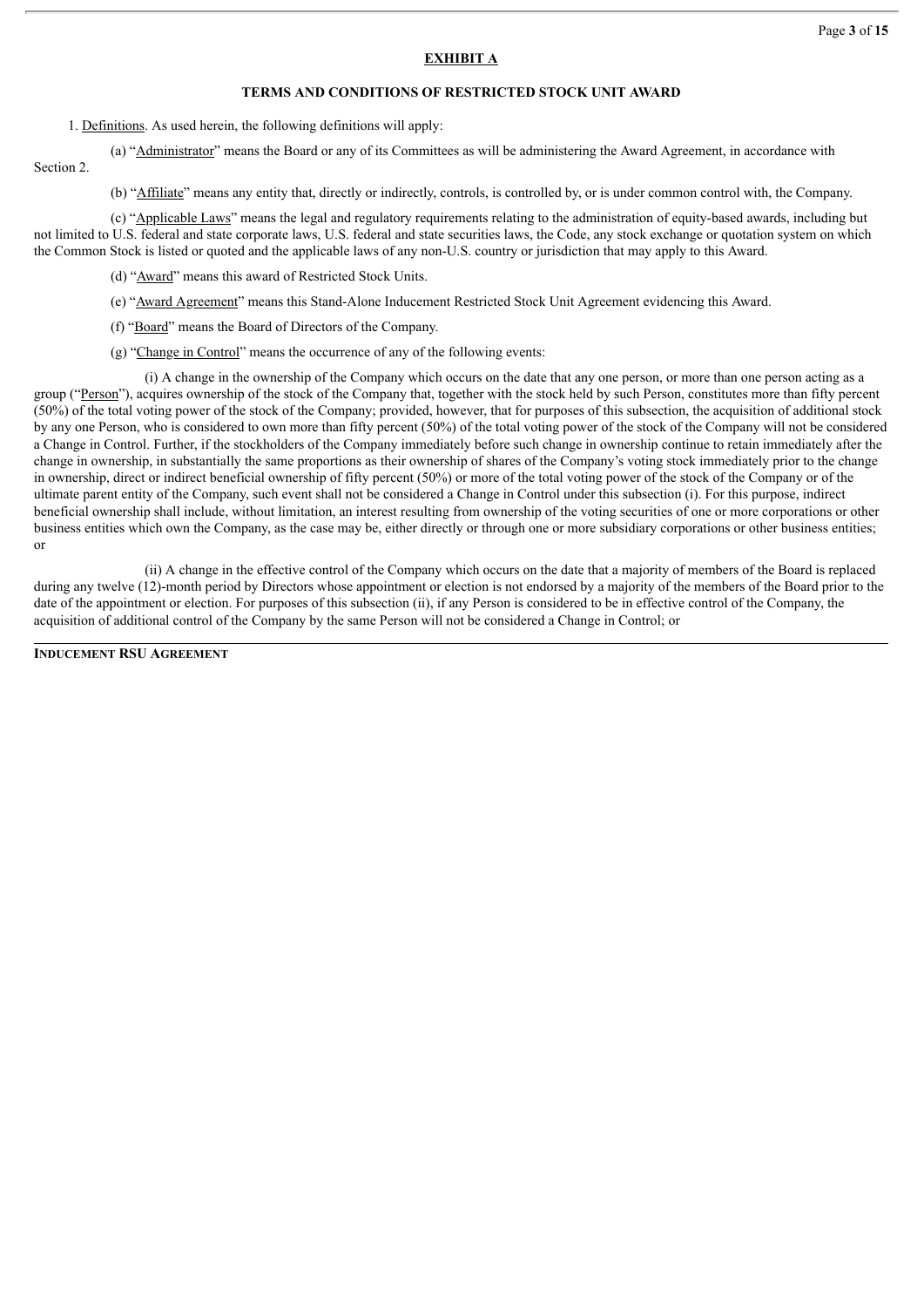(iii) A change in the ownership of a substantial portion of the Company's assets which occurs on the date that any Person acquires (or has acquired during the twelve (12)-month period ending on the date of the most recent acquisition by such person or persons) assets from the Company that have a total gross fair market value equal to or more than fifty percent (50%) of the total gross fair market value of all of the assets of the Company immediately prior to such acquisition or acquisitions; provided, however, that for purposes of this subsection (iii), the following will not constitute a change in the ownership of a substantial portion of the Company's assets: (A) a transfer to an entity that is controlled by the Company's stockholders immediately after the transfer, or (B) a transfer of assets by the Company to: (1) a stockholder of the Company (immediately before the asset transfer) in exchange for or with respect to the Company's stock, (2) an entity, fifty percent (50%) or more of the total value or voting power of which is owned, directly or indirectly, by the Company, (3) a Person, that owns, directly or indirectly, fifty percent (50%) or more of the total value or voting power of all the outstanding stock of the Company, or (4) an entity, at least fifty percent (50%) of the total value or voting power of which is owned, directly or indirectly, by a Person described in this subsection (iii)(B)(3). For purposes of this subsection (iii), gross fair market value means the value of the assets of the Company, or the value of the assets being disposed of, determined without regard to any liabilities associated with such assets.

For purposes of this definition, persons will be considered to be acting as a group if they are owners of a corporation that enters into a merger, consolidation, purchase, or acquisition of stock, or similar business transaction with the Company.

Notwithstanding the foregoing, a transaction will not be deemed a Change in Control unless the transaction qualifies as a change in control event within the meaning of Code Section 409A, as it has been and may be amended from time to time, and any proposed or final Treasury Regulations and Internal Revenue Service guidance that has been promulgated or may be promulgated thereunder from time to time.

Further and for the avoidance of doubt, a transaction will not constitute a Change in Control if: (i) its sole purpose is to change the state of the Company's incorporation, or (ii) its sole purpose is to create a holding company that will be owned in substantially the same proportions by the persons who held the Company's securities immediately before such transaction.

(h) "Code" means the Internal Revenue Code of 1986, as amended. Reference to a specific section of the Code or regulation thereunder will include such section or regulation, any valid regulation promulgated under such section, and any comparable provision of any future legislation or regulation amending, supplementing, or superseding such section or regulation.

(i) "Committee" means a committee of Directors or of other individuals satisfying Applicable Laws appointed by the Board, or a duly authorized committee of the Board, in accordance with Section 2 hereof.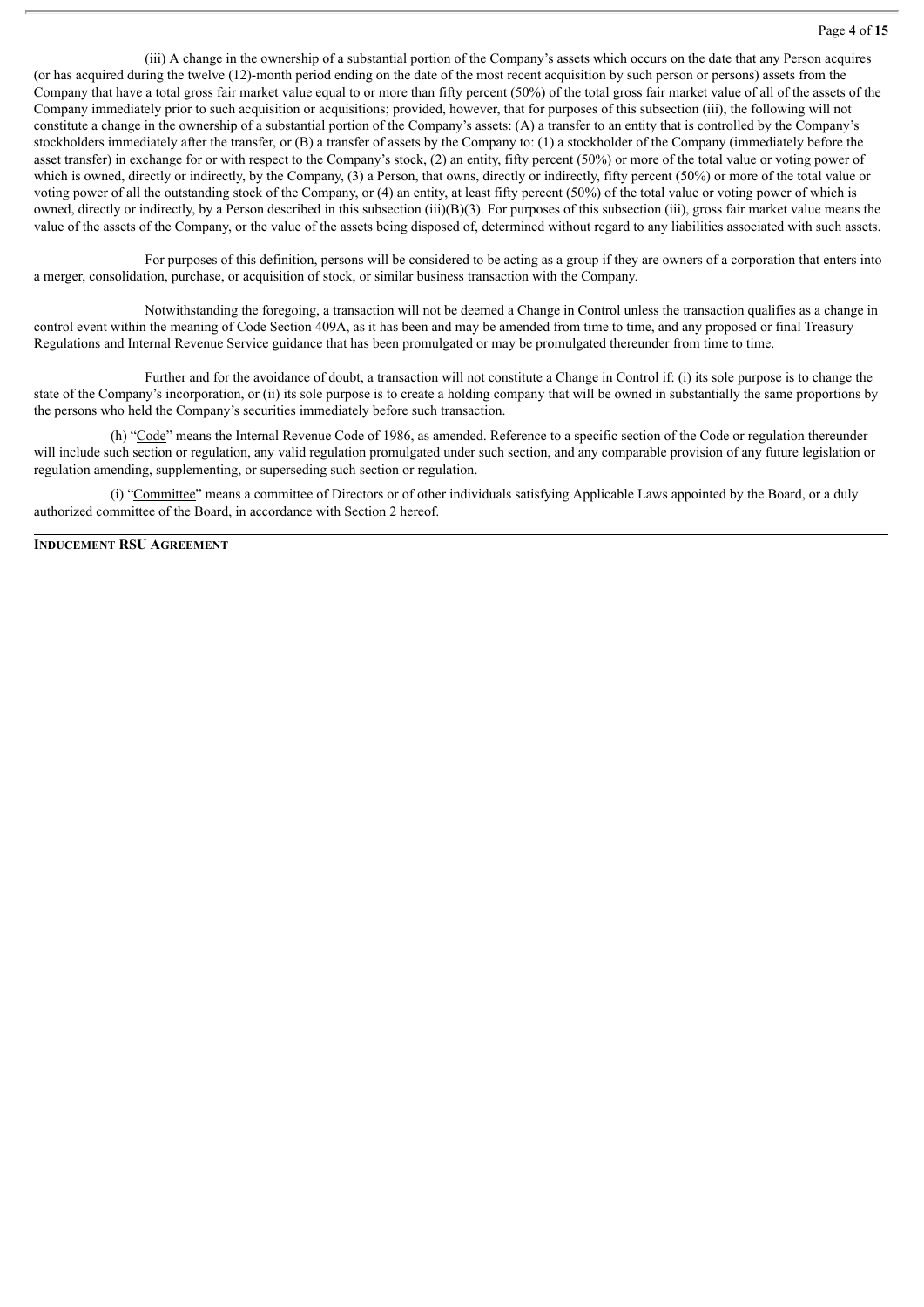(j) "Common Stock" means the common stock of the Company.

(k) "Company" means Accuray Incorporated, a Delaware corporation, or any successor thereto.

(l) "Consultant" means any natural person, including an advisor, engaged by the Company or a Parent, Subsidiary or Affiliate to render bona fide services to such entity, provided the services (i) are not in connection with the offer or sale of securities in a capital-raising transaction, and (ii) do not directly promote or maintain a market for the Company's securities, in each case, within the meaning of Form S-8 promulgated under the Securities Act, and provided, further, that a Consultant will include only those persons to whom the issuance of Shares may be registered under Form S-8 promulgated under the Securities Act.

(m) "Director" means a member of the Board.

(n) "Disability" means total and permanent disability as defined in Section 22(e)(3) of the Code, provided that the Administrator in its discretion may determine whether a permanent and total disability exists in accordance with uniform and non-discriminatory standards adopted by the Administrator from time to time.

(o) "Employee" means any person, including Officers and Directors, employed by the Company or any Parent, Subsidiary or Affiliate of the Company. Neither service as a Director nor payment of a director's fee by the Company will be sufficient to constitute "employment" by the Company.

(p) "Exchange Act" means the Securities Exchange Act of 1934, as amended.

(q) "Fair Market Value" means, as of any date, the value of Common Stock determined as follows:

(i) If the Common Stock is listed on any established stock exchange or a national market system, including without limitation the New York Stock Exchange, the Nasdaq Global Select Market, the Nasdaq Global Market or the Nasdaq Capital Market of The Nasdaq Stock Market, its Fair Market Value will be the closing sales price for such stock (or the closing bid, if no sales were reported) as quoted on such exchange or system on the day of determination, as reported in The Wall Street Journal or such other source as the Administrator deems reliable;

(ii) If the Common Stock is regularly quoted by a recognized securities dealer but selling prices are not reported, the Fair Market Value of a Share will be the mean between the high bid and low asked prices for the Common Stock on the date of determination (or, if no bids and asks were reported on that date, as applicable, on the last trading date such bids and asks were reported), as reported in The Wall Street Journal or such other source as the Administrator deems reliable; or

(iii) In the absence of an established market for the Common Stock, the Fair Market Value will be determined in good faith by the

Administrator.

(r) "Fiscal Year" means the fiscal year of the Company.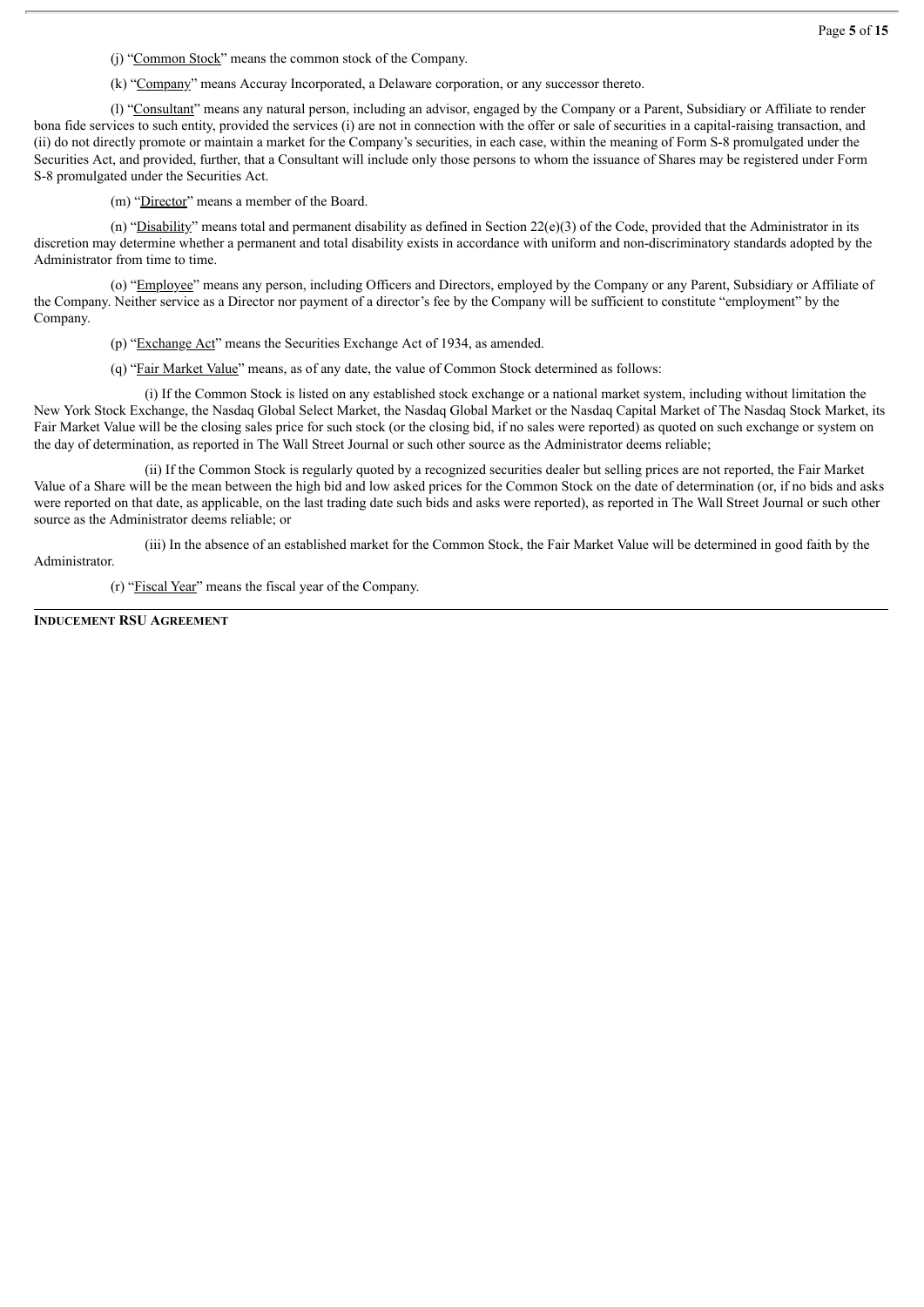(s) "Officer" means a person who is an officer of the Company within the meaning of Section 16 of the Exchange Act and the rules and regulations promulgated thereunder.

(t) "Parent" means a "parent corporation," whether now or hereafter existing, as defined in Section 424(e) of the Code.

(u) "Participant" means the person named in the Notice of Grant or such person's successor.

(v) "Restricted Stock Unit" means a bookkeeping entry representing an amount equal to the Fair Market Value of one Share. Each Restricted Stock Unit represents an unfunded and unsecured obligation of the Company.

(w) "Rule 16b-3" means Rule 16b-3 of the Exchange Act or any successor to Rule 16b-3, as in effect when discretion is being exercised with respect to the Award Agreement.

(x) "Securities Act" means the Securities Act of 1933, as amended.

(y) "Section 409A" means Section 409A of the Code and the final regulations and any guidance promulgated thereunder, as may be amended from time to time.

(z) "Service Provider" means an Employee, Director, or Consultant.

(aa) "Share" means a share of the Common Stock, as adjusted in accordance with Section 15.

(bb) "Subsidiary" means a "subsidiary corporation," whether now or hereafter existing, as defined in Section 424(f) of the Code.

#### 2. Administration.

(a) Procedure.

(i) Rule 16b-3. To the extent desirable to qualify transactions hereunder as exempt under Rule 16b-3, the transactions contemplated hereunder will be structured to satisfy the requirements for exemption under Rule 16b-3.

(ii) Other Administration. Other than as provided above, the Award Agreement will be administered by (A) the Board or (B) a Committee, which committee will be constituted to satisfy Applicable Laws.

(b) Powers of the Administrator. Subject to the provisions of the Award Agreement, and in the case of a Committee, subject to the specific duties delegated by the Board to such Committee, the Administrator will have the authority, in its discretion:

(i) to determine the Fair Market Value;

(ii) to construe and interpret the terms of the Award and the Award Agreement;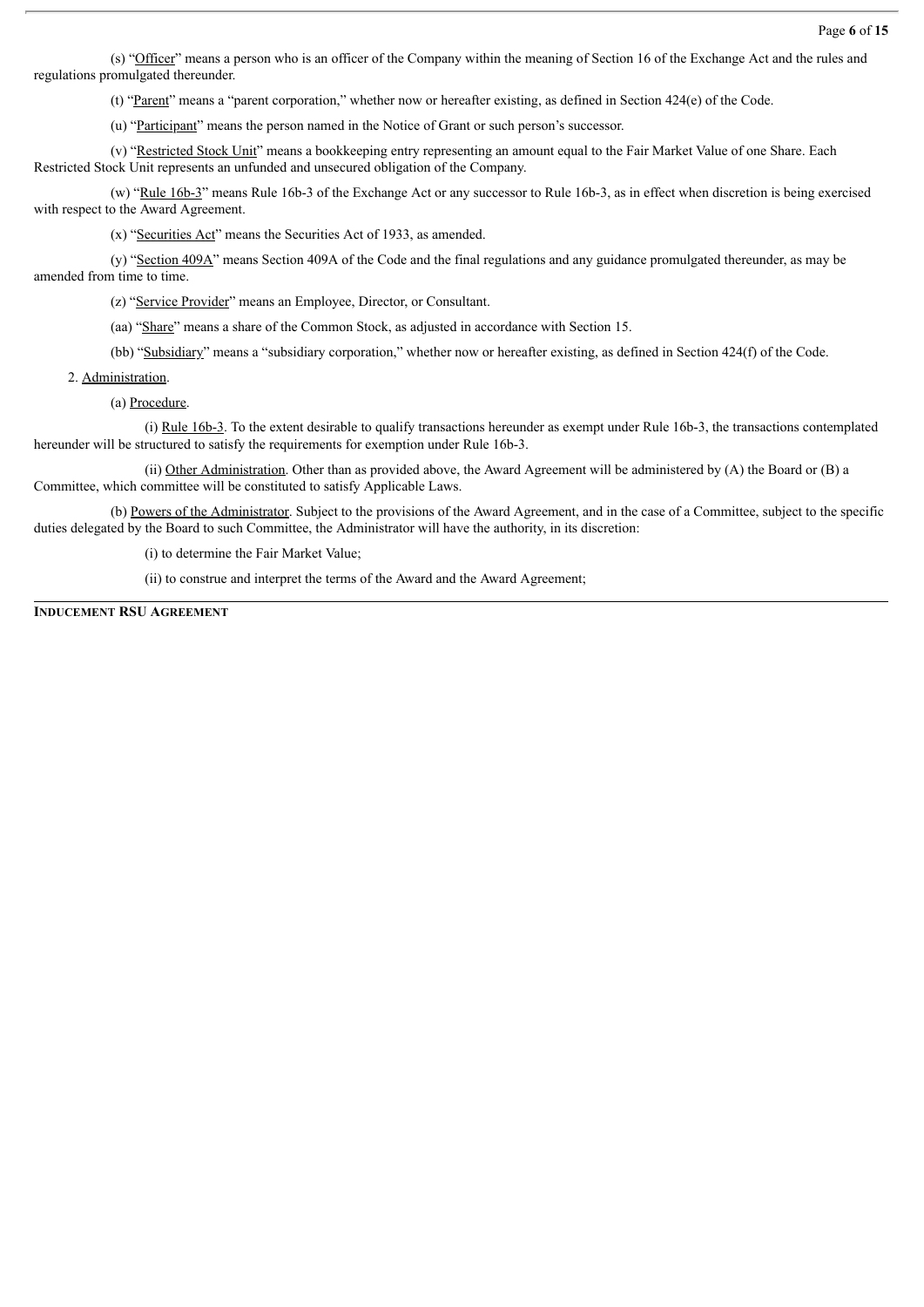Page **7** of **15**

(iii) to authorize any person to execute on behalf of the Company any instrument required to effect the grant of the Award; and

(iv) to make all other determinations deemed necessary or advisable for administering the Award and the Award Agreement.

(c) Effect of Administrator's Decision. The Administrator's decisions, determinations, and interpretations will be final and binding on the Participant and will be given the maximum deference permitted by Applicable Laws.

3. Grant. The Company hereby grants to the individual named in the Notice of Grant (the "Participant") an Award of Restricted Stock Units, subject to all of the terms and conditions in this Award Agreement. The Award is intended to qualify as an employment inducement grant under Nasdaq Listing Rule  $5635(c)(4)$ .

4. Company's Obligation to Pay. Each Restricted Stock Unit represents the right to receive a Share on the date it vests. Unless and until the Restricted Stock Units will have vested in the manner set forth in Sections 5 or 6, Participant will have no right to payment of any such Restricted Stock Units. Prior to actual payment of any vested Restricted Stock Units, such Restricted Stock Units will represent an unsecured obligation of the Company, payable (if at all) only from the general assets of the Company. Any Restricted Stock Units that vest in accordance with Sections 5 or 6 will be paid to Participant (or in the event of Participant's death, to his or her estate) in whole Shares, subject to Participant satisfying any applicable tax withholding obligations as set forth in Section 10. Subject to the provisions of Section 6, such vested Restricted Stock Units shall be paid in whole Shares as soon as practicable after vesting, but in each such case within the period sixty (60) days following the vesting date. In no event will Participant be permitted, directly or indirectly, to specify the taxable year of the payment of any Restricted Stock Units payable under this Award Agreement.

5. Vesting Schedule. Except as provided in Section 6, and subject to Section 8, the Restricted Stock Units awarded by this Award Agreement will vest in accordance with the vesting provisions set forth in the Notice of Grant; provided, however, that (i) if a Vesting Date falls on a day upon which the U.S. national securities markets are not open for trading, such Vesting Date shall be delayed until the next trading day, and (ii) if a Vesting Date falls on December 31, such Vesting Date shall be delayed until the next trading day such that the Vesting Date, any sale to cover taxes, and applicable tax reporting all occur in the same calendar year. Restricted Stock Units scheduled to vest on a certain date or upon the occurrence of a certain condition will not vest in accordance with any of the provisions of this Award Agreement, unless Participant will have been continuously a Service Provider from the Date of Grant until the date such vesting occurs.

6. Administrator Discretion. The Administrator, in its discretion, may accelerate the vesting of the balance, or some lesser portion of the balance, of the unvested Restricted Stock Units at any time, subject to the terms of the Award Agreement. If so accelerated, such Restricted Stock Units will be considered as having vested as of the date specified by the Administrator. The payment of Shares vesting pursuant to this Section 6 shall in all cases be paid at a time or in a manner that is exempt from, or complies with, Section 409A.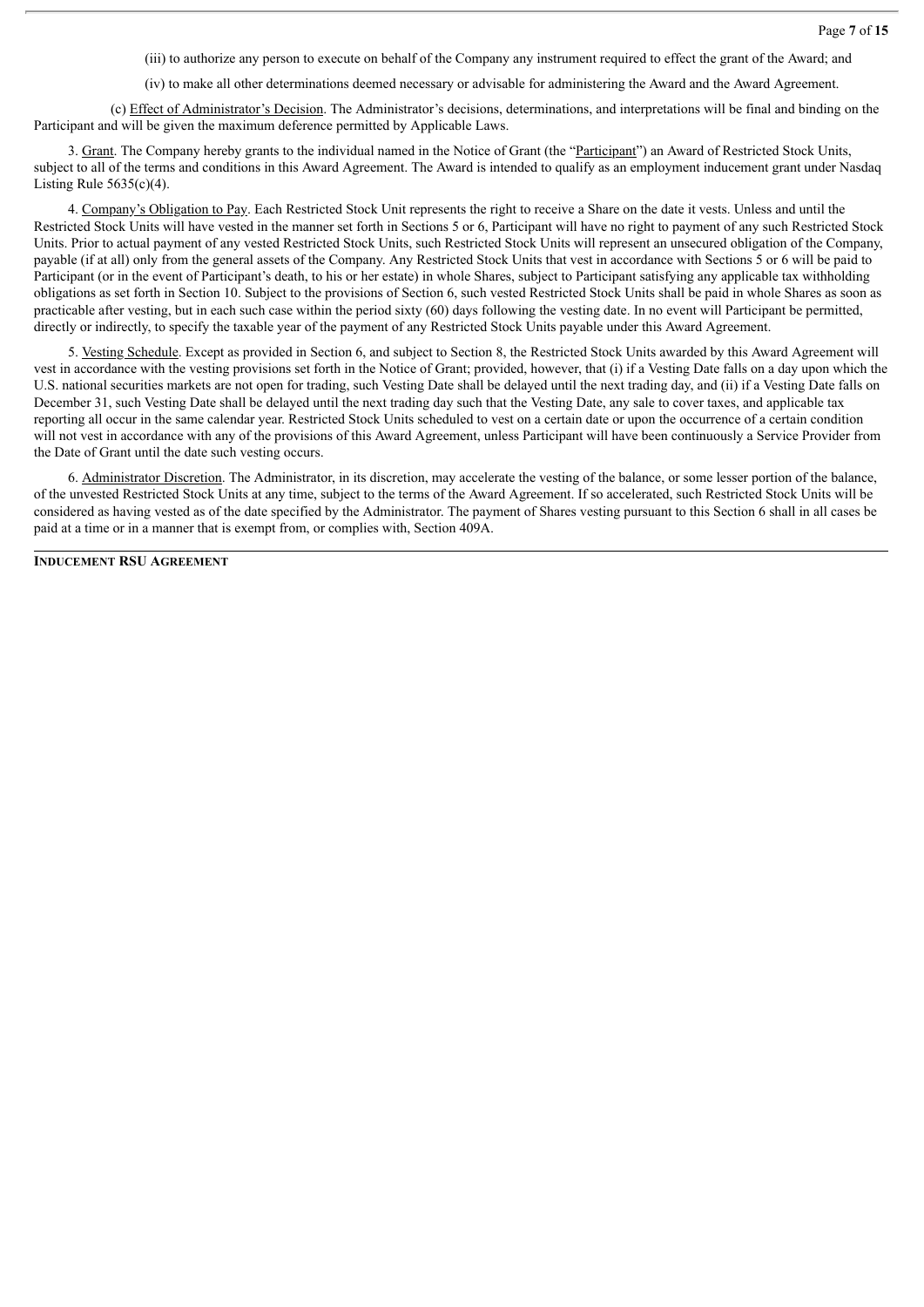Notwithstanding anything in this Award Agreement to the contrary, if the vesting of the balance, or some lesser portion of the balance, of the Restricted Stock Units is accelerated in connection with Participant's termination as a Service Provider (provided that such termination is a "separation from service" within the meaning of Section 409A, as determined by the Company), other than due to death**,** and if (x) Participant is a "specified employee" within the meaning of Section 409A at the time of such termination as a Service Provider and (y) the payment of such accelerated Restricted Stock Units will result in the imposition of additional tax under Section 409A if paid to Participant on or within the six (6)-month period following Participant's termination as a Service Provider, then the payment of such accelerated Restricted Stock Units will not be made until the date six (6) months and one (1) day following the date of Participant's termination as a Service Provider, unless Participant dies following his or her termination as a Service Provider, in which case, the Restricted Stock Units will be paid in Shares to Participant's estate as soon as practicable following his or her death. It is the intent of this Award Agreement that it and all payments and benefits hereunder be exempt from, or comply with, the requirements of Section 409A so that none of the Restricted Stock Units provided under this Award Agreement or Shares issuable thereunder will be subject to the additional tax imposed under Section 409A, and any ambiguities herein will be interpreted to be so exempt or so comply. Each payment payable under this Award Agreement is intended to constitute a separate payment for purposes of Treasury Regulation Section 1.409A-2(b)(2). For purposes of this Award Agreement, "Section 409A" means Section 409A of the Code, and any final Treasury Regulations and Internal Revenue Service guidance thereunder, as each may be amended from time to time.

7. Leaves of Absence/Transfer Between Locations. Unless the Administrator provides otherwise, vesting of the Award will be suspended during any unpaid leave of absence. The Participant will not cease to be an Employee in the case of (i) any leave of absence approved by the Company or (ii) transfers between locations of the Company or between the Company, its Parent, or any Subsidiary.

8. Forfeiture upon Termination of Status as a Service Provider. Notwithstanding any contrary provision of this Award Agreement, the balance of the Restricted Stock Units that have not vested as of the time of Participant's termination as a Service Provider for any or no reason and Participant's right to acquire any Shares hereunder will immediately be forfeited and terminated.

9. Death of Participant. Any distribution or delivery to be made to Participant under this Award Agreement will, if Participant is then deceased, be made to Participant's designated beneficiary, or if no beneficiary survives Participant, the administrator or executor of Participant's estate. Any such transferee must furnish the Company with (i) written notice of his or her status as transferee, and (ii) evidence satisfactory to the Company to establish the validity of the transfer and compliance with any laws or regulations pertaining to said transfer.

# 10. Withholding of Taxes.

(a) Withholding Requirements. Prior to the delivery of any Shares or cash pursuant to the Award or such earlier time as any tax withholding obligations are due, the Company will have the power and the right to deduct or withhold, or require the Participant to remit to the Company, an amount sufficient to satisfy federal, state, local, foreign or other taxes (including the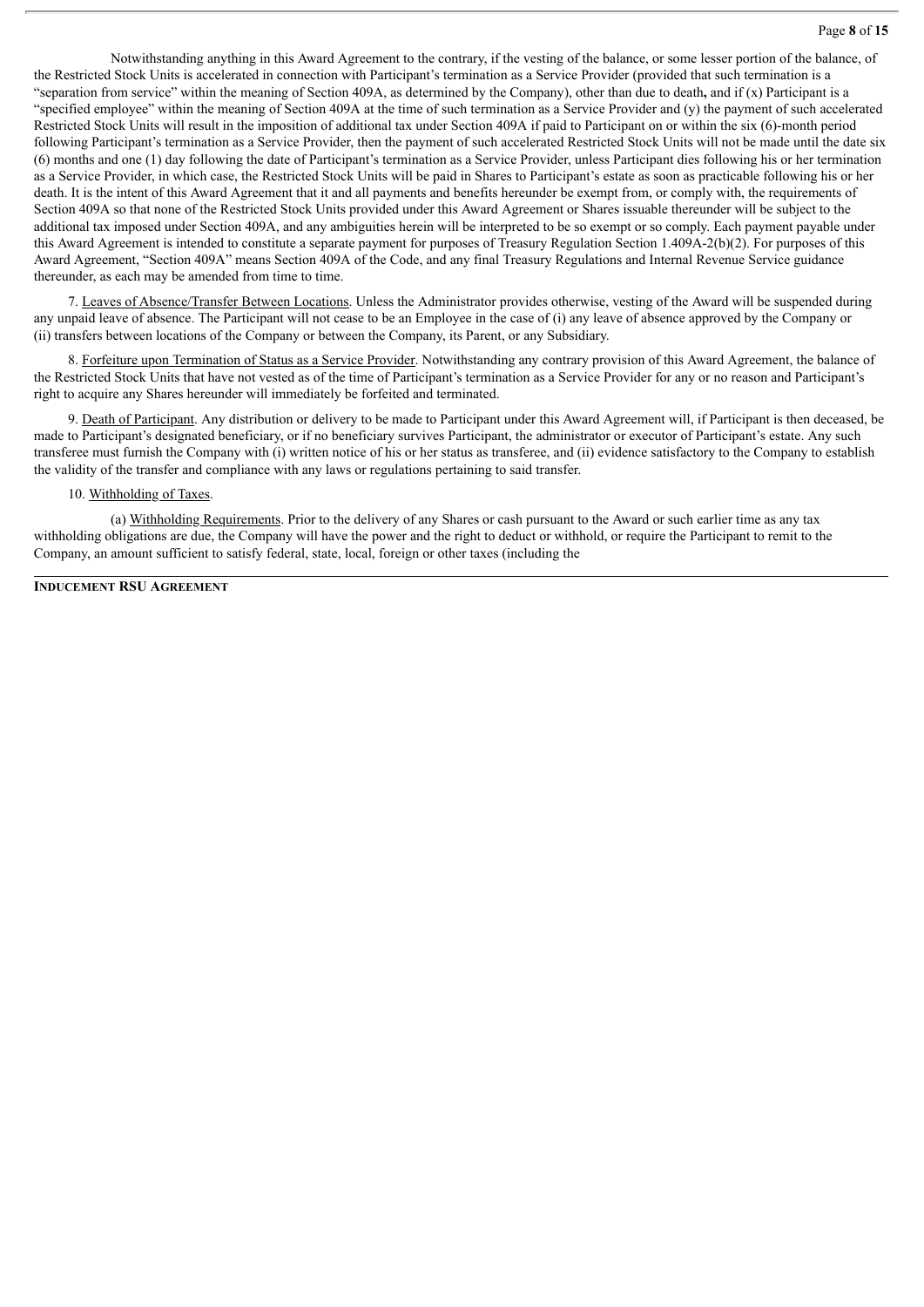Participant's FICA obligation) required to be withheld with respect to the Award. The amount of the withholding requirement will be deemed to include any amount which the Administrator agrees may be withheld at the time the election is made, not to exceed the amount determined by using the maximum federal, state or local marginal income tax rates applicable to the Participant with respect to the Award on the date that the amount of tax to be withheld is to be determined.

(b) Participant's Responsibility; Company's Obligation to Deliver Certificates. Participant acknowledges that, regardless of any action taken by the Company or, if different, Participant's employer (the "Employer"), the ultimate liability for all income tax, social insurance, payroll tax, fringe benefits tax, payment on account or other tax-related items related to the Award and legally applicable to Participant or deemed by the Company or the Employer in its discretion to be an appropriate charge to Participant even if legally applicable to the Company or the Employer ("Tax-Related Items"), is and remains Participant's responsibility and may exceed the amount actually withheld by the Company or the Employer. Notwithstanding any contrary provision of this Award Agreement, no certificate representing the Shares will be issued to Participant, unless and until satisfactory arrangements (as determined by the Administrator) will have been made by Participant with respect to the Tax-Related Items. Participant further acknowledges that the Company and/or the Employer (i) make no representations or undertakings regarding the treatment of any Tax-Related Items in connection with any aspect of the Award, including, but not limited to, the grant, vesting or settlement of the Restricted Stock Units, the subsequent sale of Shares acquired pursuant to such settlement and the receipt of any dividends and/or any dividend equivalents; and (ii) do not commit to and are under no obligation to structure the terms of the Award or any aspect of the Award to reduce or eliminate Participant's liability for Tax-Related Items or achieve any particular tax result. Further, if Participant is subject to Tax-Related Items in more than one jurisdiction, Participant acknowledges that the Company and/or the Employer (or former employer, as applicable) may be required to withhold or account for Tax-Related Items in more than one jurisdiction.

(c) Tax Withholding Arrangements. Prior to any relevant taxable or tax withholding event, as applicable, Participant agrees to make adequate arrangements satisfactory to the Company and/or the Employer to satisfy all Tax-Related Items. In this regard, by Participant's acceptance of the Award, Participant authorizes and directs the Company and any brokerage firm determined acceptable to the Company to sell on Participant's behalf a whole number of shares from those Shares issued to Participant as the Company determines to be appropriate to generate cash proceeds sufficient to satisfy the obligation for Tax-Related Items. By accepting this Award, Participant expressly consents to the sale of Shares to cover Tax-Related Items and agrees and acknowledges that Participant may not satisfy them by any means other than such sale of Shares, unless required to do so **by the Administrator or pursuant to the Administrator's express consent.** In the event that such withholding by sale of Shares is problematic under applicable tax or securities law or has materially adverse accounting consequences, Participant authorizes the Company or its respective agents to satisfy the obligations with regard to all Tax-Related Items by (i) delivery of already vested and owned Shares having a fair market value equal to the amount required to be withheld, (ii) withholding otherwise deliverable Shares having a value equal to the amount required to be withheld, (iii) cash payment, (iv) withholding from Participant's wages or other cash compensation paid to Participant by the Company and/or the Employer, or (v) such other means as the Administrator deems appropriate.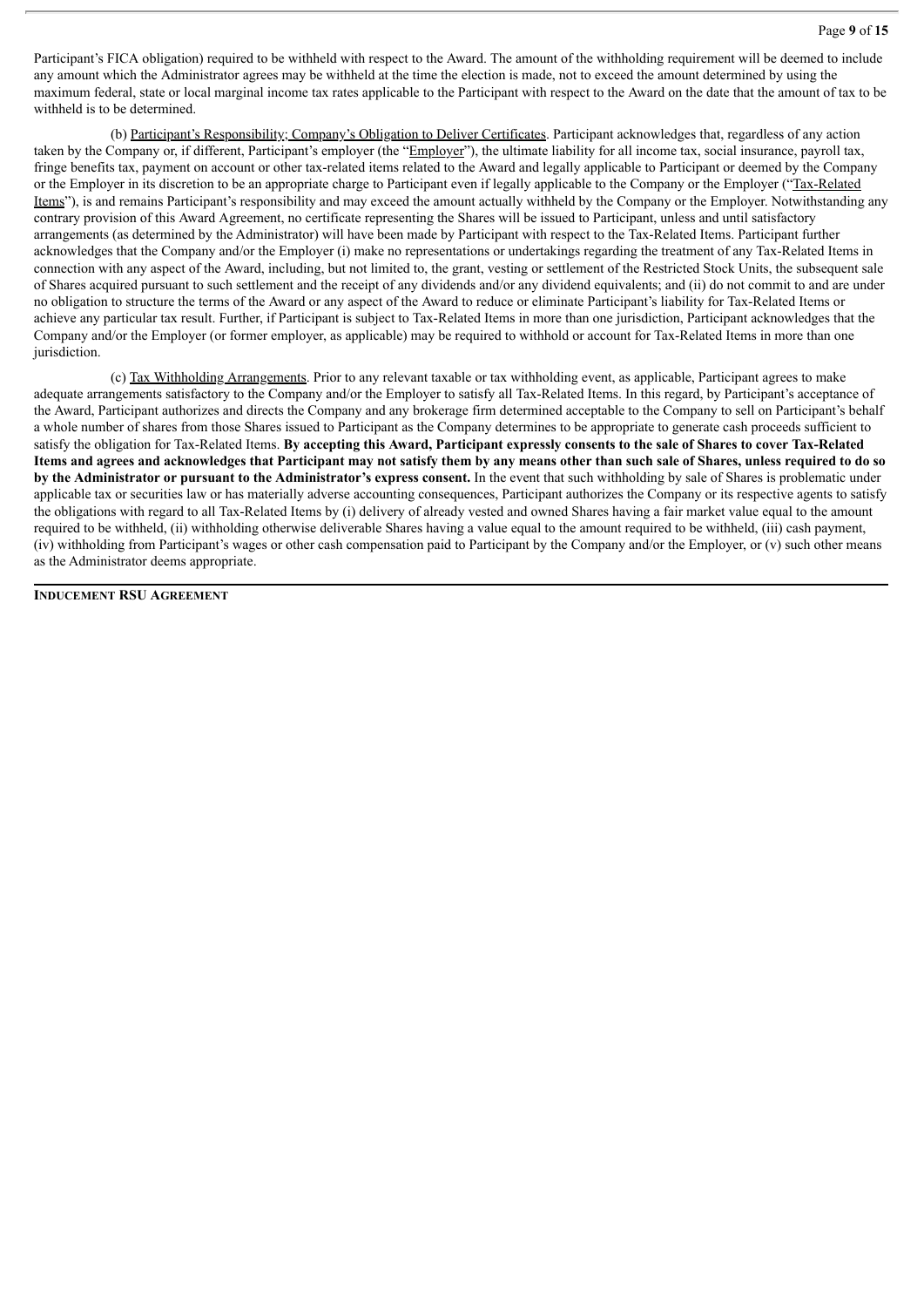Depending on the withholding method, the Company or the Employer may withhold or account for Tax-Related Items by considering applicable minimum statutory withholding amounts or other applicable withholding rates, including maximum applicable rates, in which case Participant will receive a refund of any over-withheld amount in cash and will have no entitlement to the Share equivalent. If the obligation for Tax-Related Items is satisfied by withholding in Shares, for tax purposes, Participant is deemed to have been issued the full number of Shares subject to the vested Restricted Stock Units, notwithstanding that a number of the Shares are held back solely for the purpose of paying the Tax-Related Items.

Finally, Participant agrees to pay to the Company or the Employer any amount of Tax-Related Items that the Company or the Employer may be required to withhold or account for as a result of the Award that cannot be satisfied by the means previously described. The Company may refuse to issue or deliver the Shares or the proceeds of the sale of Shares if Participant fails to comply with Participant's obligations in connection with the Tax-Related Items.

# 11. Forfeiture Events.

(a) Generally. Notwithstanding any provisions to the contrary under this Award Agreement, the Award shall be subject to the Company's clawback policy as may be established and/or amended from time to time (the "Clawback Policy"). In the absence of a Clawback Policy, the Award shall be subject to Section 11(b). The Administrator may require the Participant to forfeit, return, or reimburse the Company all or a portion of the Award and any amounts paid thereunder pursuant to the terms of the Clawback Policy or Section 11(b) or as necessary or appropriate to comply with Applicable Laws.

(b) Forfeiture Provisions Applicable in the Absence of a Clawback Policy. The following provisions shall apply while a Clawback Policy is not in effect:

(i) Recoupment in the Event of a Restatement of Financial Results. Notwithstanding anything to the contrary set forth in the Award Agreement, in the event the Company is required to restate its financial results, the Board will review the conduct of executive officers in relation to the restatement. If the Board determines that an executive officer has engaged in misconduct, or otherwise violated the Company's Code of Conduct and Ethics for Employees, Agents and Contractors, and that such misconduct or violation contributed to such restatement, then the Board may, in its discretion, take appropriate action to remedy the misconduct or violation, including, without limitation, seeking reimbursement of any portion of any performance-based or incentive compensation paid or awarded to the employee that is greater than would have been paid or awarded if calculated based on the restated financial results, to the extent not prohibited by governing law. For this purpose, the term "executive officer" means executive offers as defined by the Exchange Act. Any such action by the Board would be in addition to any other actions the Board may take under the Company's policies, as modified from time to time, or any actions imposed by law enforcement, regulators or other authorities.

(ii) Recoupment in the Event of a Material Reduction in Publicly Disclosed Backlog. Notwithstanding anything to the contrary set forth in this Award Agreement, in the event the Company is required to make a Material Reduction of its publicly-disclosed backlog figures, the Board will review the conduct of executive officers in relation to the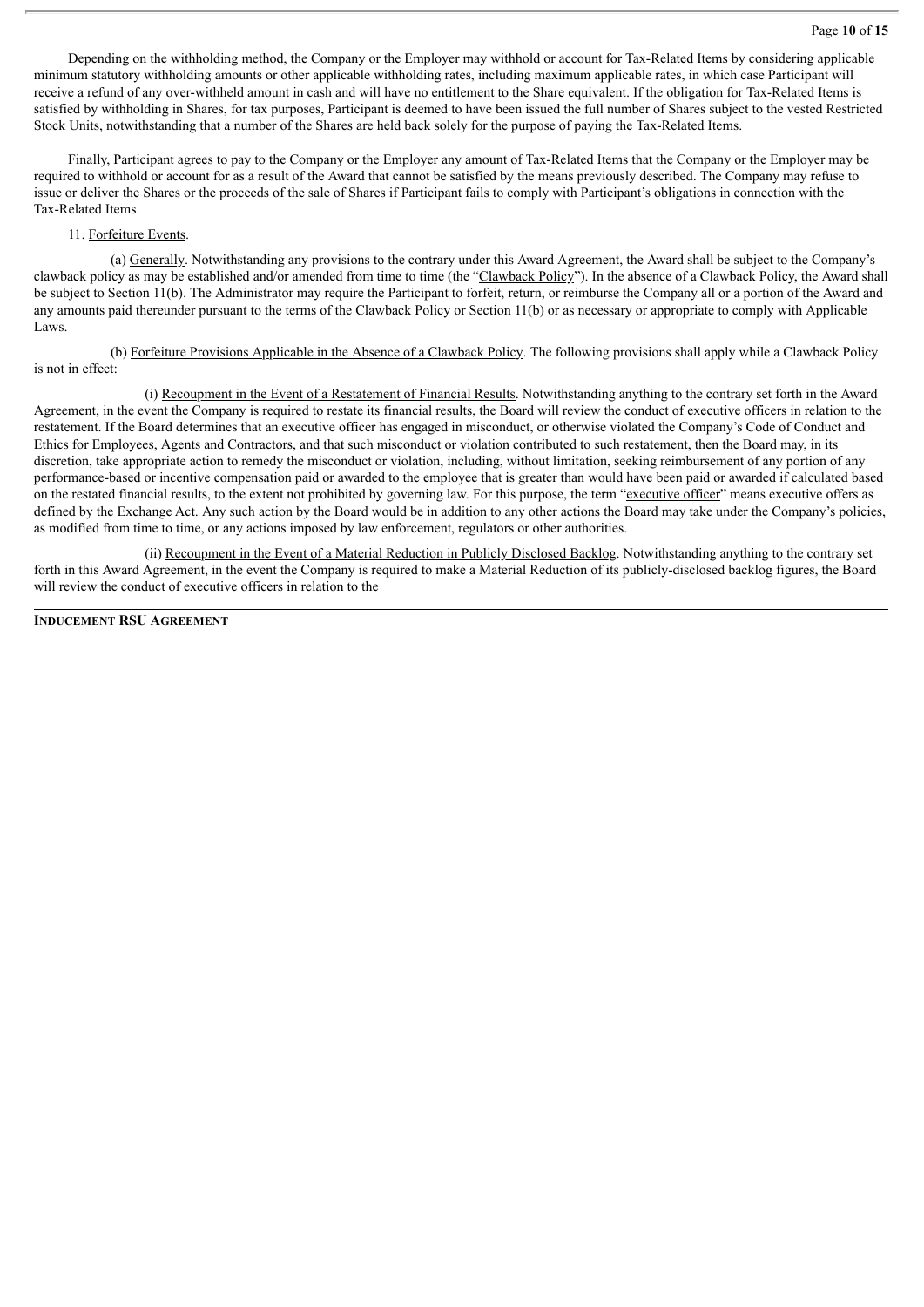determination and publication of backlog figures and their subsequent Material Reduction. If the Board determines that an executive officer has engaged in knowing or reckless misconduct, or otherwise violated the Company's Code of Conduct and Ethics for Employees, Agents, and Contractors, and that such misconduct or violation led to the improper inclusion of a proposed system sale in publicly-disclosed backlog, then the Board shall, in its discretion, take appropriate action to remedy the misconduct or violation, including, without limitation, seeking reimbursement of any portion of any performance-based or incentive compensation paid or awarded to the executive officer that is greater than would have been paid or awarded if calculated based on the Materially Reduced backlog figures, to the extent not prohibited by governing law. For this purpose, the term "executive officer" means executive offers as defined by the Exchange Act. "Material Reduction" shall mean a Reduction of at least 15% of the total backlog publicly reported by the Company in the preceding quarter. By "Reduction," this provision is intended to relate to system sales which are included in publicly-disclosed backlog but are then removed due to the cancellation of the transaction. Removals from backlog due to the fact that a system sale shipped and was recognized as revenue or where a system is removed from backlog due to it being in backlog longer than the time provided for by the Company's backlog criteria shall not count as a "Reduction." Any action taken by the Board pursuant to this provision would be in addition to any other actions the Board may take under the Company's policies, as modified from time to time, or any actions imposed by law enforcement, regulators or other authorities.

12. Restrictions on Resale. Participant agrees not to sell any Restricted Stock Unit Shares at a time when Applicable Laws, Company policies or an agreement between the Company and its underwriters prohibit a sale. This restriction will apply as long as Participant's status as a Service Provider continues and for such period of time after the termination of Participant's status as a Service Provider as the Company may specify.

13. Rights as Stockholder. Neither Participant nor any person claiming under or through Participant will have any of the rights or privileges of a stockholder of the Company in respect of any Shares deliverable hereunder unless and until certificates representing such Shares will have been issued, recorded on the records of the Company or its transfer agents or registrars, and delivered to Participant. After such issuance, recordation, and delivery, Participant will have all the rights of a stockholder of the Company with respect to voting such Shares and receipt of dividends and distributions on such Shares.

14. No Guarantee of Continued Service. PARTICIPANT ACKNOWLEDGES AND AGREES THAT THE VESTING OF THE RESTRICTED STOCK UNITS PURSUANT TO THE VESTING SCHEDULE HEREOF IS EARNED ONLY BY CONTINUING AS A SERVICE PROVIDER AT THE WILL OF THE COMPANY (OR THE PARENT OR AFFILIATE EMPLOYING OR RETAINING PARTICIPANT) AND NOT THROUGH THE ACT OF BEING HIRED, BEING GRANTED THIS AWARD OF RESTRICTED STOCK UNITS OR ACQUIRING SHARES HEREUNDER. PARTICIPANT FURTHER ACKNOWLEDGES AND AGREES THAT THIS AWARD AGREEMENT, THE TRANSACTIONS CONTEMPLATED HEREUNDER AND THE VESTING SCHEDULE SET FORTH HEREIN DO NOT CONSTITUTE AN EXPRESS OR IMPLIED PROMISE OF CONTINUED ENGAGEMENT AS A SERVICE PROVIDER FOR THE VESTING PERIOD, FOR ANY PERIOD, OR AT ALL, AND WILL NOT INTERFERE IN ANY WAY WITH PARTICIPANT'S RIGHT OR THE RIGHT OF THE COMPANY (OR THE PARENT OR AFFILIATE EMPLOYING OR RETAINING PARTICIPANT) TO TERMINATE PARTICIPANT'S RELATIONSHIP AS A SERVICE PROVIDER AT ANY TIME, WITH OR WITHOUT CAUSE.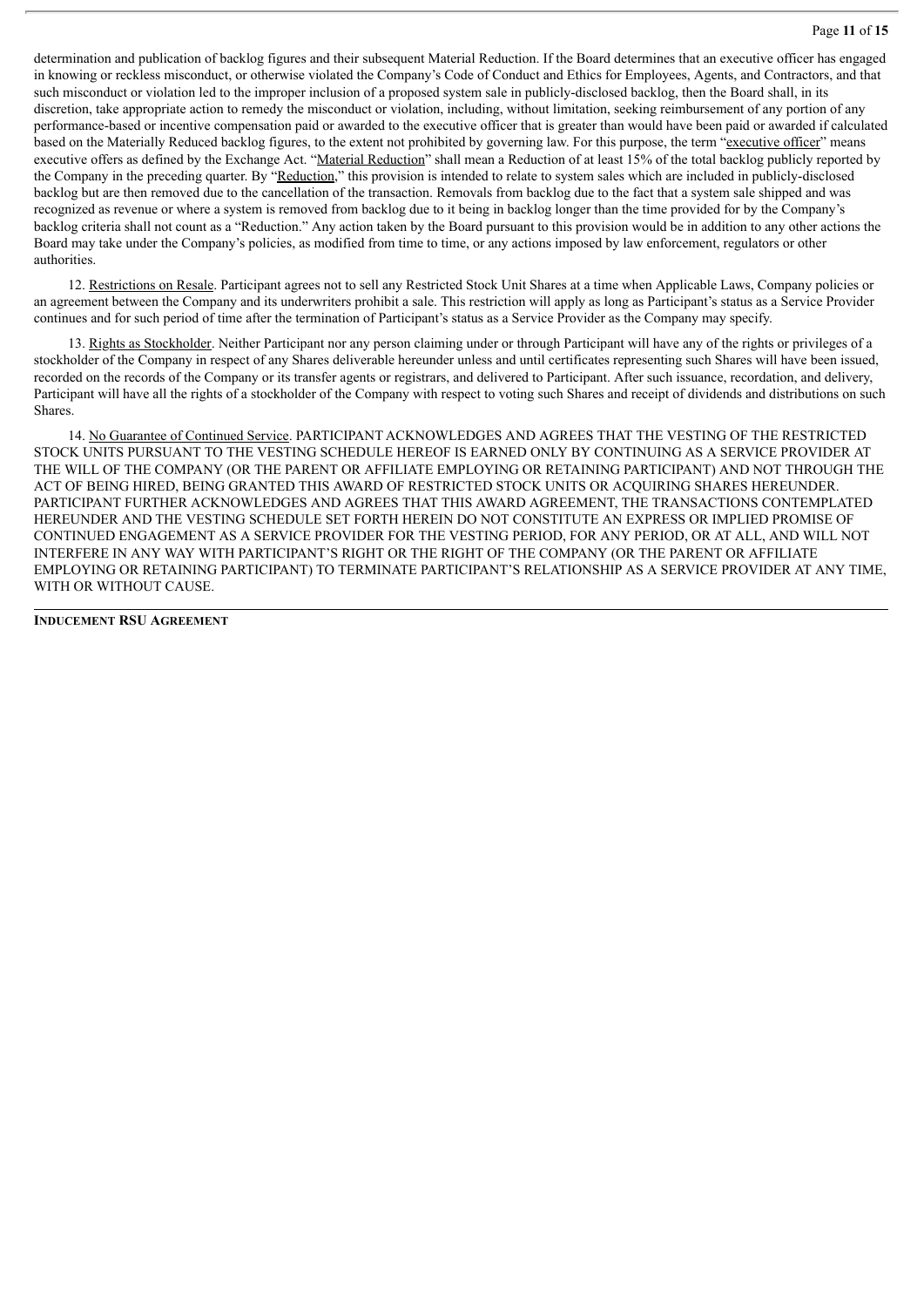# 15. Adjustments; Dissolution or Liquidation; Change in Control.

(a) Adjustments. In the event that any dividend or other distribution (whether in the form of cash, Shares, other securities, or other property), recapitalization, stock split, reverse stock split, reorganization, merger, consolidation, split-up, spin-off, combination, repurchase, or exchange of Shares or other securities of the Company, or other change in the corporate structure of the Company affecting the Shares occurs, the Administrator, in order to prevent diminution or enlargement of the benefits or potential benefits intended to be made available under the Award Agreement, will adjust the number and class of Shares covered by the Award.

(b) Dissolution or Liquidation. In the event of the proposed dissolution or liquidation of the Company, the Administrator will notify Participant as soon as practicable prior to the effective date of such proposed transaction. The Award will terminate immediately prior to the consummation of such proposed action.

(c) Change in Control. Except as set forth in this Section 15(c), in the event of a merger of the Company with or into another corporation or other entity or a Change in Control, the Award will be treated as the Administrator determines, including, without limitation, that the Award may be assumed, or a substantially equivalent award will be substituted, by the acquiring or succeeding corporation (or an affiliate thereof) with appropriate adjustments as to the number and kind of shares. In taking any of the actions permitted under this, the Administrator will not be required to treat the Award in a manner similar to the treatment of any other award in the transaction.

In the event that the successor corporation does not assume or substitute for the Award, all restrictions on the Award will lapse.

For the purposes of this subsection (c), the Award will be considered assumed if, following the Change in Control, the Award confers the right to purchase or receive, for each Share subject to the Award immediately prior to the Change in Control, the consideration (whether stock, cash, or other securities or property) received in the Change in Control by holders of Common Stock for each Share held on the effective date of the transaction (and if holders were offered a choice of consideration, the type of consideration chosen by the holders of a majority of the outstanding Shares); provided, however, that if such consideration received in the Change in Control is not solely common stock of the successor corporation or its Parent, the Administrator may, with the consent of the successor corporation, provide for the consideration to be received upon the payout of a Restricted Stock Unit, for each Share subject to the Award, to be solely common stock of the successor corporation or its Parent equal in fair market value to the per share consideration received by holders of Common Stock in the Change in Control.

16. Address for Notices. Any notice to be given to the Company under the terms of this Award Agreement will be addressed to the Company at Accuray Incorporated, 1310 Chesapeake Terrace, Sunnyvale, California 94089, Attn: Stock Administration, or at such other address as the Company may hereafter designate in writing.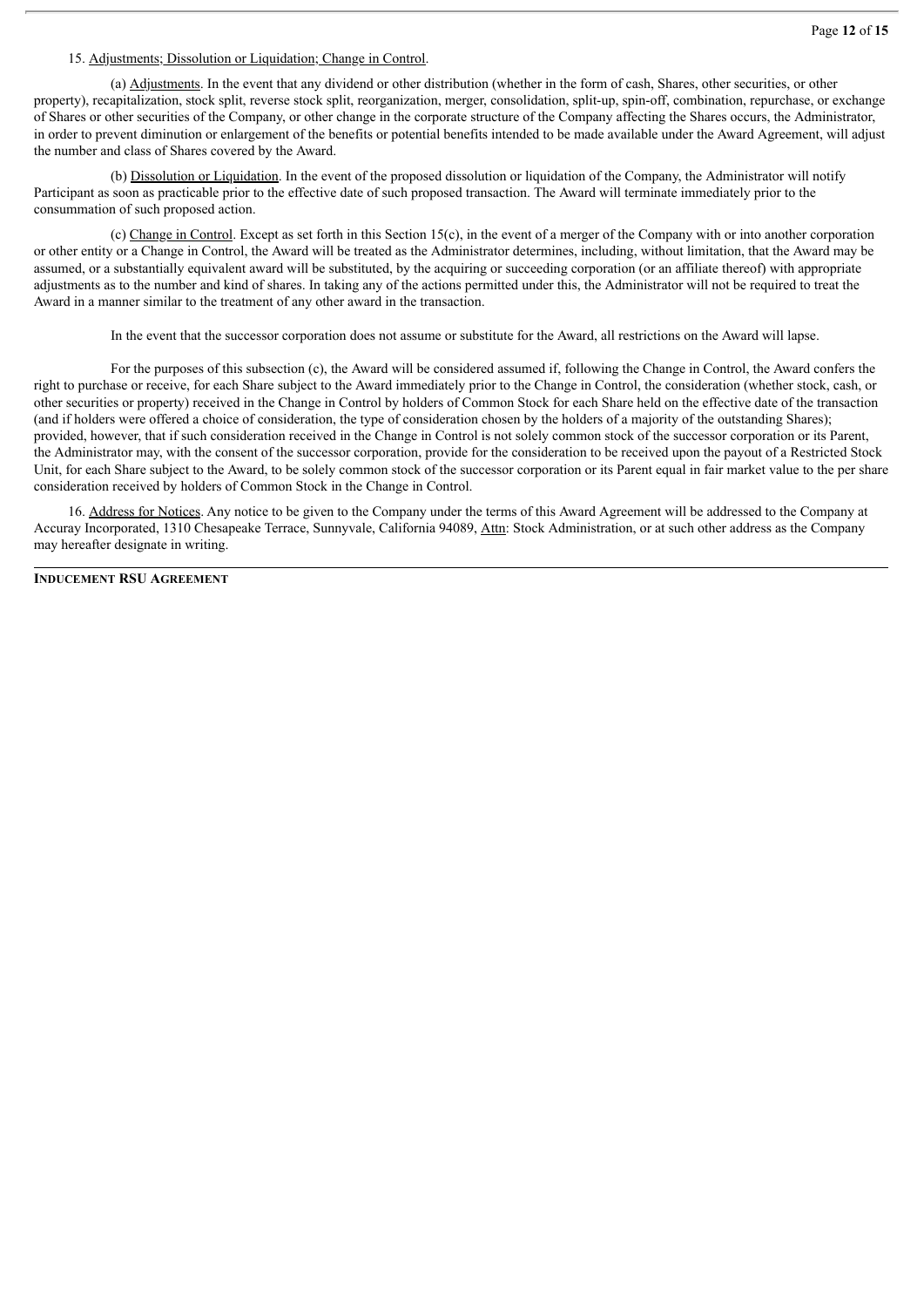17. Award is Not Transferable. Except to the limited extent provided in Section 9, this Award and the rights and privileges conferred hereby will not be transferred, assigned, pledged or hypothecated in any way (whether by operation of law or otherwise) and will not be subject to sale under execution, attachment or similar process. Upon any attempt to transfer, assign, pledge, hypothecate or otherwise dispose of this Award, or any right or privilege conferred hereby, or upon any attempted sale under any execution, attachment or similar process, this Award and the rights and privileges conferred hereby immediately will become null and void. Participant may, however, dispose of this Award in Participant's will or through a beneficiary designation.

18. Binding Agreement. Subject to the limitation on the transferability of this Award contained herein, this Award Agreement will be binding upon and inure to the benefit of the heirs, legatees, legal representatives, successors and assigns of the parties hereto.

#### 19. Conditions Upon Issuance of Shares.

(a) Legal Compliance. Shares will not be issued pursuant to the Award unless the issuance and delivery of such Shares will comply with Applicable Laws and will be further subject to the approval of counsel for the Company with respect to such compliance.

(b) Investment Representations. As a condition to the issuance and delivery of Shares pursuant to the Award, the Company may require the person to whom such Shares will be issued to represent and warrant at such time that the Shares are being acquired only for investment and without any present intention to sell or distribute such Shares if, in the opinion of counsel for the Company, such a representation is required.

(c) Additional Conditions to Issuance of Stock. If at any time the Company will determine, in its discretion, that the listing, registration, qualification or rule compliance of the Shares upon any securities exchange or under any state, federal or foreign law, the tax code and related regulations or the consent or approval of any governmental regulatory authority is necessary or desirable as a condition to the issuance of Shares to Participant (or his or her estate) hereunder, such issuance will not occur unless and until such listing, registration, qualification, rule compliance, consent or approval will have been completed, effected or obtained free of any conditions not acceptable to the Company. Where the Company determines that the delivery of the payment of any Shares will violate federal securities laws or other applicable laws, the Company will defer delivery until the earliest date at which the Company reasonably anticipates that the delivery of Shares will no longer cause such violation. The Company will make all reasonable efforts to meet the requirements of any such state, federal, or foreign law or securities exchange and to obtain any such consent or approval of any such governmental authority or securities exchange.

(d) Inability to Obtain Authority. The inability of the Company to obtain authority from any regulatory body having jurisdiction or to complete or comply with the requirements of any registration or other qualification of the Shares under any state, federal or foreign law or under the rules and regulations of the Securities and Exchange Commission, the stock exchange on which Shares of the same class are then listed, or any other governmental or regulatory body, which authority, registration, qualification or rule compliance is deemed by the Company's counsel to be necessary or advisable for the issuance and sale of any Shares hereunder, will relieve the Company of any liability in respect of the failure to issue or sell such Shares as to which such requisite authority, registration, qualification or rule compliance will not have been obtained.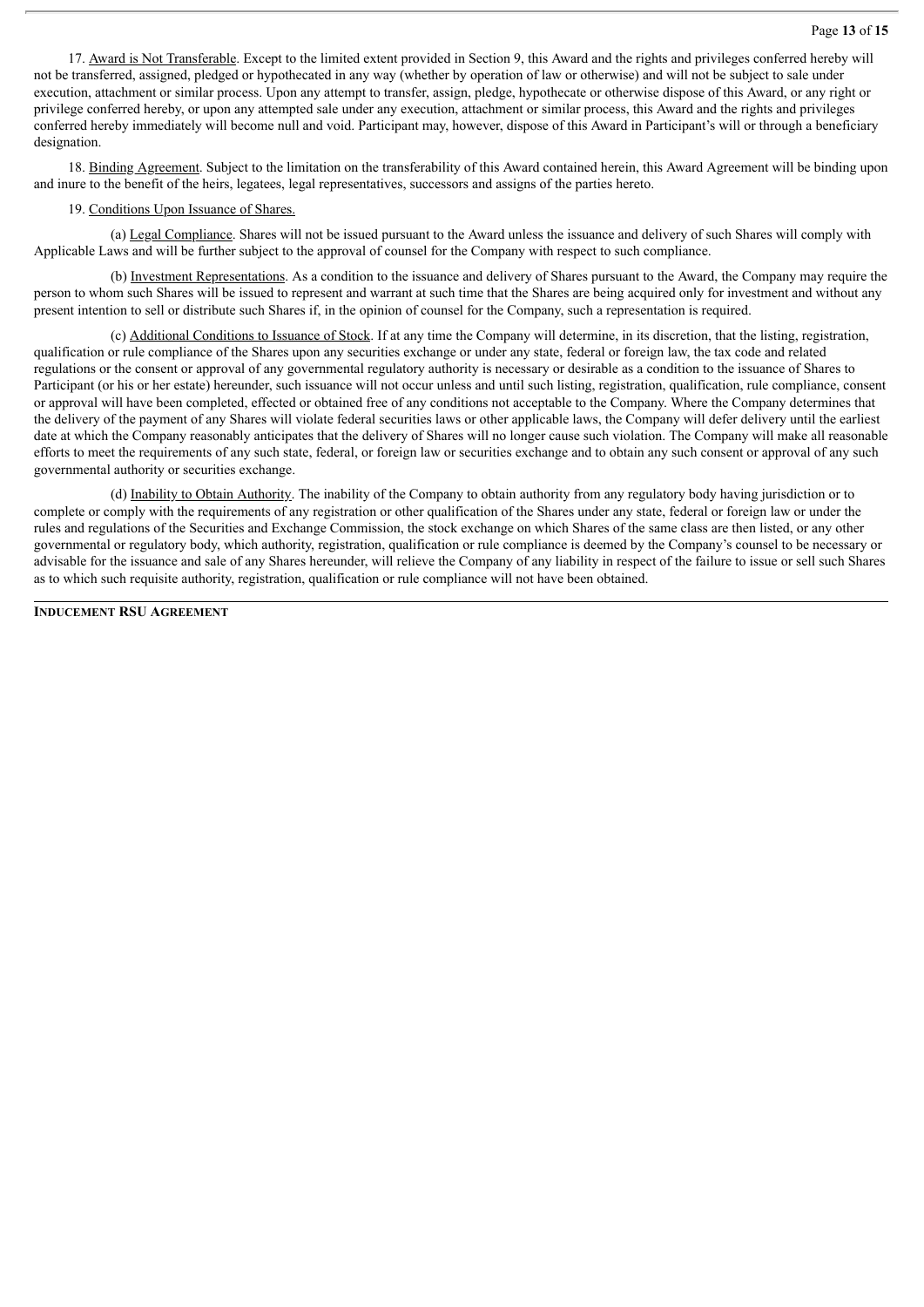20. Administrator Authority. The Administrator will have the power to interpret this Award Agreement and to adopt such rules for the administration, interpretation and application of the Award Agreement as are consistent therewith and to interpret or revoke any such rules (including, but not limited to, the determination of whether or not any Restricted Stock Units have vested). All actions taken and all interpretations and determinations made by the Administrator in good faith will be final and binding upon Participant, the Company and all other interested persons. No member of the Administrator will be personally liable for any action, determination, or interpretation made in good faith with respect to this Award Agreement.

21. Electronic Delivery. Participant agrees that the Company may deliver by electronic means all documents relating to the Restricted Stock Units (including, without limitation, prospectuses required by the Securities and Exchange Commission) and all other documents that the Company is required to deliver to its security holders (including, without limitation, annual reports and proxy statements). Participant also agrees that the Company may deliver these documents by posting them on a web site maintained by the Company or by a third party under contract with the Company. If the Company posts these documents on a web site, it will notify Participant by electronic means.

22. Captions. Captions provided herein are for convenience only and are not to serve as a basis for interpretation or construction of this Award Agreement.

23. Agreement Severable. In the event that any provision in this Award Agreement will be held invalid or unenforceable, such provision will be severable from, and such invalidity or unenforceability will not be construed to have any effect on, the remaining provisions of this Award Agreement.

24. Modifications to the Award Agreement. This Award Agreement constitutes the entire understanding of the parties on the subjects covered. Participant expressly warrants that he or she is not accepting this Award Agreement in reliance on any promises, representations, or inducements other than those contained herein. Modifications to this Award Agreement can be made only in an express written contract executed by a duly authorized officer of the Company. Notwithstanding anything to the contrary in this Award Agreement, the Company reserves the right to revise this Award Agreement as it deems necessary or advisable, in its sole discretion and without the consent of Participant, to comply with Section 409A or to otherwise avoid imposition of any additional tax or income recognition under Section 409A in connection to this Award.

25. Governing Law and Venue. This Award Agreement will be governed by the laws of California, without giving effect to the conflict of law principles thereof. For purposes of litigating any dispute that arises under this Award or this Award Agreement, the parties hereby submit to and consent to the jurisdiction of the State of California**,** and agree that such litigation will be conducted in the courts of Santa Clara County, California, or the federal courts for the United States for the Northern District of California, and no other courts, where this Award is made and/or to be performed.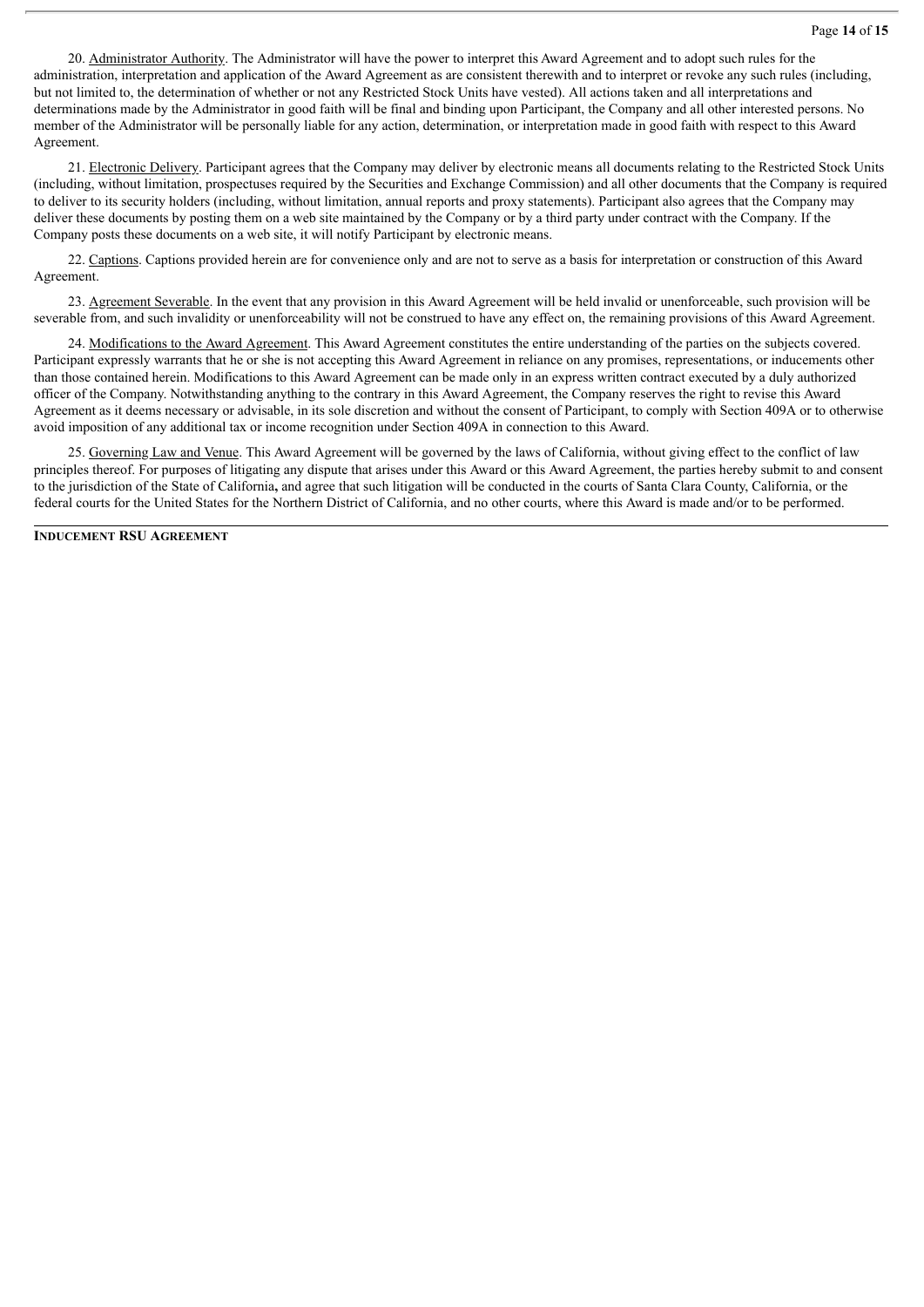26. Waiver. Participant acknowledges that a waiver by the Company of breach of any provision of this Award Agreement shall not operate or be construed as a waiver of any other provision of this Award Agreement, or of any subsequent breach by the Participant.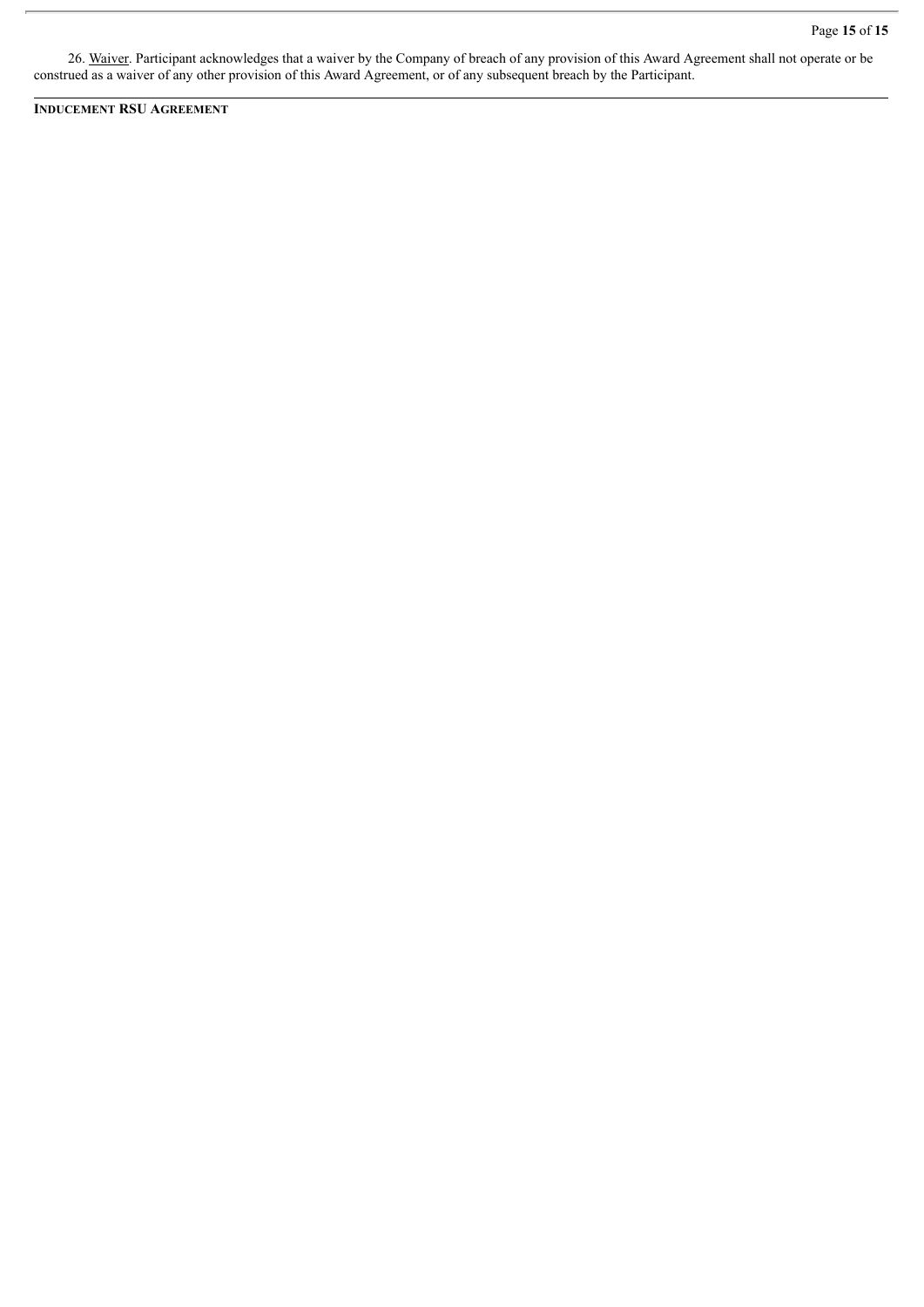#### **ACCURAY INCORPORATED**

#### **STAND-ALONE INDUCEMENT STOCK OPTION AGREEMENT**

<span id="page-24-0"></span>Participant must notify the Company by the fifteenth (15th) day of the month following the Date of Grant if he or she wishes to reject this Option. Otherwise, Participant will be deemed to have accepted the Option on the terms and conditions on which it is offered.

## **NOTICE OF STOCK OPTION GRANT**

**Participant Name:** Sandeep Chalke

Participant has been granted an Option to purchase Common Stock, subject to the terms and conditions of this Agreement, as follows:

| <b>Grant Number</b>         |                                  |
|-----------------------------|----------------------------------|
| Date of Grant               | May 31, 2022                     |
| Vesting Commencement Date   | May 31, 2022                     |
| Number of Shares Granted    |                                  |
| Exercise Price per Share    | S.                               |
| <b>Total Exercise Price</b> | S                                |
| Type of Option              | <b>Nonstatutory Stock Option</b> |
| Term/Expiration Date        |                                  |

Vesting Schedule:

Subject to accelerated vesting as set forth below, this Option will be exercisable, in whole or in part, in accordance with the following schedule:

Twenty-five percent (25%) of the Shares subject to the Option shall vest and become exercisable on the one (1)-year anniversary of the Vesting Commencement Date, and one forty-eighth (1/48th) of the Shares subject to the Option shall vest and become exercisable each month thereafter, in each case subject to Participant continuing to be a Service Provider through the applicable vesting date.

#### Termination Period:

This Option will be exercisable for three (3) months after Participant ceases to be a Service Provider (provided, however, that if Participant dies during such post-employment period, the Option may be exercised following the Participant's death for one (1) year after Participant's death), unless such termination is due to Participant's death or Disability, in which case this Option will be exercisable for twelve (12) months after Participant ceases to be a Service Provider. Notwithstanding the foregoing sentence, in no event may this Option be exercised after the Term/Expiration Date as provided above and may be subject to earlier termination as provided in Section 14 of Exhibit A.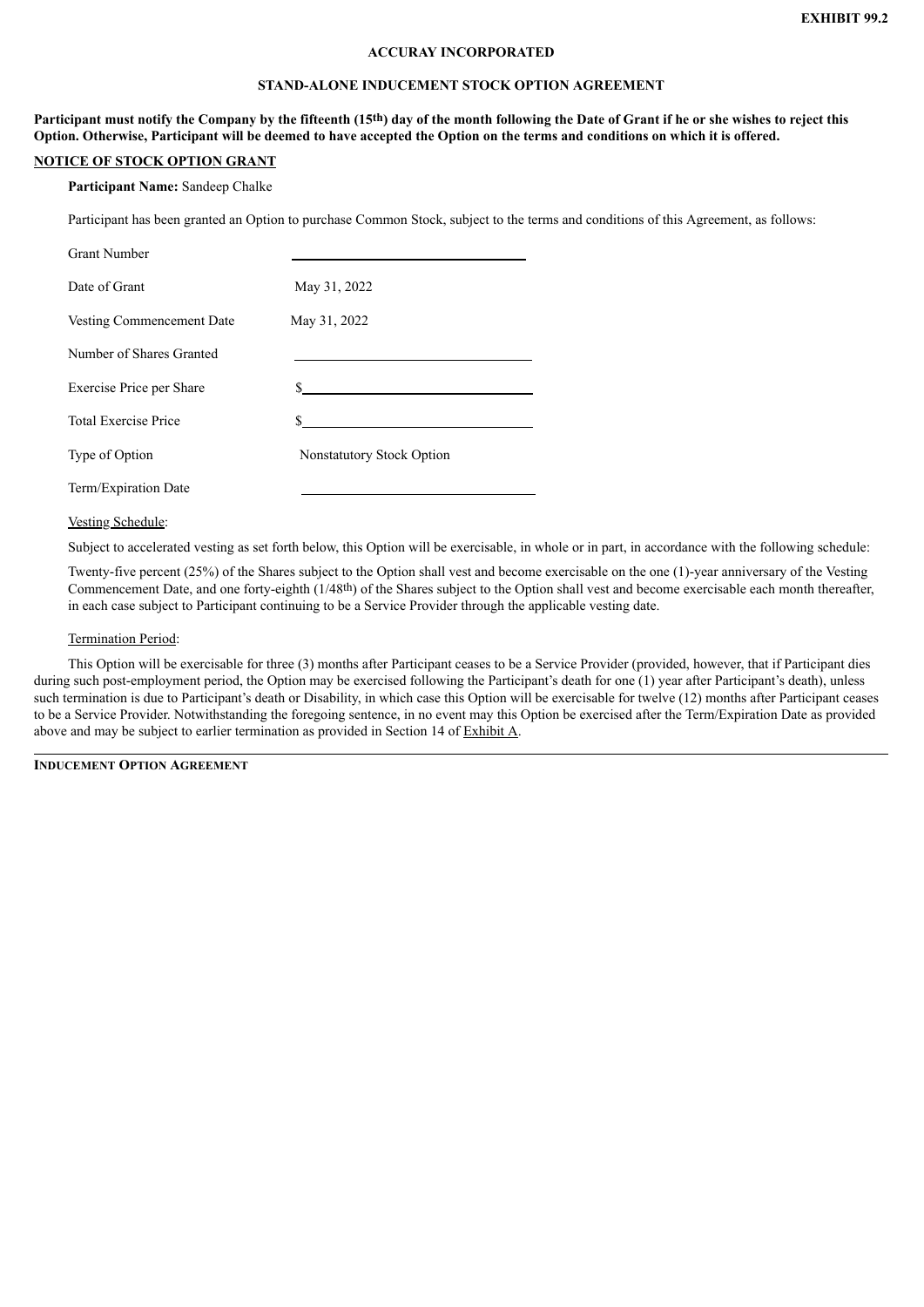If Participant does not wish to receive this Option and/or does not consent and agree to the terms and conditions on which the Option is offered, as set forth in this Agreement, including the Terms and Conditions of Stock Option, attached hereto as Exhibit A, then Participant must reject the Option by notifying the Company at Accuray Incorporated, Attention Stock Administration, 1310 Chesapeake Terrace, Sunnyvale, CA 94089 no later than **the** fifteenth (15th) day of the month following the Date of Grant, in which case the Option will be cancelled. Participant's failure to notify the Company of his or her rejection of the Option within this specified period will constitute Participant's acceptance of the Option and his or her agreement with all terms and conditions of the Option, as set forth in this Agreement, including the Terms and Conditions of Stock Option, attached hereto as Exhibit A.

Participant has reviewed this Agreement in its entirety, has had an opportunity to obtain the advice of counsel prior to executing this Agreement and fully understands all provisions of this Agreement. Participant hereby agrees (i) to accept as binding, conclusive and final all decisions or interpretations of the Administrator upon any questions relating to the Agreement, (ii) to notify the Company upon any change in my residence address, and (iii) to the extent required by Section 10 of Exhibit A, the sale of Shares to cover the Tax Withholding Obligations (and any associated broker or other fees) and agrees and acknowledges that Participant may not satisfy them by any means other than such sale of Shares, unless required to do so by the Administrator or pursuant to the Administrator's express written consent.

## **ACCURAY INCORPORATED:**

By:

Title: Senior Vice President, Chief Financial Officer

#### **PARTICIPANT:**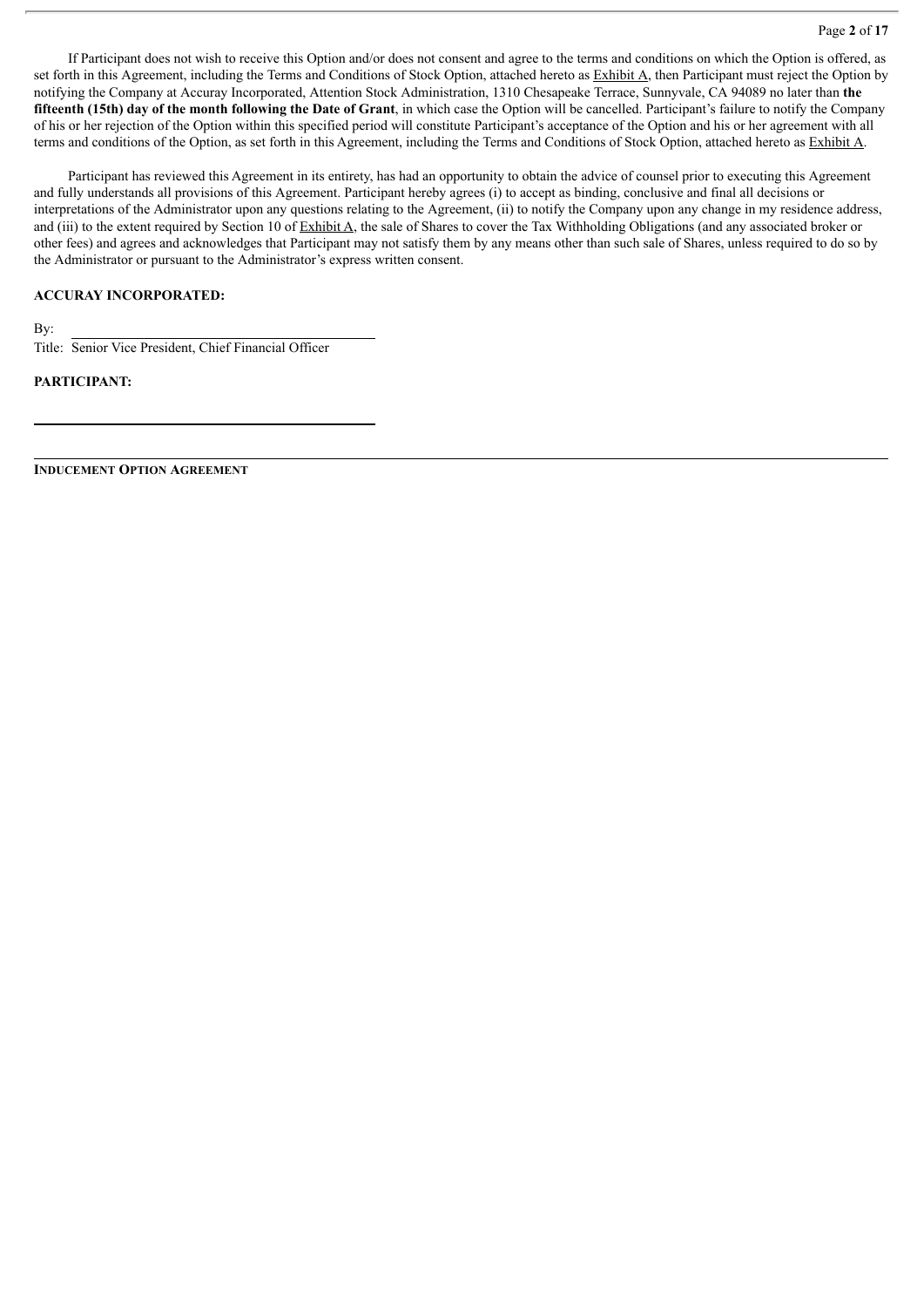# **EXHIBIT A**

# **TERMS AND CONDITIONS OF STOCK OPTION**

1. Definitions. As used herein, the following definitions will apply:

(a) "Administrator" means the Board or any of its Committees as will be administering the Agreement, in accordance with Section 2.

(b) "Affiliate" means any entity that, directly or indirectly, controls, is controlled by, or is under common control with, the Company.

(c) "Applicable Laws" means the legal and regulatory requirements relating to the administration of equity-based awards, including but not limited to U.S. federal and state corporate laws, U.S. federal and state securities laws, the Code, any stock exchange or quotation system on which the Common Stock is listed or quoted and the applicable laws of any non-U.S. country or jurisdiction that may apply to this Option.

(d) "Agreement" means this Stand-Alone Inducement Stock Option Agreement evidencing this Option.

(e) "Board" means the Board of Directors of the Company.

(f) "Change in Control" means the occurrence of any of the following events:

(i) A change in the ownership of the Company which occurs on the date that any one person, or more than one person acting as a group ("Person"), acquires ownership of the stock of the Company that, together with the stock held by such Person, constitutes more than fifty percent (50%) of the total voting power of the stock of the Company; provided, however, that for purposes of this subsection, the acquisition of additional stock by any one Person, who is considered to own more than fifty percent (50%) of the total voting power of the stock of the Company will not be considered a Change in Control. Further, if the stockholders of the Company immediately before such change in ownership continue to retain immediately after the change in ownership, in substantially the same proportions as their ownership of shares of the Company's voting stock immediately prior to the change in ownership, direct or indirect beneficial ownership of fifty percent (50%) or more of the total voting power of the stock of the Company or of the ultimate parent entity of the Company, such event shall not be considered a Change in Control under this subsection (i). For this purpose, indirect beneficial ownership shall include, without limitation, an interest resulting from ownership of the voting securities of one or more corporations or other business entities which own the Company, as the case may be, either directly or through one or more subsidiary corporations or other business entities; or

(ii) A change in the effective control of the Company which occurs on the date that a majority of members of the Board is replaced during any twelve (12)-month period by Directors whose appointment or election is not endorsed by a majority of the members of the Board prior to the date of the appointment or election. For purposes of this subsection (ii), if any Person is considered to be in effective control of the Company, the acquisition of additional control of the Company by the same Person will not be considered a Change in Control; or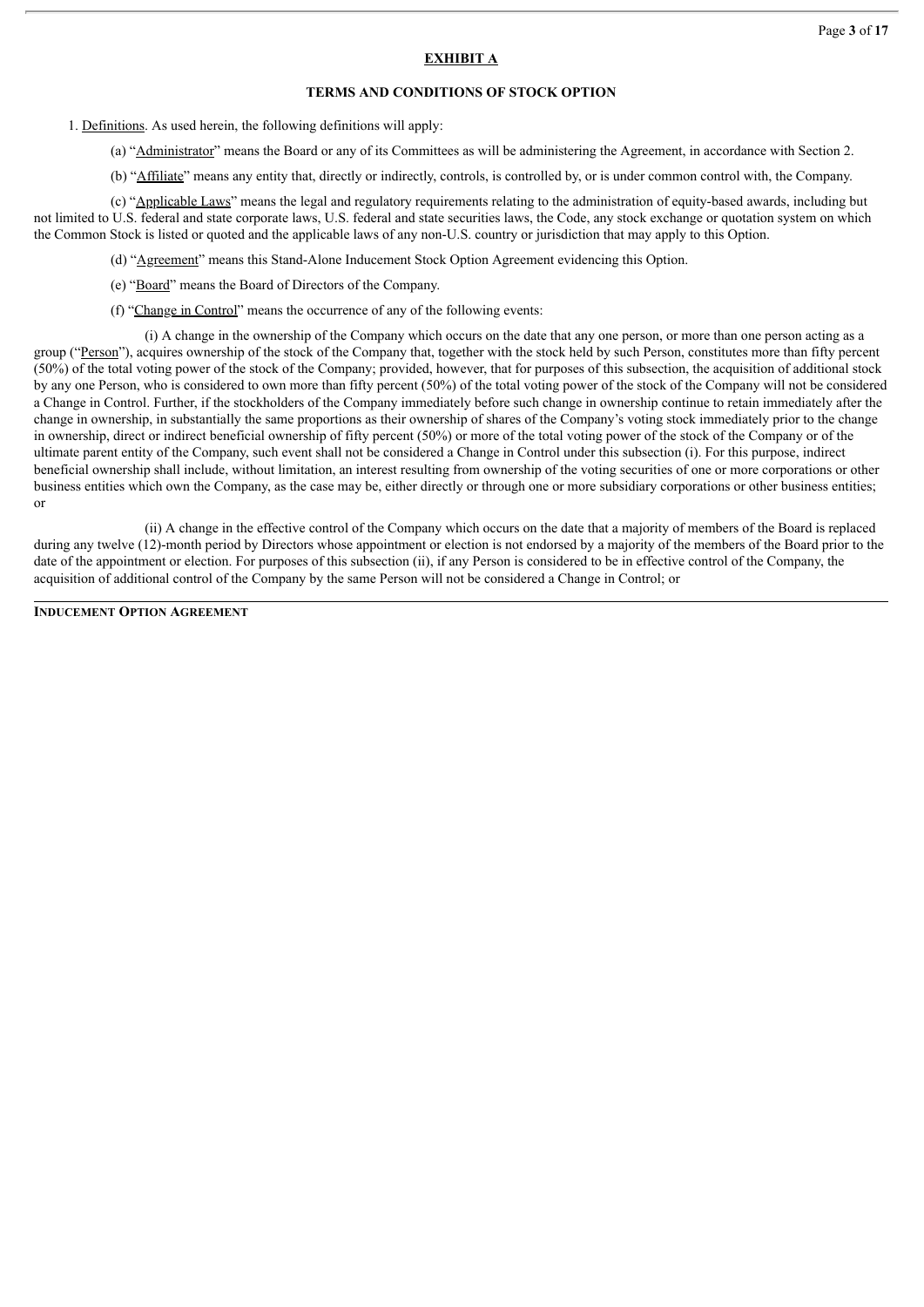(iii) A change in the ownership of a substantial portion of the Company's assets which occurs on the date that any Person acquires (or has acquired during the twelve (12)-month period ending on the date of the most recent acquisition by such person or persons) assets from the Company that have a total gross fair market value equal to or more than fifty percent (50%) of the total gross fair market value of all of the assets of the Company immediately prior to such acquisition or acquisitions; provided, however, that for purposes of this subsection (iii), the following will not constitute a change in the ownership of a substantial portion of the Company's assets: (A) a transfer to an entity that is controlled by the Company's stockholders immediately after the transfer, or (B) a transfer of assets by the Company to: (1) a stockholder of the Company (immediately before the asset transfer) in exchange for or with respect to the Company's stock, (2) an entity, fifty percent (50%) or more of the total value or voting power of which is owned, directly or indirectly, by the Company, (3) a Person, that owns, directly or indirectly, fifty percent (50%) or more of the total value or voting power of all the outstanding stock of the Company, or (4) an entity, at least fifty percent (50%) of the total value or voting power of which is owned, directly or indirectly, by a Person described in this subsection (iii)(B)(3). For purposes of this subsection (iii), gross fair market value means the value of the assets of the Company, or the value of the assets being disposed of, determined without regard to any liabilities associated with such assets.

For purposes of this definition, persons will be considered to be acting as a group if they are owners of a corporation that enters into a merger, consolidation, purchase, or acquisition of stock, or similar business transaction with the Company.

Notwithstanding the foregoing, a transaction will not be deemed a Change in Control unless the transaction qualifies as a change in control event within the meaning of Code Section 409A, as it has been and may be amended from time to time, and any proposed or final Treasury Regulations and Internal Revenue Service guidance that has been promulgated or may be promulgated thereunder from time to time.

Further and for the avoidance of doubt, a transaction will not constitute a Change in Control if: (i) its sole purpose is to change the state of the Company's incorporation, or (ii) its sole purpose is to create a holding company that will be owned in substantially the same proportions by the persons who held the Company's securities immediately before such transaction.

(g) "Code" means the Internal Revenue Code of 1986, as amended. Reference to a specific section of the Code or regulation thereunder will include such section or regulation, any valid regulation promulgated under such section, and any comparable provision of any future legislation or regulation amending, supplementing, or superseding such section or regulation.

(h) "Committee" means a committee of Directors or of other individuals satisfying Applicable Laws appointed by the Board, or a duly authorized committee of the Board, in accordance with Section 2 hereof.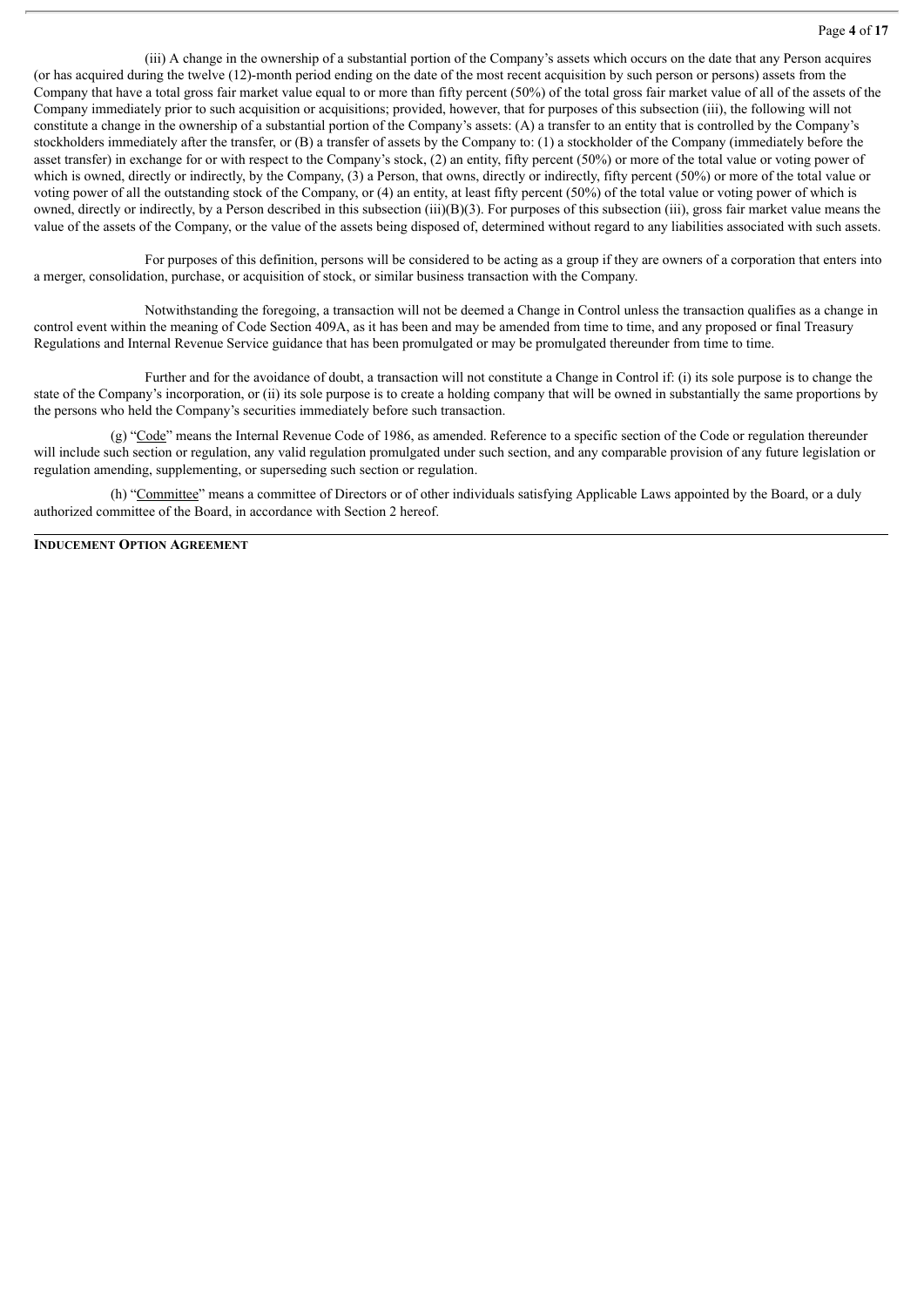(i) "Common Stock" means the common stock of the Company.

(j) "Company" means Accuray Incorporated, a Delaware corporation, or any successor thereto.

(k) "Consultant" means any natural person, including an advisor, engaged by the Company or a Parent, Subsidiary or Affiliate to render bona fide services to such entity, provided the services (i) are not in connection with the offer or sale of securities in a capital-raising transaction, and (ii) do not directly promote or maintain a market for the Company's securities, in each case, within the meaning of Form S-8 promulgated under the Securities Act, and provided, further, that a Consultant will include only those persons to whom the issuance of Shares may be registered under Form S-8 promulgated under the Securities Act.

(l) "Director" means a member of the Board.

(m) "Disability" means total and permanent disability as defined in Section  $22(e)(3)$  of the Code, provided that the Administrator in its discretion may determine whether a permanent and total disability exists in accordance with uniform and non-discriminatory standards adopted by the Administrator from time to time.

(n) "Employee" means any person, including Officers and Directors, employed by the Company or any Parent, Subsidiary or Affiliate of the Company. Neither service as a Director nor payment of a director's fee by the Company will be sufficient to constitute "employment" by the Company.

(o) "Exchange Act" means the Securities Exchange Act of 1934, as amended.

(p) "Fair Market Value" means, as of any date, the value of Common Stock determined as follows:

(i) If the Common Stock is listed on any established stock exchange or a national market system, including without limitation the New York Stock Exchange, the Nasdaq Global Select Market, the Nasdaq Global Market or the Nasdaq Capital Market of The Nasdaq Stock Market, its Fair Market Value will be the closing sales price for such stock (or the closing bid, if no sales were reported) as quoted on such exchange or system on the day of determination, as reported in The Wall Street Journal or such other source as the Administrator deems reliable;

(ii) If the Common Stock is regularly quoted by a recognized securities dealer but selling prices are not reported, the Fair Market Value of a Share will be the mean between the high bid and low asked prices for the Common Stock on the date of determination (or, if no bids and asks were reported on that date, as applicable, on the last trading date such bids and asks were reported), as reported in The Wall Street Journal or such other source as the Administrator deems reliable; or

(iii) In the absence of an established market for the Common Stock, the Fair Market Value will be determined in good faith by the

Administrator.

(q) "Fiscal Year" means the fiscal year of the Company.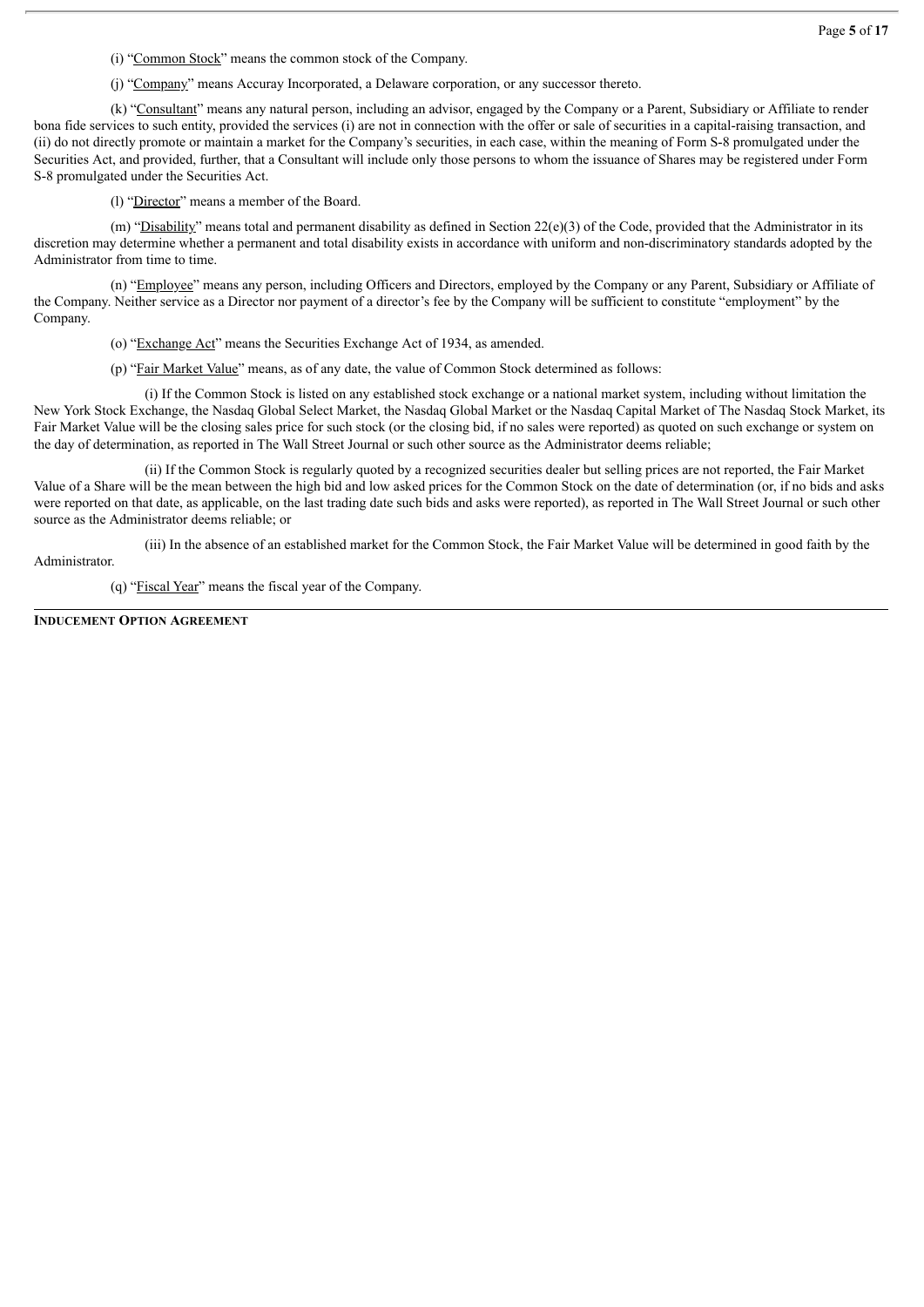(r) "Officer" means a person who is an officer of the Company within the meaning of Section 16 of the Exchange Act and the rules and regulations promulgated thereunder.

(s) "Option" means the stock option granted pursuant to this Agreement.

(t) "Parent" means a "parent corporation," whether now or hereafter existing, as defined in Section 424(e) of the Code.

(u) "Participant" means the person named in the Notice of Grant or such person's successor.

(v) "Rule  $16b-3$ " means Rule  $16b-3$  of the Exchange Act or any successor to Rule  $16b-3$ , as in effect when discretion is being exercised with respect to the Agreement.

(w) "Securities Act" means the Securities Act of 1933, as amended.

(x) "Section 409A" means Section 409A of the Code and the final regulations and any guidance promulgated thereunder, as may be amended from time to time.

(y) "Service Provider" means an Employee, Director, or Consultant.

(z) "Share" means a share of the Common Stock, as adjusted in accordance with Section 14.

(aa) "Subsidiary" means a "subsidiary corporation," whether now or hereafter existing, as defined in Section 424(f) of the Code.

2. Administration.

(a) Procedure.

(i) Rule 16b-3. To the extent desirable to qualify transactions hereunder as exempt under Rule 16b-3, the transactions contemplated hereunder will be structured to satisfy the requirements for exemption under Rule 16b-3.

(ii) Other Administration. Other than as provided above, the Agreement will be administered by (A) the Board or (B) a Committee, which committee will be constituted to satisfy Applicable Laws.

(b) Powers of the Administrator. Subject to the provisions of the Agreement, and in the case of a Committee, subject to the specific duties delegated by the Board to such Committee, the Administrator will have the authority, in its discretion:

(i) to determine the Fair Market Value;

(ii) to construe and interpret the terms of the Option and the Agreement;

(iii) to authorize any person to execute on behalf of the Company any instrument required to effect the grant of the Option; and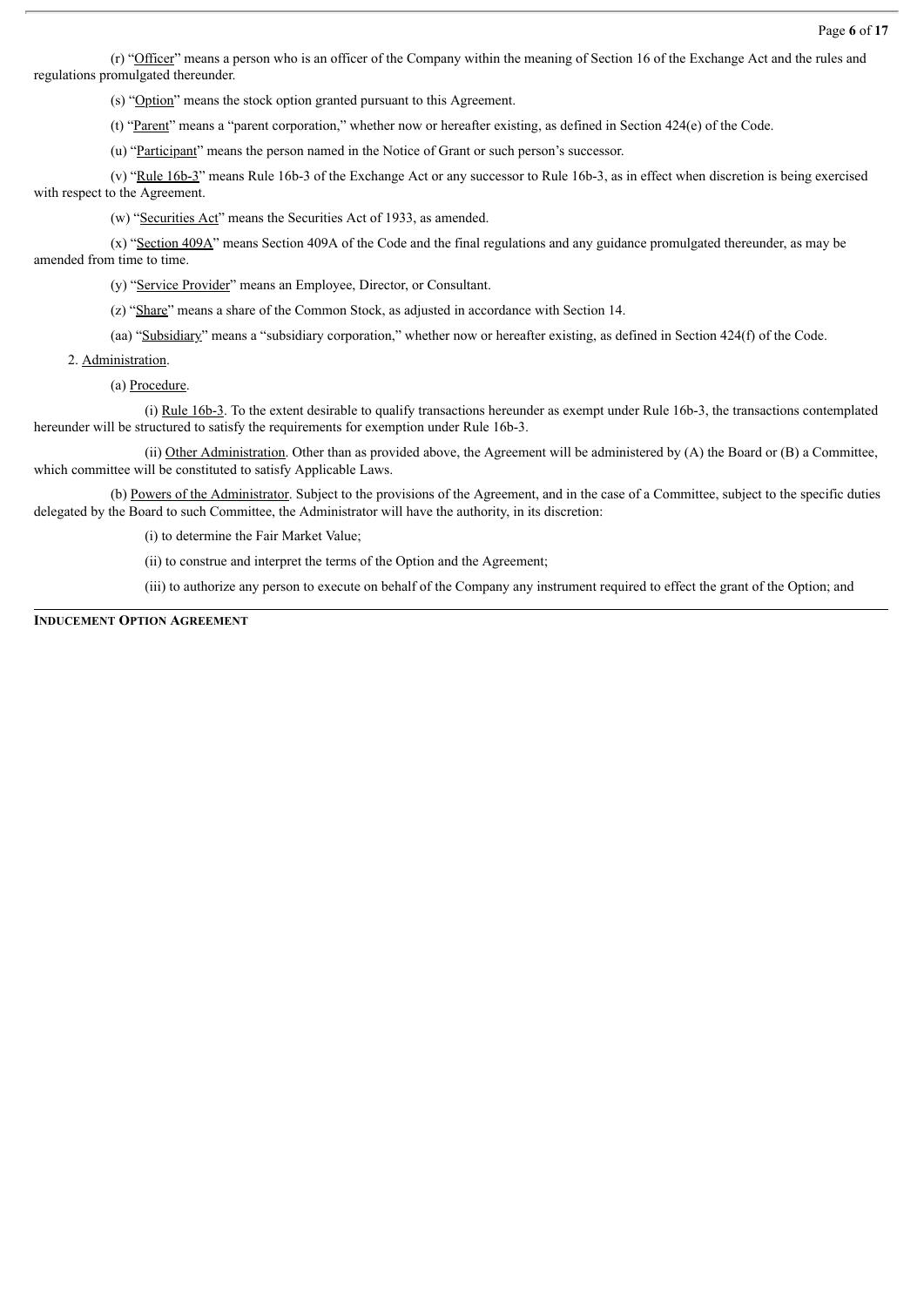(iv) to make all other determinations deemed necessary or advisable for administering the Option and the Agreement.

(c) Effect of Administrator's Decision. The Administrator's decisions, determinations, and interpretations will be final and binding on the Participant and will be given the maximum deference permitted by Applicable Laws.

3. Grant of Option. The Company hereby grants to Participant the Option, as set forth in the Notice of Grant, at the exercise price per Share set forth in the Notice of Grant (the "Exercise Price"), subject to all of the terms and conditions in this Agreement. The Option is intended to qualify as an employment inducement grant under Nasdaq Listing Rule 5635(c)(4).

4. Vesting Schedule. Except as provided in Section 5, the Option awarded by this Agreement will vest in accordance with the vesting provisions set forth in the Notice of Grant. Shares scheduled to vest on a certain date or upon the occurrence of a certain condition will not vest in Participant in accordance with any of the provisions of this Agreement, unless Participant will have been continuously a Service Provider from the Date of Grant until the date such vesting occurs.

5. Administrator Discretion. The Administrator, in its discretion, may accelerate the vesting of the balance, or some lesser portion of the balance, of the unvested Option at any time, subject to the terms of the Agreement. If so accelerated, such Option will be considered as having vested as of the date specified by the Administrator.

6. Leaves of Absence/Transfer Between Locations. Unless the Administrator provides otherwise, vesting of the Option will be suspended during any unpaid leave of absence. The Participant will not cease to be an Employee in the case of (i) any leave of absence approved by the Company or (ii) transfers between locations of the Company or between the Company, its Parent, or any Subsidiary.

#### 7. Exercise of Option.

(a) Right to Exercise. This Option may be exercised only within the term set out in the Notice of Grant, and may be exercised during such term only in accordance with the terms of this Agreement. This Option shall not be exercised for a fraction of a Share.

(b) Method of Exercise. This Option is exercisable by delivery of an exercise notice, in the form attached as Exhibit B (the "Exercise Notice") or in a manner and pursuant to such procedures as the Administrator may determine, which will state the election to exercise the Option, the number of Shares in respect of which the Option is being exercised (the "Exercised Shares"), and such other representations and agreements as may be required by the Company pursuant to the provisions of the Agreement. The Exercise Notice will be completed by Participant and delivered to the Company. The Exercise Notice will be accompanied by payment of the aggregate Exercise Price as to all Exercised Shares together with any applicable tax withholding. This Option will be deemed to be exercised upon receipt by the Company of such fully executed Exercise Notice accompanied by the aggregate Exercise Price.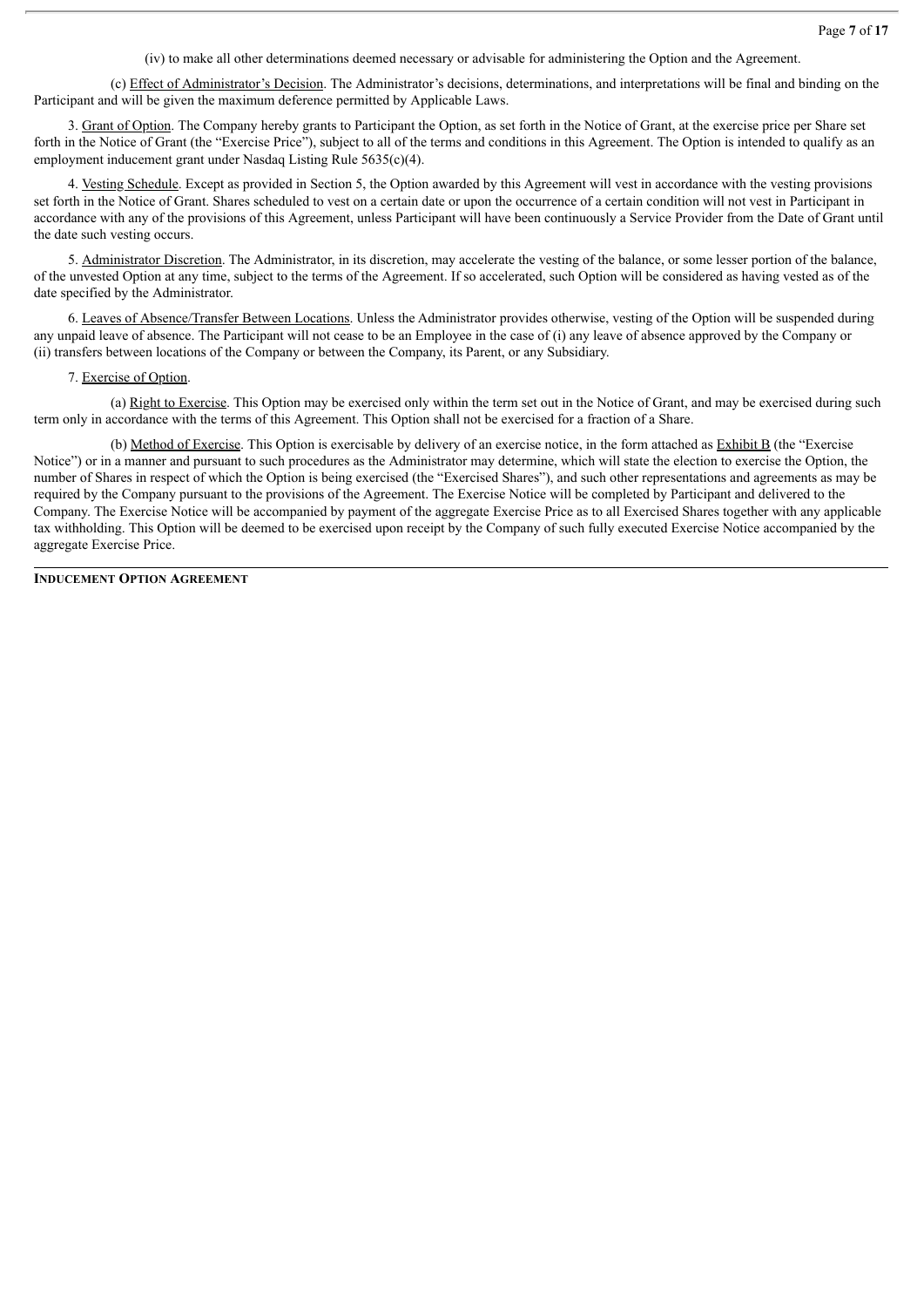8. Method of Payment. Payment of the aggregate Exercise Price will be by any of the following, or a combination thereof, at the election of Participant:

(a) cash;

(b) check;

(c) with the consent of the Administrator, consideration received by the Company under a broker-assisted (or other) cashless exercise program (whether through a broker or otherwise) implemented by the Company in connection with the Agreement;

(d) with the consent of the Administrator, by net exercise;

(e) with the consent of the Administrator, surrender of other Shares which have a Fair Market Value on the date of surrender equal to the aggregate Exercise Price of the Exercised Shares, provided that accepting such Shares, in the sole discretion of the Administrator, will not result in any adverse accounting consequences to the Company; or

(f) with the consent of the Administrator, such other consideration and method of payment for the issuance of Shares to the extent permitted by Applicable Laws.

9. Termination of Relationship as a Service Provider. If Participant ceases to be a Service Provider (including due to Participant's death or Disability), the Option shall remain exercisable for the applicable period following Participant's termination set forth in the Notice of Grant (but in no event later than the Term/Expiration Date set forth in the Notice of Grant) to the extent that the Option is vested on the date of termination, by Participant or, in the event of Participant's death, by Participant's designated beneficiary, provided such beneficiary has been designated prior to the Participant's death in a form acceptable to the Board. If no such beneficiary has been designated by Participant, then the Option may be exercised by the personal representative of Participant's estate or by the person(s) to whom the Option is transferred pursuant to Participant's will or in accordance with the laws of descent and distribution. Unless the Board provides otherwise, if on the date of termination Participant is not vested as to his or her entire Option, the unvested portion of the Option shall terminate and Participant shall have no further rights to acquire the Shares subject thereto. If, after termination, the Option is not exercised by the end of the applicable period following Participant's termination set forth in the Notice of Grant (or if earlier, by the Term/Expiration Date set forth in the Notice of Grant), the Option shall terminate and Participant (or in the event of Participant's death, Participant's estate or a person who acquired the right to exercise the Option by bequest or inheritance) shall have no further rights to acquire the Shares subject thereto.

10. Tax Obligations.

#### (a) Withholding of Taxes.

(i) Withholding Requirements. Prior to the delivery of any Shares or cash pursuant to the exercise of the Option or such earlier time as any tax withholding obligations are due, the Company will have the power and the right to deduct or withhold, or require the Participant to remit to the Company, an amount sufficient to satisfy federal, state, local, foreign or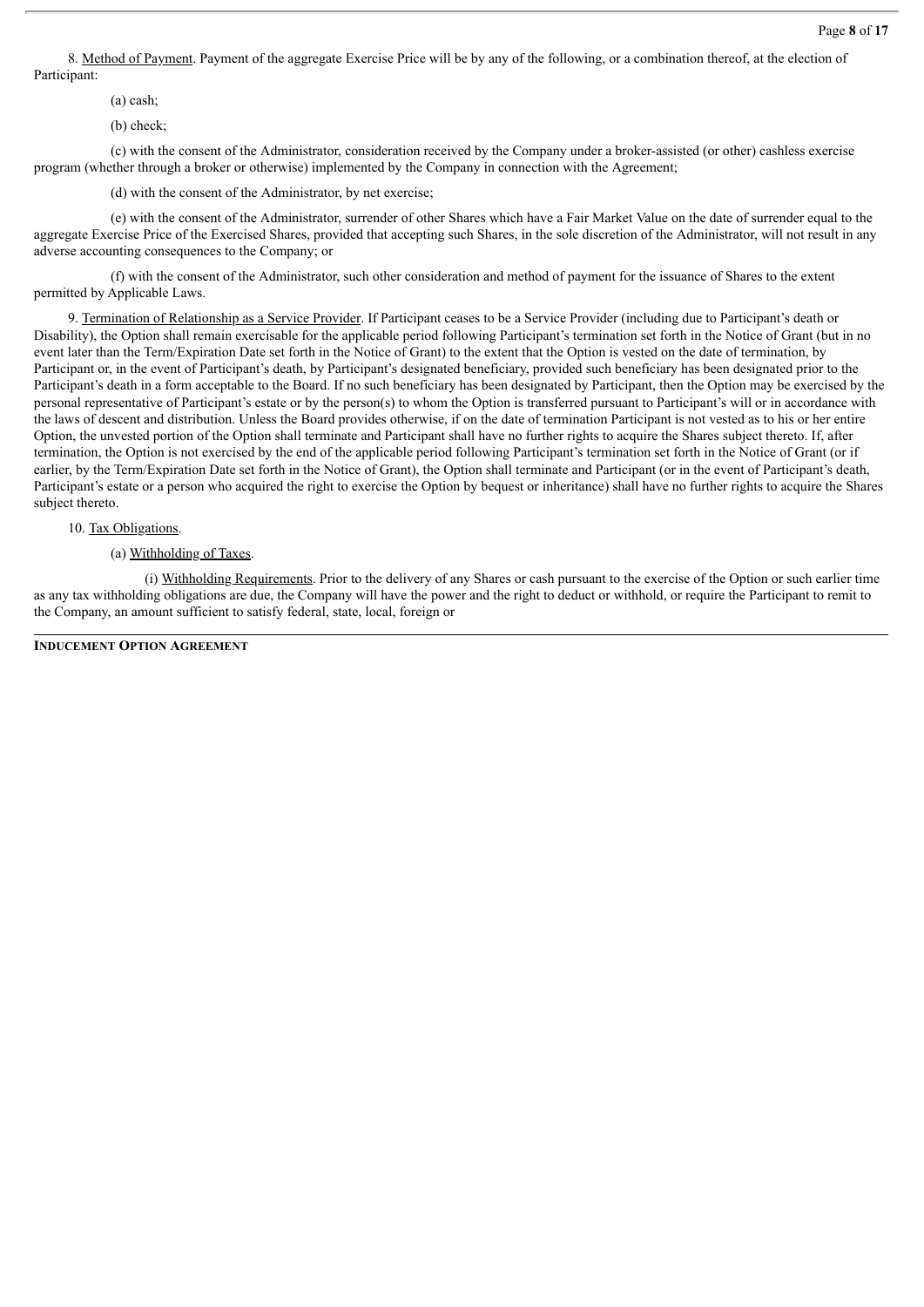other taxes (including the Participant's FICA obligation) required to be withheld with respect to the Option. The amount of the withholding requirement will be deemed to include any amount which the Administrator agrees may be withheld at the time the election is made, not to exceed the amount determined by using the maximum federal, state or local marginal income tax rates applicable to the Participant with respect to the Option on the date that the amount of tax to be withheld is to be determined.

(ii) Participant's Responsibility; Company's Obligation to Deliver Certificates. Participant acknowledges that, regardless of any action taken by the Company or, if different, Participant's employer (the "Employer"), the ultimate liability for all income tax, social insurance, payroll tax, fringe benefits tax, payment on account or other tax-related items related to the Option and legally applicable to Participant or deemed by the Company or the Employer in its discretion to be an appropriate charge to Participant even if legally applicable to the Company or the Employer ("Tax-Related Items"), is and remains Participant's responsibility and may exceed the amount actually withheld by the Company or the Employer. Notwithstanding any contrary provision of this Agreement, no certificate representing the Shares will be issued to Participant, unless and until satisfactory arrangements (as determined by the Administrator) will have been made by Participant with respect to the Tax-Related Items. Participant further acknowledges that the Company and/or the Employer (i) make no representations or undertakings regarding the treatment of any Tax-Related Items in connection with any aspect of this Option, including, but not limited to, the grant, vesting or settlement of this Option, the subsequent sale of Shares acquired pursuant to such settlement and the receipt of any dividends and/or any dividend equivalents; and (ii) do not commit to and are under no obligation to structure the terms of this Option or any aspect of this Option to reduce or eliminate Participant's liability for Tax-Related Items or achieve any particular tax result. Further, if Participant is subject to Tax-Related Items in more than one jurisdiction, Participant acknowledges that the Company and/or the Employer (or former employer, as applicable) may be required to withhold or account for Tax-Related Items in more than one jurisdiction.

(iii) Tax Withholding Arrangements. Prior to any relevant taxable or tax withholding event, as applicable, Participant agrees to make adequate arrangements satisfactory to the Company and/or the Employer to satisfy all Tax-Related Items. In this regard, by Participant's acceptance of this Option, Participant authorizes and directs the Company and any brokerage firm determined acceptable to the Company to sell on Participant's behalf a whole number of shares from those Shares issued to Participant as the Company determines to be appropriate to generate cash proceeds sufficient to satisfy the obligation for Tax-Related Items. By accepting this Option, Participant expressly consents to the sale of Shares to cover Tax-Related Items and agrees and acknowledges that Participant may not satisfy them by any means other than such sale of Shares, unless required to do so by the Administrator or pursuant to the Administrator's express consent. In the event that such withholding by sale of Shares is problematic under applicable tax or securities law or has materially adverse accounting consequences, Participant authorizes the Company or its respective agents to satisfy the obligations with regard to all Tax-Related Items by (i) delivery of already vested and owned Shares having a fair market value equal to the amount required to be withheld, (ii) withholding otherwise deliverable Shares having a value equal to the amount required to be withheld, (iii) cash payment, (iv) withholding from Participant's wages or other cash compensation paid to Participant by the Company and/or the Employer, or (v) such other means as the Administrator deems appropriate.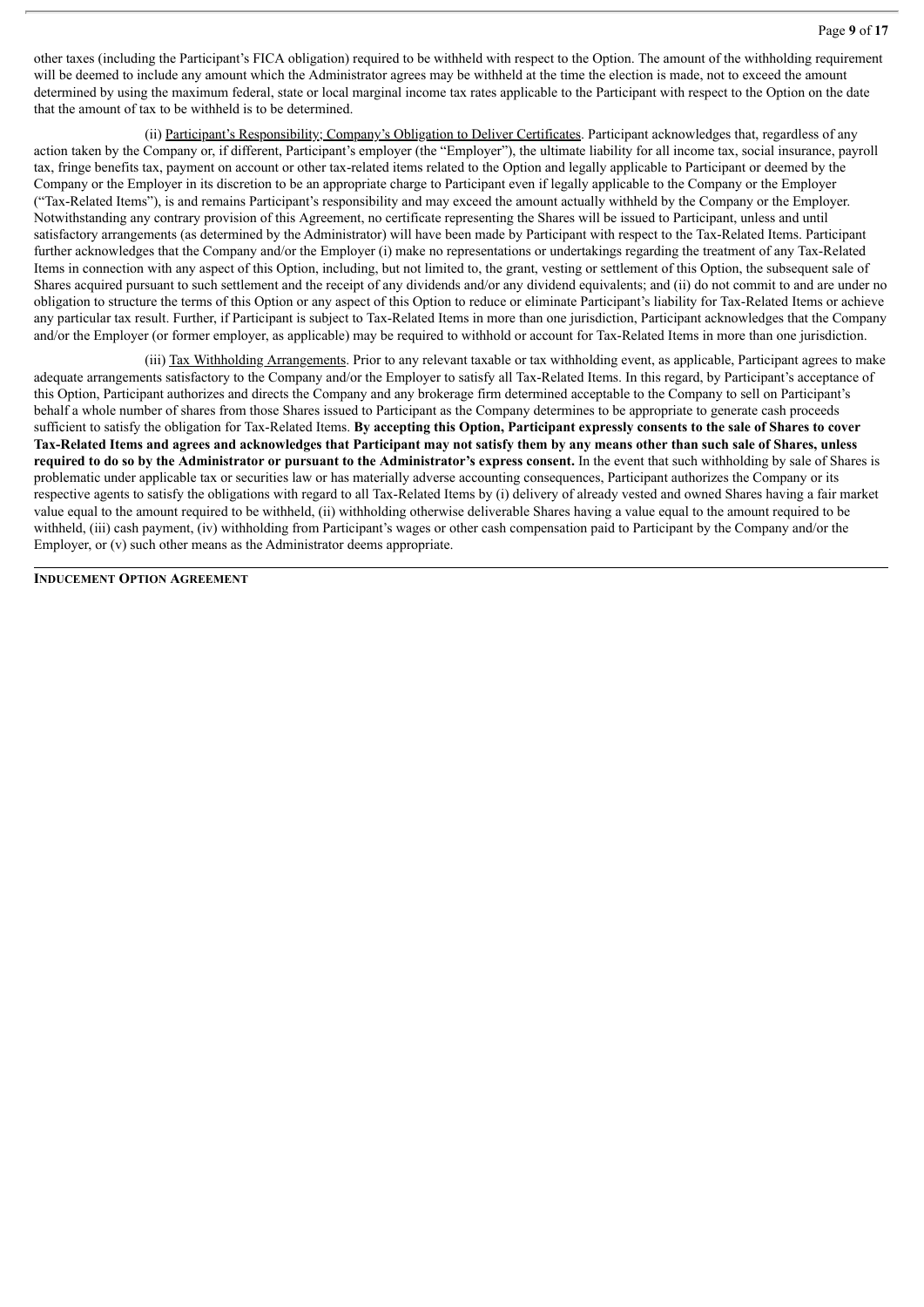Depending on the withholding method, the Company or the Employer may withhold or account for Tax-Related Items by considering applicable minimum statutory withholding amounts or other applicable withholding rates, including maximum applicable rates, in which case Participant will receive a refund of any over-withheld amount in cash and will have no entitlement to the Share equivalent. If the obligation for Tax-Related Items is satisfied by withholding in Shares, for tax purposes, Participant is deemed to have been issued the full number of Shares subject to the exercised Options, notwithstanding that a number of the Shares are held back solely for the purpose of paying the Tax-Related Items.

Finally, Participant agrees to pay to the Company or the Employer any amount of Tax-Related Items that the Company or the Employer may be required to withhold or account for as a result of the Option that cannot be satisfied by the means previously described. The Company may refuse to issue or deliver the Shares or the proceeds of the sale of Shares if Participant fails to comply with Participant's obligations in connection with the Tax-Related Items.

(b) Code Section 409A. Under Code Section 409A, an option that vests after December 31, 2004 (or that vested on or prior to such date but which was materially modified after October 3, 2004) that was granted with a per share exercise price that is determined by the Internal Revenue Service (the "IRS") to be less than the fair market value of a share on the date of grant (a "Discount Option") may be considered "deferred compensation." A Discount Option may result in (i) income recognition by Participant prior to the exercise of the option, (ii) an additional 20% federal income tax, and (iii) potential penalty and interest charges. The Discount Option may also result in additional state income, penalty and interest charges to Participant. Participant acknowledges that the Company cannot and has not guaranteed that the IRS will agree that the Exercise Price per Share of this Option equals or exceeds the Fair Market Value of a Share on the Date of Grant in a later examination. Participant agrees that if the IRS determines that the Option was granted with an Exercise Price per Share that was less than the Fair Market Value of a Share on the Date of Grant, Participant will be solely responsible for Participant's costs related to such a determination.

# 11. Forfeiture Events.

(a) Generally. Notwithstanding any provisions to the contrary under this Agreement, the Option shall be subject to the Company's clawback policy as may be established and/or amended from time to time (the "Clawback Policy"). In the absence of a Clawback Policy, the Option shall be subject to Section 11(b). The Administrator may require the Participant to forfeit, return, or reimburse the Company all or a portion of the Option and any amounts paid thereunder pursuant to the terms of the Clawback Policy or Section 11(b) or as necessary or appropriate to comply with Applicable Laws.

(b) Forfeiture Provisions Applicable in the Absence of a Clawback Policy. The following provisions shall apply while a Clawback Policy is not in effect:

(i) Recoupment in the Event of a Restatement of Financial Results. Notwithstanding anything to the contrary set forth in the Agreement, in the event the Company is required to restate its financial results, the Board will review the conduct of executive officers in relation to the restatement. If the Board determines that an executive officer has engaged in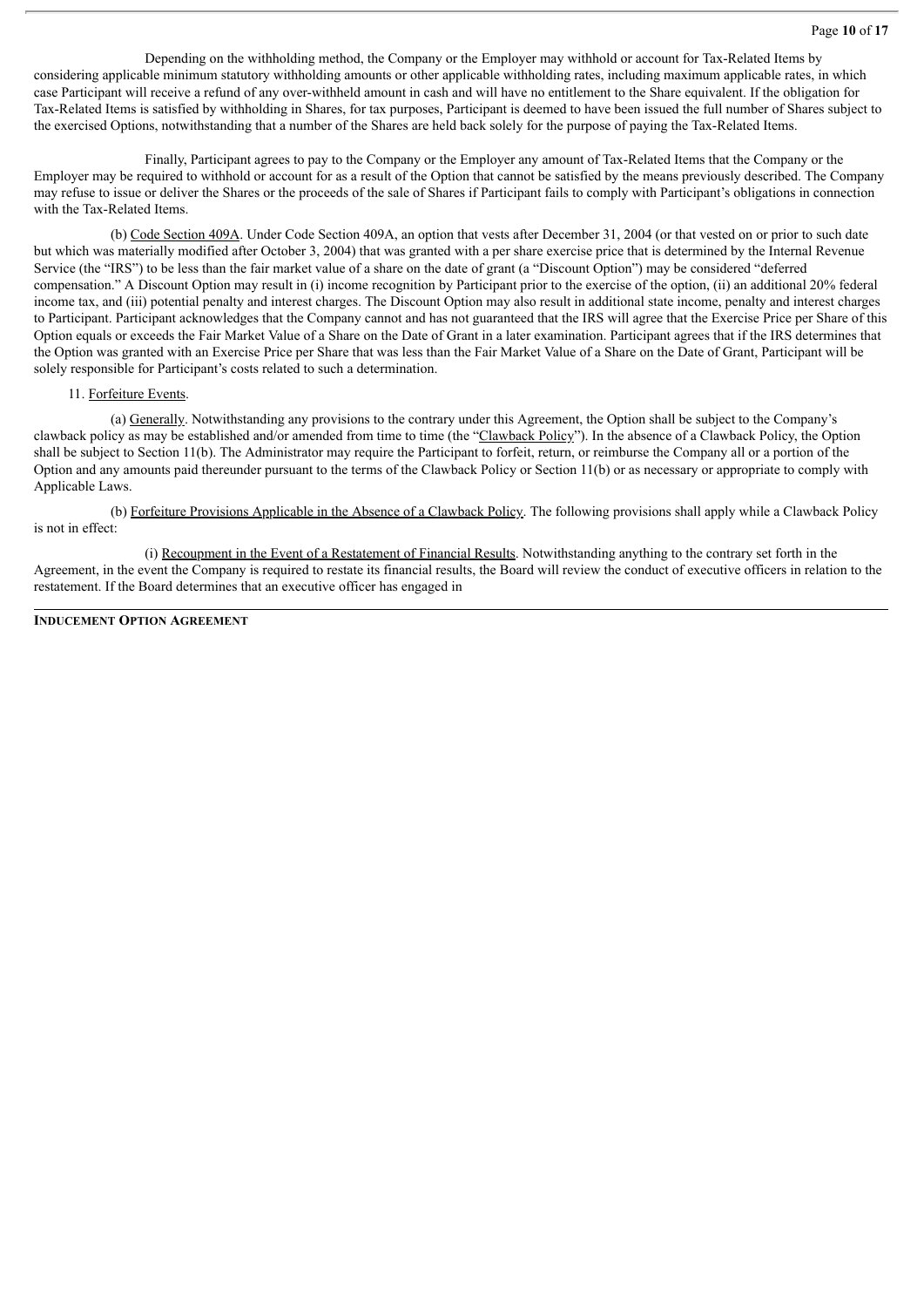misconduct, or otherwise violated the Company's Code of Conduct and Ethics for Employees, Agents and Contractors, and that such misconduct or violation contributed to such restatement, then the Board may, in its discretion, take appropriate action to remedy the misconduct or violation, including, without limitation, seeking reimbursement of any portion of any performance-based or incentive compensation paid or awarded to the employee that is greater than would have been paid or awarded if calculated based on the restated financial results, to the extent not prohibited by governing law. For this purpose, the term "executive officer" means executive offers as defined by the Exchange Act. Any such action by the Board would be in addition to any other actions the Board may take under the Company's policies, as modified from time to time, or any actions imposed by law enforcement, regulators or other authorities.

(ii) Recoupment in the Event of a Material Reduction in Publicly Disclosed Backlog. Notwithstanding anything to the contrary set forth in this Agreement, in the event the Company is required to make a Material Reduction of its publicly-disclosed backlog figures, the Board will review the conduct of executive officers in relation to the determination and publication of backlog figures and their subsequent Material Reduction. If the Board determines that an executive officer has engaged in knowing or reckless misconduct, or otherwise violated the Company's Code of Conduct and Ethics for Employees, Agents, and Contractors, and that such misconduct or violation led to the improper inclusion of a proposed system sale in publicly-disclosed backlog, then the Board shall, in its discretion, take appropriate action to remedy the misconduct or violation, including, without limitation, seeking reimbursement of any portion of any performance-based or incentive compensation paid or awarded to the executive officer that is greater than would have been paid or awarded if calculated based on the Materially Reduced backlog figures, to the extent not prohibited by governing law. For this purpose, the term "executive officer" means executive offers as defined by the Exchange Act. "Material Reduction" shall mean a Reduction of at least 15% of the total backlog publicly reported by the Company in the preceding quarter. By "Reduction," this provision is intended to relate to system sales which are included in publicly-disclosed backlog but are then removed due to the cancellation of the transaction. Removals from backlog due to the fact that a system sale shipped and was recognized as revenue or where a system is removed from backlog due to it being in backlog longer than the time provided for by the Company's backlog criteria shall not count as a "Reduction." Any action taken by the Board pursuant to this provision would be in addition to any other actions the Board may take under the Company's policies, as modified from time to time, or any actions imposed by law enforcement, regulators or other authorities.

12. Rights as Stockholder. Notwithstanding the exercise of the Option, neither Participant nor any person claiming under or through Participant will have any of the rights or privileges of a stockholder of the Company in respect of any Shares deliverable hereunder unless and until certificates representing such Shares will have been issued, recorded on the records of the Company or its transfer agents or registrars, and delivered to Participant. After such issuance, recordation and delivery, Participant will have all the rights of a stockholder of the Company with respect to voting such Shares and receipt of dividends and distributions on such Shares.

13. No Guarantee of Continued Service. PARTICIPANT ACKNOWLEDGES AND AGREES THAT THE VESTING OF SHARES PURSUANT TO THE VESTING SCHEDULE HEREOF IS EARNED ONLY BY CONTINUING AS A SERVICE PROVIDER AT THE WILL OF THE COMPANY (OR THE PARENT OR AFFILIATE EMPLOYING OR RETAINING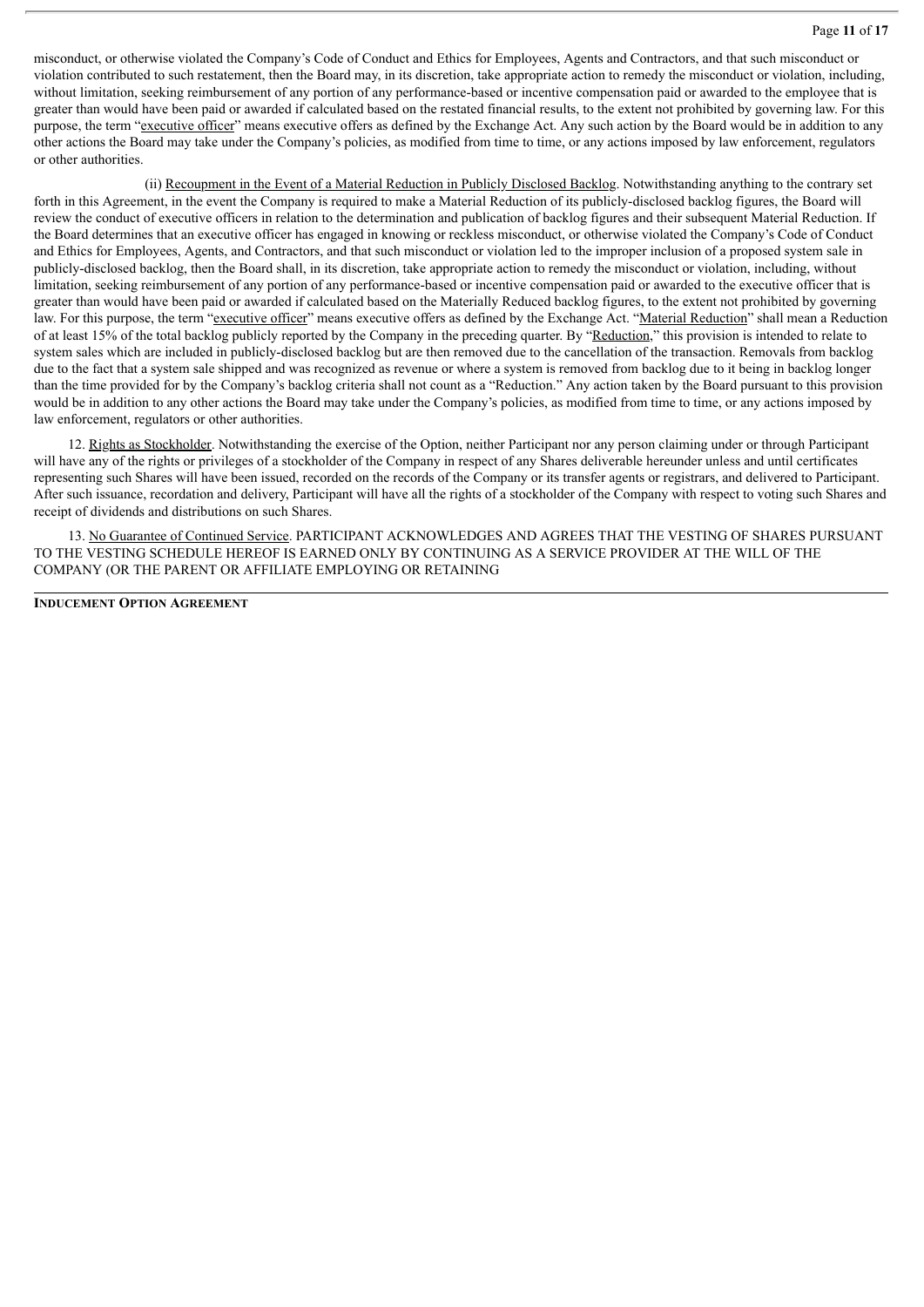PARTICIPANT) AND NOT THROUGH THE ACT OF BEING HIRED, BEING GRANTED THIS OPTION OR ACQUIRING SHARES HEREUNDER. PARTICIPANT FURTHER ACKNOWLEDGES AND AGREES THAT THIS AGREEMENT, THE TRANSACTIONS CONTEMPLATED HEREUNDER AND THE VESTING SCHEDULE SET FORTH HEREIN DO NOT CONSTITUTE AN EXPRESS OR IMPLIED PROMISE OF CONTINUED ENGAGEMENT AS A SERVICE PROVIDER FOR THE VESTING PERIOD, FOR ANY PERIOD, OR AT ALL, AND WILL NOT INTERFERE IN ANY WAY WITH PARTICIPANT'S RIGHT OR THE RIGHT OF THE COMPANY (OR THE PARENT OR AFFILIATE EMPLOYING OR RETAINING PARTICIPANT) TO TERMINATE PARTICIPANT'S RELATIONSHIP AS A SERVICE PROVIDER AT ANY TIME, WITH OR WITHOUT CAUSE.

#### 14. Adjustments; Dissolution or Liquidation; Change in Control.

(a) Adjustments. In the event that any dividend or other distribution (whether in the form of cash, Shares, other securities, or other property), recapitalization, stock split, reverse stock split, reorganization, merger, consolidation, split-up, spin-off, combination, repurchase, or exchange of Shares or other securities of the Company, or other change in the corporate structure of the Company affecting the Shares occurs, the Administrator, in order to prevent diminution or enlargement of the benefits or potential benefits intended to be made available under the Agreement, will adjust the number, class, and price of Shares covered by the Option.

(b) Dissolution or Liquidation. In the event of the proposed dissolution or liquidation of the Company, the Administrator will notify Participant as soon as practicable prior to the effective date of such proposed transaction. The Option will terminate immediately prior to the consummation of such proposed action.

(c) Change in Control. Except as set forth in this Section 14(c), in the event of a merger of the Company with or into another corporation or other entity or a Change in Control, the Option will be treated as the Administrator determines, including, without limitation, that the Option may be assumed, or a substantially equivalent award will be substituted, by the acquiring or succeeding corporation (or an affiliate thereof) with appropriate adjustments as to the number and kind of shares. In taking any of the actions permitted under this, the Administrator will not be required to treat the Option in a manner similar to the treatment of any other award in the transaction.

In the event that the successor corporation does not assume or substitute for the Option, Participant will fully vest in and have the right to exercise the Option, including Shares as to which such the Option would not otherwise be vested or exercisable. In addition, if the Option is not assumed or substituted in the event of a Change in Control, the Administrator will notify Participant in writing or electronically that the Option will be exercisable for a period of time determined by the Administrator in its sole discretion, and the Option will terminate upon the expiration of such period.

For the purposes of this subsection (c), the Option will be considered assumed if, following the Change in Control, the Option confers the right to purchase or receive, for each Share subject to the Option immediately prior to the Change in Control, the consideration (whether stock, cash, or other securities or property) received in the Change in Control by holders of Common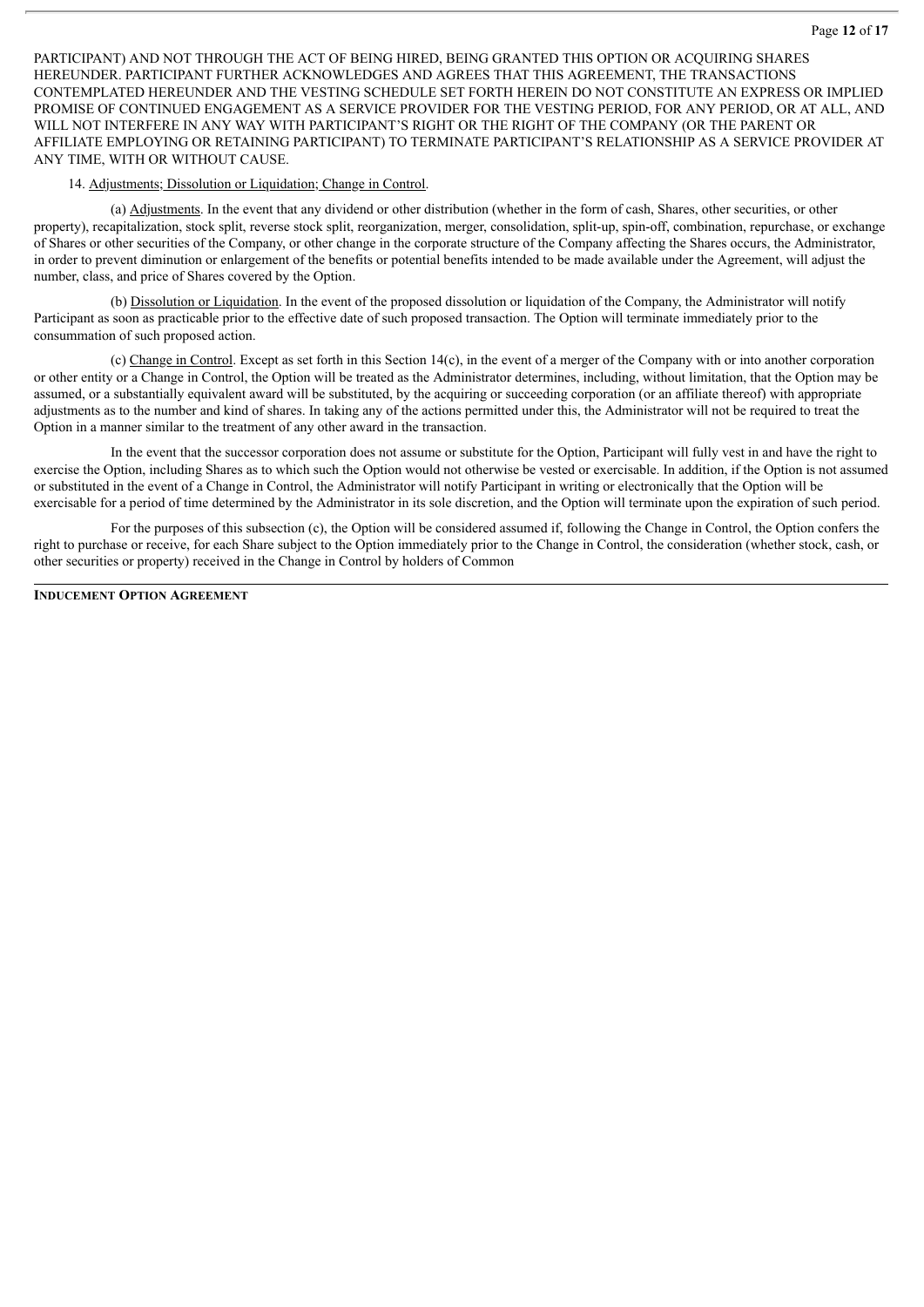Stock for each Share held on the effective date of the transaction (and if holders were offered a choice of consideration, the type of consideration chosen by the holders of a majority of the outstanding Shares); provided, however, that if such consideration received in the Change in Control is not solely common stock of the successor corporation or its Parent, the Administrator may, with the consent of the successor corporation, provide for the consideration to be received upon the exercise of the Option, for each Share subject to the Option, to be solely common stock of the successor corporation or its Parent equal in fair market value to the per share consideration received by holders of Common Stock in the Change in Control.

15. Address for Notices. Any notice to be given to the Company under the terms of this Agreement will be addressed to the Company at Accuray Incorporated, 1310 Chesapeake Terrace, Sunnyvale, California 94089, Attn: Stock Administration, or at such other address as the Company may hereafter designate in writing.

16. Non-Transferability of Option. This Option may not be transferred in any manner otherwise than by will or by the laws of descent or distribution and may be exercised during the lifetime of Participant only by Participant.

17. Binding Agreement. Subject to the limitation on the transferability of this Option contained herein, this Agreement will be binding upon and inure to the benefit of the heirs, legatees, legal representatives, successors and assigns of the parties hereto.

#### 18. Conditions Upon Issuance of Shares.

(a) Legal Compliance. Shares will not be issued pursuant to the exercise of the Option unless the exercise of the Option and the issuance and delivery of such Shares will comply with Applicable Laws and will be further subject to the approval of counsel for the Company with respect to such compliance.

(b) Investment Representations. As a condition to the exercise of the Option, the Company may require the person exercising the Option to represent and warrant at the time of any such exercise that the Shares are being purchased only for investment and without any present intention to sell or distribute such Shares if, in the opinion of counsel for the Company, such a representation is required.

(c) Additional Conditions to Issuance of Stock. If at any time the Company will determine, in its discretion, that the listing, registration, qualification or rule compliance of the Shares upon any securities exchange or under any state, federal or foreign law, the tax code and related regulations or the consent or approval of any governmental regulatory authority is necessary or desirable as a condition to the purchase by, or issuance of Shares to, Participant (or his or her estate) hereunder, such purchase or issuance will not occur unless and until such listing, registration, qualification, rule compliance, consent or approval will have been completed, effected or obtained free of any conditions not acceptable to the Company. The Company will make all reasonable efforts to meet the requirements of any such state, federal or foreign law or securities exchange and to obtain any such consent or approval of any such governmental authority or securities exchange. Assuming such compliance, for income tax purposes the Exercised Shares will be considered transferred to Participant on the date the Option is exercised with respect to such Exercised Shares.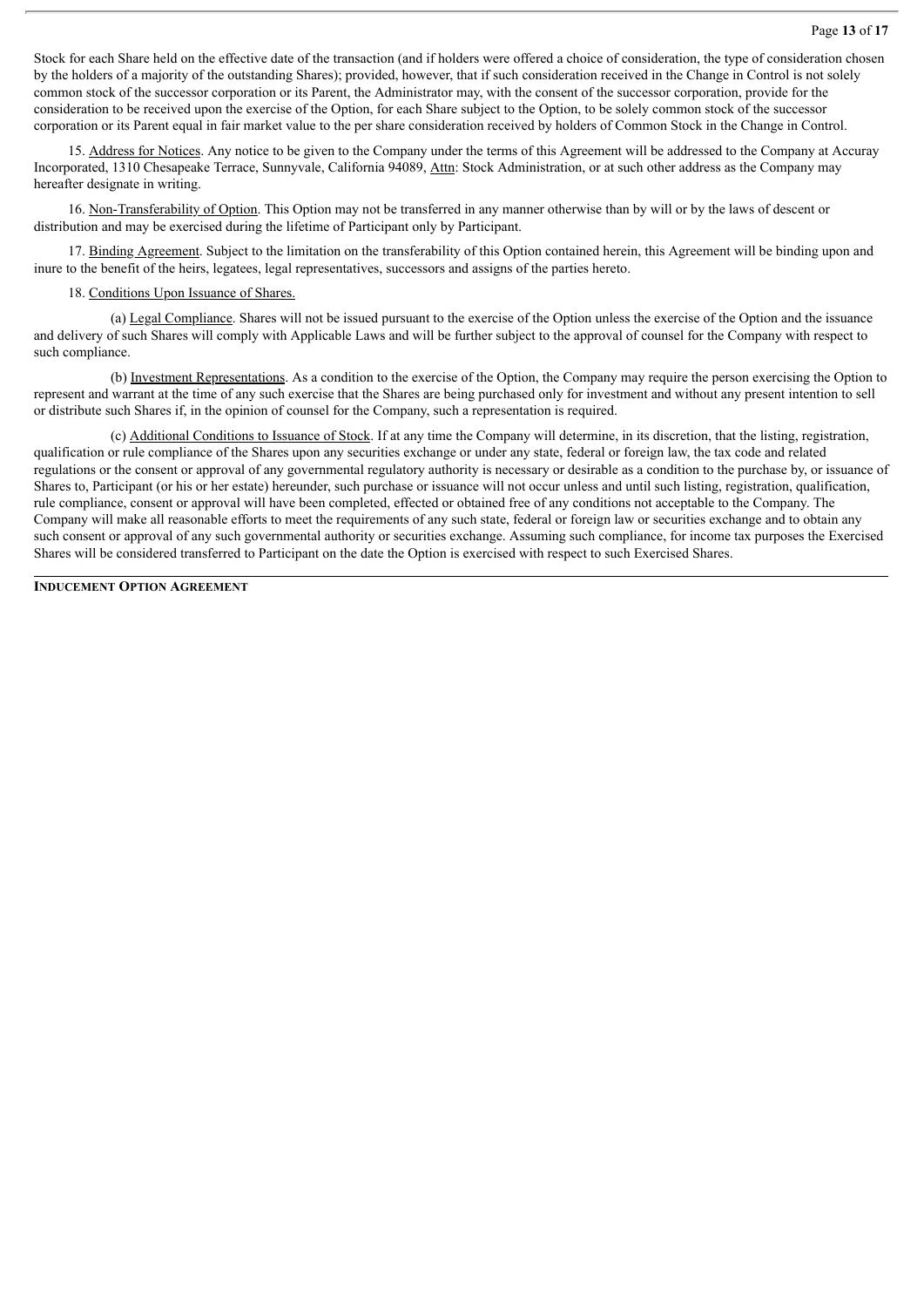#### Page **14** of **17**

(d) Inability to Obtain Authority. The inability of the Company to obtain authority from any regulatory body having jurisdiction or to complete or comply with the requirements of any registration or other qualification of the Shares under any state, federal or foreign law or under the rules and regulations of the Securities and Exchange Commission, the stock exchange on which Shares of the same class are then listed, or any other governmental or regulatory body, which authority, registration, qualification or rule compliance is deemed by the Company's counsel to be necessary or advisable for the issuance and sale of any Shares hereunder, will relieve the Company of any liability in respect of the failure to issue or sell such Shares as to which such requisite authority, registration, qualification or rule compliance will not have been obtained.

19. Administrator Authority. The Administrator will have the power to interpret this Agreement and to adopt such rules for the administration, interpretation and application of the Agreement as are consistent therewith and to interpret or revoke any such rules (including, but not limited to, the determination of whether or not any Shares subject to the Option have vested). All actions taken and all interpretations and determinations made by the Administrator in good faith will be final and binding upon Participant, the Company and all other interested persons. No member of the Administrator will be personally liable for any action, determination or interpretation made in good faith with respect to this Agreement.

20. Electronic Delivery. The Company may, in its sole discretion, decide to deliver any documents related to the Option (including, without limitation, prospectuses required by the Securities and Exchange Commission) and all other documents that the Company is required to deliver to its security holders (including, without limitation, annual reports and proxy statements). Participant also agrees that the Company may deliver these documents by posting them on a web site maintained by the Company or by a third party under contract with the Company. If the Company posts these documents on a web site, it will notify Participant by electronic means.

21. Captions. Captions provided herein are for convenience only and are not to serve as a basis for interpretation or construction of this Agreement.

22. Agreement Severable. In the event that any provision in this Agreement will be held invalid or unenforceable, such provision will be severable from, and such invalidity or unenforceability will not be construed to have any effect on, the remaining provisions of this Agreement.

23. Modifications to the Agreement. This Agreement constitutes the entire understanding of the parties on the subjects covered. Participant expressly warrants that he or she is not accepting this Agreement in reliance on any promises, representations, or inducements other than those contained herein. Modifications to this Agreement can be made only in an express written contract executed by a duly authorized officer of the Company. Notwithstanding anything to the contrary in this Agreement, the Company reserves the right to revise this Agreement as it deems necessary or advisable, in its sole discretion and without the consent of Participant, to comply with Code Section 409A or to otherwise avoid imposition of any additional tax or income recognition under Section 409A of the Code in connection to this Option.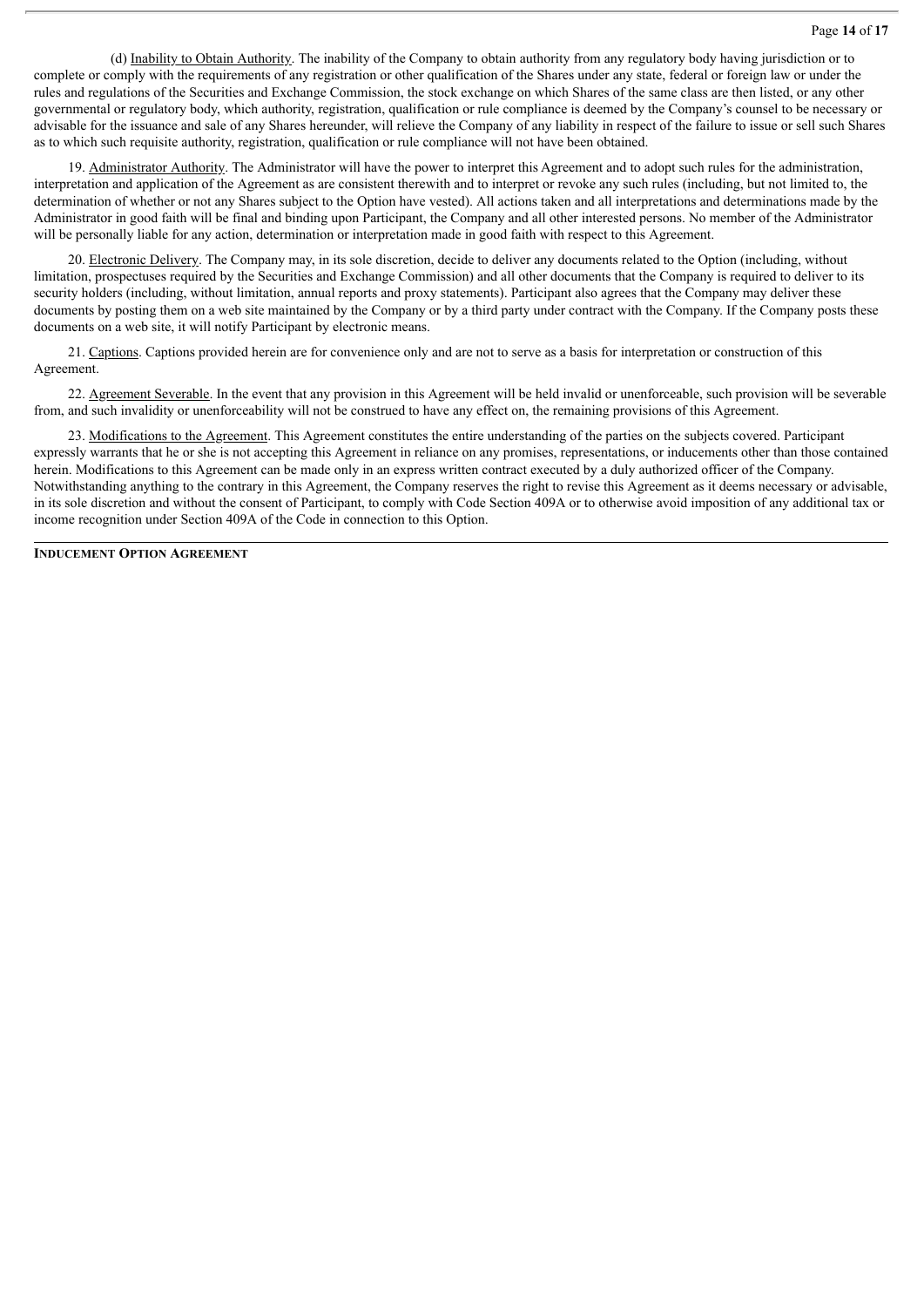24. Governing Law and Venue. This Agreement will be governed by the laws of California, without giving effect to the conflict of law principles thereof. For purposes of litigating any dispute that arises under this Option or this Agreement, the parties hereby submit to and consent to the jurisdiction of the State of California**,** and agree that such litigation will be conducted in the courts of Santa Clara County, California, or the federal courts for the United States for the Northern District of California, and no other courts, where this Option is made and/or to be performed.

25. Waiver. Participant acknowledges that a waiver by the Company of breach of any provision of this Agreement shall not operate or be construed as a waiver of any other provision of this Agreement, or of any subsequent breach by the Participant.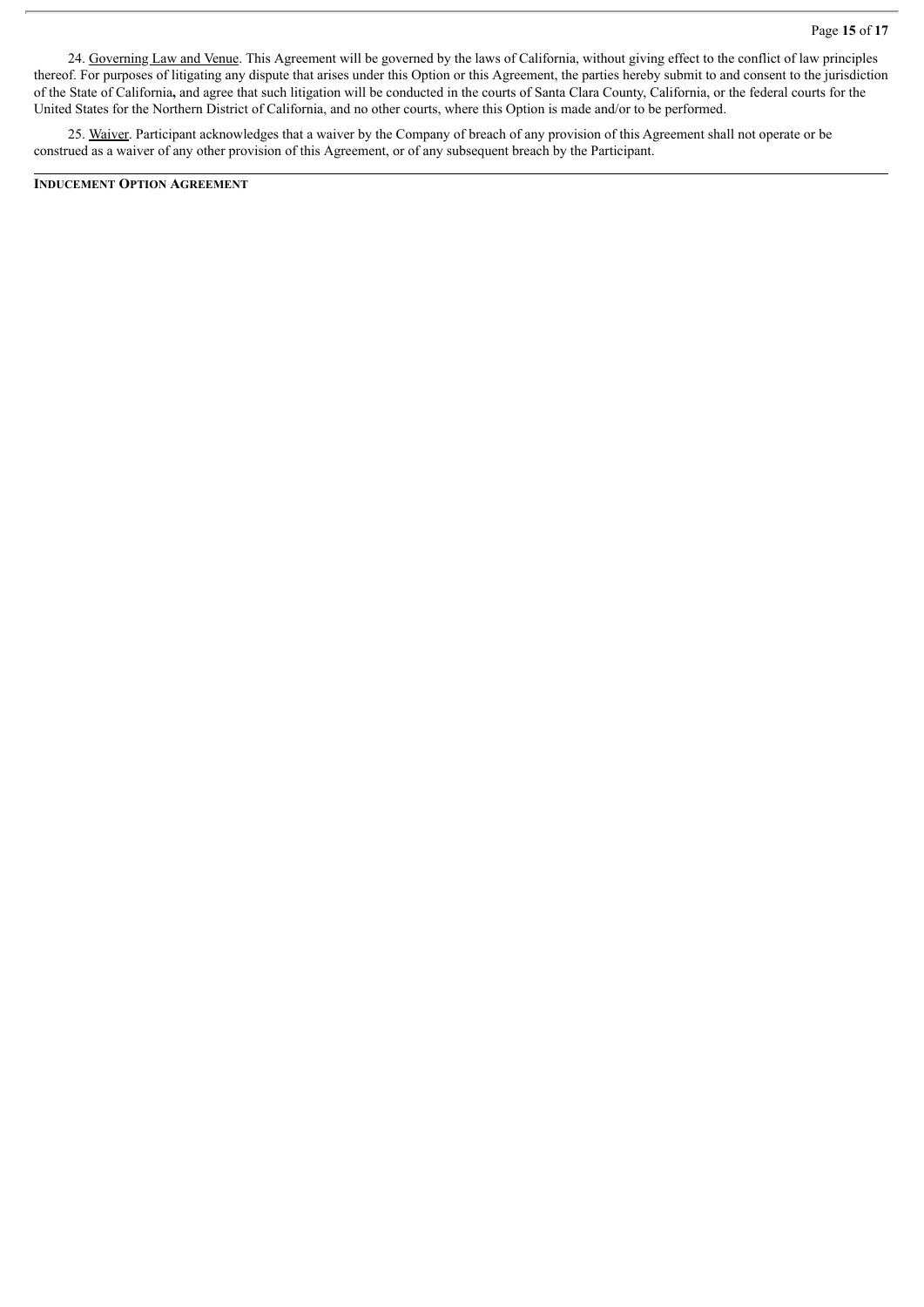# **EXHIBIT B**

# **ACCURAY INCORPORATED**

#### **STAND-ALONE INDUCEMENT STOCK OPTION AGREEMENT**

#### **EXERCISE NOTICE**

Accuray Incorporated 1310 Chesapeake Terrace Sunnyvale, CA 94089

Attention: Stock Administration

1. Exercise of Option. Effective as of today, \_\_\_\_\_\_\_\_\_\_\_\_\_\_, \_\_\_\_\_, the undersigned ("Purchaser") hereby elects to purchase

shares (the "Shares") of the Common Stock of Accuray Incorporated (the "Company") under and pursuant to the Stand-Alone Inducement Stock Option Agreement dated (the "Agreement"). The purchase price for the Shares will be \$ \_\_\_\_\_\_, as required by the Agreement.

2. Delivery of Payment. Purchaser herewith delivers to the Company the full purchase price of the Shares and any required tax withholding to be paid in cash in connection with the exercise of the Option.

3. Representations of Purchaser. Purchaser acknowledges that Purchaser has received, read and understood the Agreement and agrees to abide by and be bound by their terms and conditions.

4. Rights as Stockholder. Until the issuance (as evidenced by the appropriate entry on the books of the Company or of a duly authorized transfer agent of the Company) of the Shares, no right to vote or receive dividends or any other rights as a stockholder will exist with respect to the Shares subject to the Option, notwithstanding the exercise of the Option. The Shares so acquired will be issued to Purchaser as soon as practicable after exercise of the Option. No adjustment will be made for a dividend or other right for which the record date is prior to the date of issuance, except as provided in Section 14 of Exhibit A of the Agreement.

5. Tax Consultation. Purchaser understands that Purchaser may suffer adverse tax consequences as a result of Purchaser's purchase or disposition of the Shares. Purchaser represents that Purchaser has consulted with any tax consultants Purchaser deems advisable in connection with the purchase or disposition of the Shares and that Purchaser is not relying on the Company for any tax advice.

6. Entire Agreement; Governing Law. The Agreement is incorporated herein by reference. This Exercise Notice and the Agreement constitute the entire agreement of the parties with respect to the subject matter hereof and supersede in their entirety all prior undertakings and agreements of the Company and Purchaser with respect to the subject matter hereof, and may not be modified adversely to the Purchaser's interest except by means of a writing signed by the Company and Purchaser. This agreement is governed by the internal substantive laws, but not the choice of law rules, of California.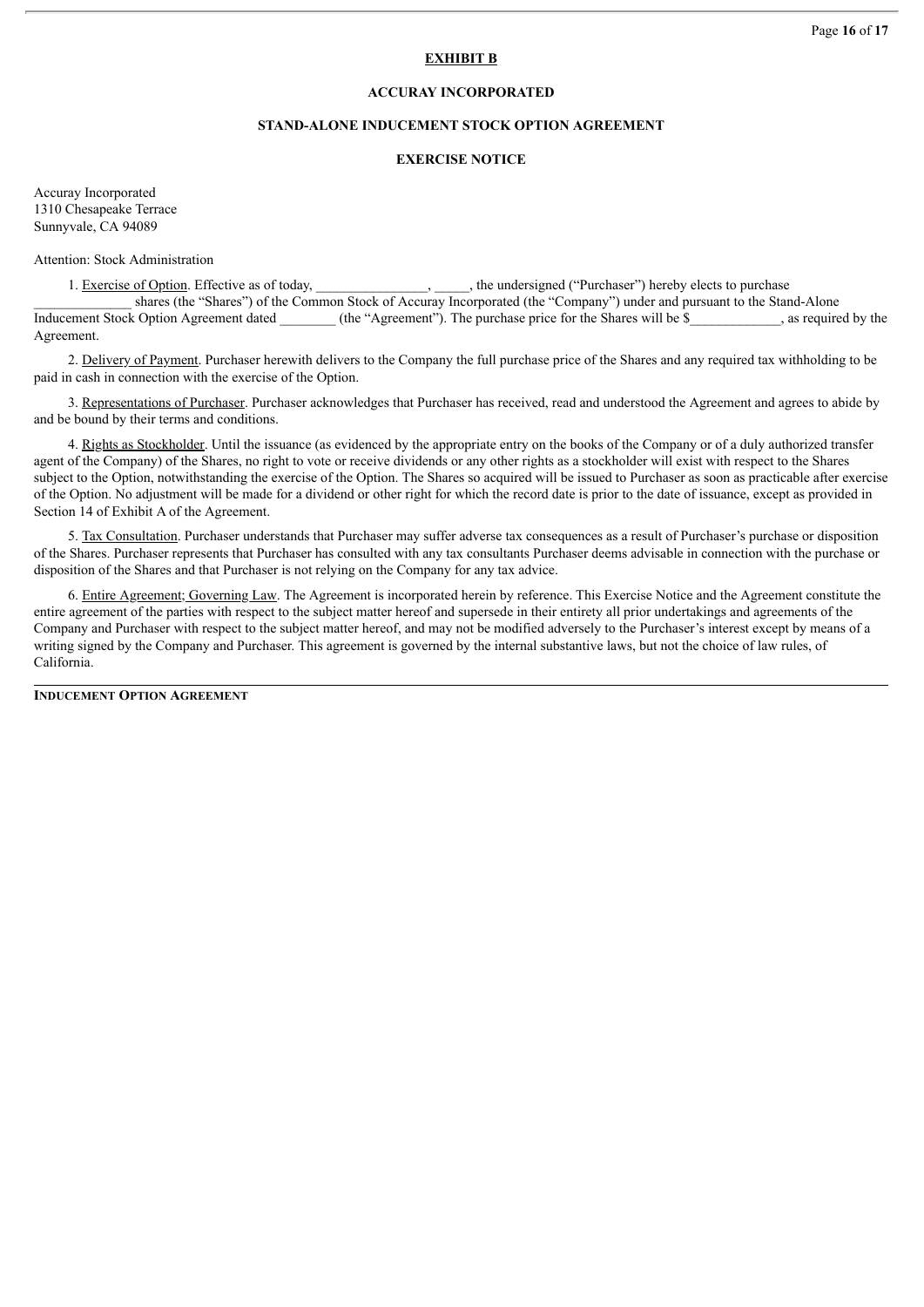| Page 17 of 17 |  |  |  |
|---------------|--|--|--|
|---------------|--|--|--|

| Submitted by:    | Accepted by:         |
|------------------|----------------------|
| <b>PURCHASER</b> | ACCURAY INCORPORATED |
| Signature        | By                   |
| Print Name       | Its                  |
| Address:         |                      |
|                  |                      |
|                  | Date Received        |
|                  |                      |